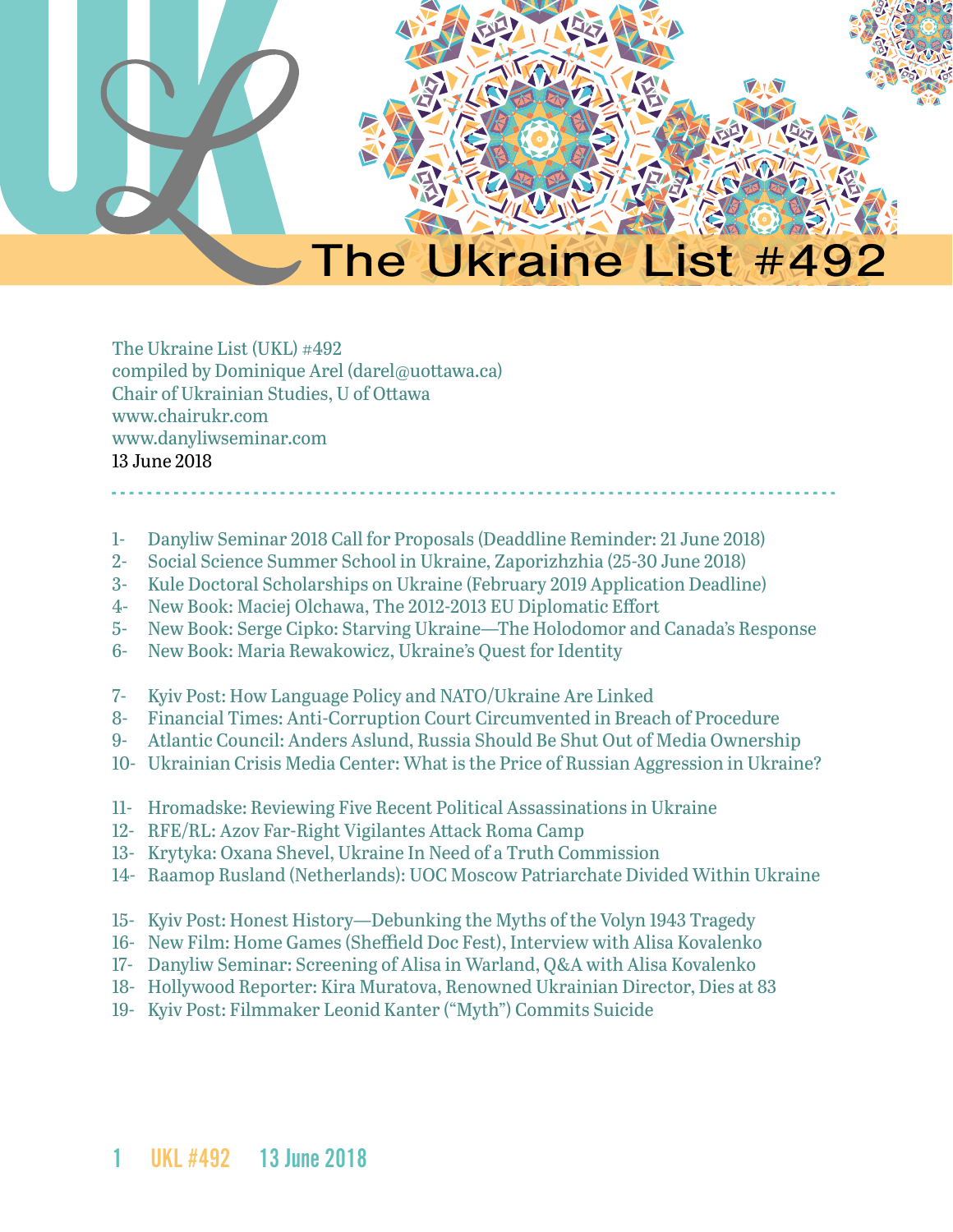# <span id="page-1-0"></span>#1 14th Annual Danyliw Research Seminar on Contemporary Ukraine - - - - - - - - - - - - - - - - - - - - - - - - - - - - - - - - - - - - - - - - - - - - - - - - - - - - - - - - - - - - - - - - - - - - - - - - - - - - - - - - - -

Chair of Ukrainian Studies, University of Ottawa, 8-10 November 2018 <http://www.danyliwseminar.com>

CALL FOR PAPER PROPOSALS Deadline Reminder: 21 June 2018

The Chair of Ukrainian Studies, with the support of the Wolodymyr George Danyliw Foundation, will be holding its 14th Annual Danyliw Research Seminar on Contemporary Ukraine at the University of Ottawa on 8-10 November 2018. Since 2005, the Danyliw Seminar has provided an annual platform for the presentation of some of the most influential academic research on Ukraine.

The Seminar invites proposals from scholars and doctoral students —in political science, anthropology, sociology, history, law, economics and related disciplines in the social sciences and humanities— on a broad variety of topics falling under thematic clusters, such as those suggested below:

#### *Conflict*

•war/violence (combatants, civilians in wartime, DNR/LNR, Maidan) •security (conflict resolution, Minsk Accords, OSCE, NATO, Crimea) •nationalism (Ukrainian, Russian, Soviet, historical, far right)

#### *Reform*

•economic change (energy, corruption, oligarchies, EU free trade, foreign aid) •governance (rule of law, elections, regionalism, decentralization) •media (TV/digital, social media, information warfare, fake news)

#### *Identity*

•history/memory (World War II, Holodomor, Soviet period, interwar, imperial) •language, ethnicity, nation (policies and practices) •culture and politics (cinema, literature, music, performing arts, popular culture)

#### *Society*

•migration (IDPs, refugees, migrant workers, diasporas) •social problems (reintegration of combatants, protests, welfare, gender, education) •state/society (citizenship, civil society, collective action/protests, human rights)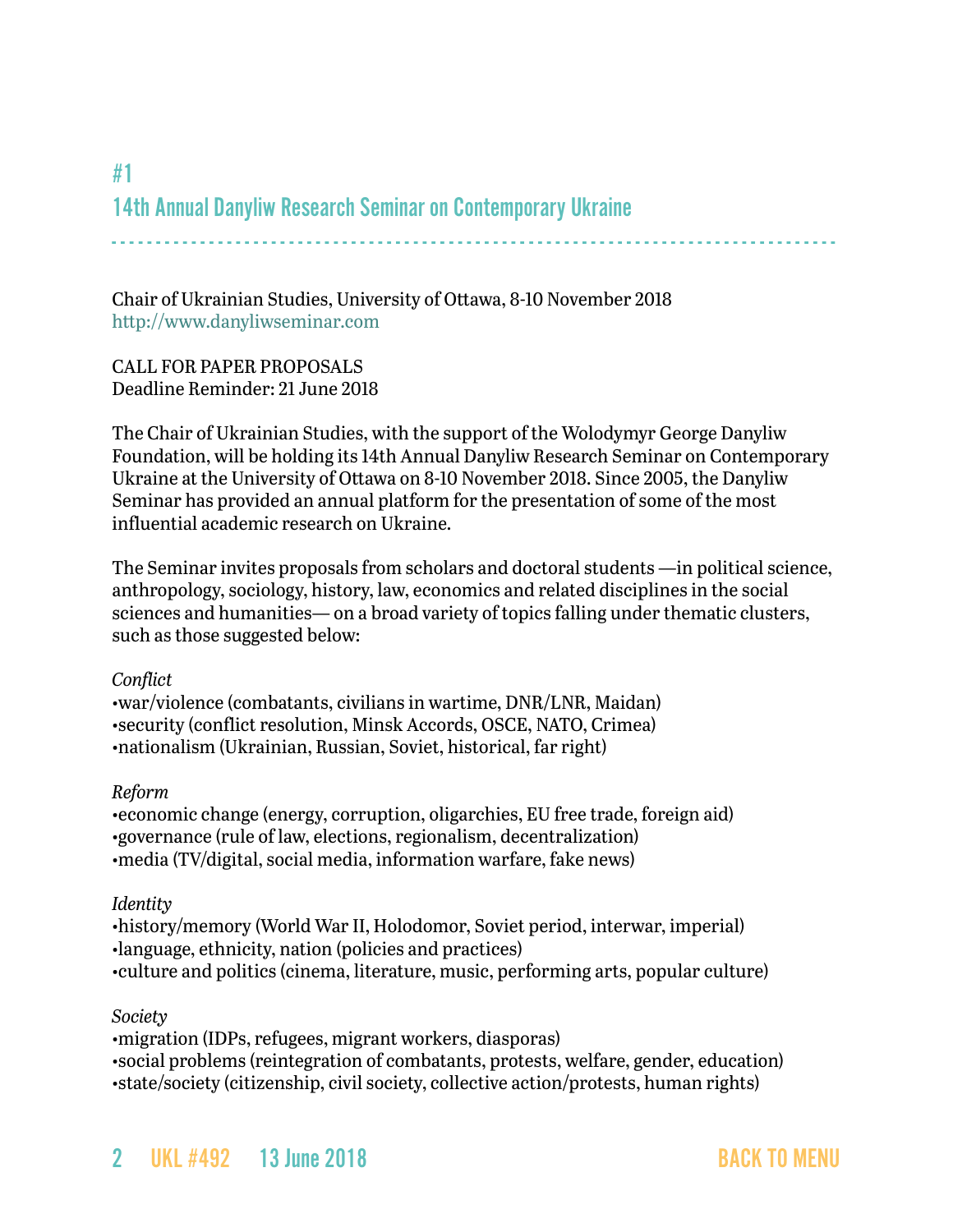**\*\*To mark the 85th Anniversary of the Ukrainian Famine (Holodomor), a number of papers/events will be devoted to the Holodomor. Holodomor-related proposals are most welcome\*\***

The Seminar will also be featuring panels devoted to recent/new books touching on Ukraine, as well as the screening of new documentaries followed by a discussion with filmmakers. In 2017, new books by Oleh Havrylyshyn, Yuliya Yurchenko and Mayhill Fowler were featured, as well as the films *The Trial* (by Askold Kurov) and *Alisa in Warland* (by Alisa Kovalenko), with the filmmakers present. Information on the 2016 and 2017 book panels and films can easily be accessed from the top menu of the web site. The 2018 Seminar is welcoming book panel proposals, as well as documentary proposals.

Presentations at the Seminar will be based on research papers (6,000-8,000 words) and will be made available, within hours after the panel discussions, in written and video format on the Seminar website and on social media. The Seminar favors intensive discussion, with relatively short presentations (12 minutes), comments by the moderator and an extensive Q&A with Seminar participants and the larger public.

People interested in presenting at the 2018 Danyliw Seminar are invited to submit a 500 word paper proposal and a 150 word biographical statement, by email attachment, to Dominique Arel, Chair of Ukrainian Studies, at [darel@uottawa.ca](mailto:darel@uottawa.ca) AND [chairukr@gmail.](mailto:chairukr@gmail.com) [com](mailto:chairukr@gmail.com). Please also include your full coordinates (institutional affiliation, preferred postal address, email, phone, and Twitter account [if you have one]). If applicable, indicate your latest publication or, in the case of doctoral or post-doctoral applicants, the year when you entered a doctoral program, the title of your dissertation and year of (expected) completion. Note that a biographical is not a CV, but a written paragraph.

Books published between 2017 and 2019 (as long as near-final proofs are available prior to the Seminar) are eligible for consideration as a book panel proposal. The proposal must include a 500 word abstract of the book, as well as the 150 word bio and full coordinates.

Films produced between 2016 and 2018 are eligible for consideration as a documentary proposal. The proposal must include a 500 word abstract of the film, as well as the 150 word bio, full coordinates, and a secure web link to the film.

In addition to scholars and doctoral students, policy analysts, practitioners from nongovernmental and international organizations, journalists, and artists are also welcome to send a proposal.

**The proposal deadline is 21 June 2018.** The Chair will cover the travel and accommodation expenses of applicants whose proposal is accepted by the Seminar. The proposals will be reviewed by an international selection committee and applicants will be notified in the course of the summer.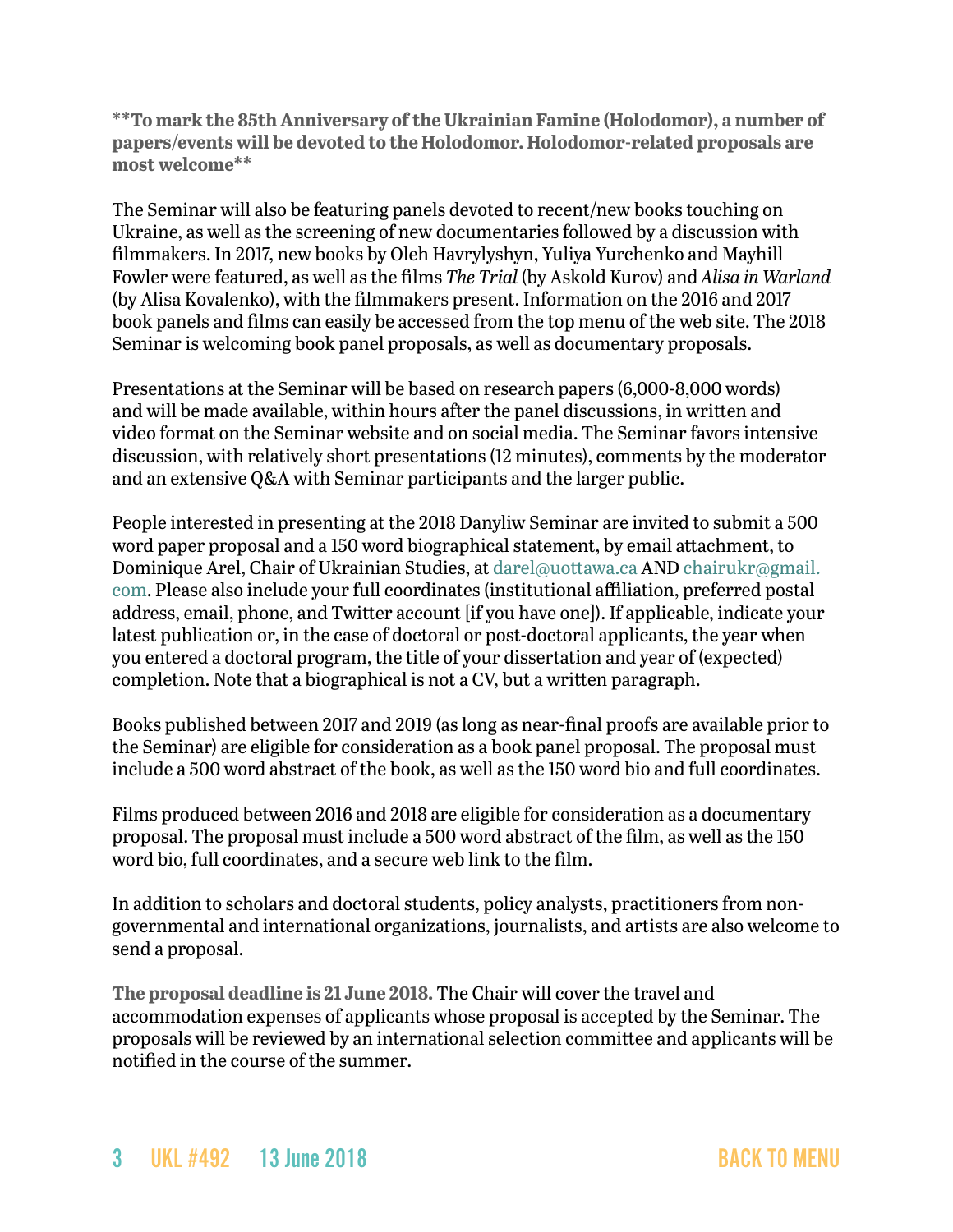To celebrate the 10th Anniversary of the Danyliw Seminar in 2014, a special website was created at [www.danyliwseminar.com.](http://www.danyliwseminar.com) The site contains the programs, papers, videos of presentations and photographs of the last fourseminars (2014-2017). To access the abstracts, papers and videos of the 2017 presenters, click on "Participants" in the menu and then click on the individual names of participants. The 2017 Program can be accessed at<https://www.danyliwseminar.com/program-2017>.

Check the "Danyliw Seminar" Facebook page at<http://bit.ly/2rssSHk>. For information on the Chair of Ukrainian Studies, go to <https://www.chairukr.com>. (The site is being re-developed).

The Seminar is made possible by the generous commitment of the Wolodymyr George Danyliw Foundation to the pursuit of excellence in the study of contemporary Ukraine.

# <span id="page-3-0"></span>#2 Ninth International Social Science Summer School in Ukraine - - - - - - - - - - - - - - - - - - - - - - - - - - - - - - - - - - - - - - - - - - - - - - - - - - - - - - - - - - - - - - - - - - - - - - - - - - - - - - - - - -

Memories and Legacies of Revolution: Continuity and Disruption, 19th-21st Centuries Zaporizhzhia, 25-30 June 2018

The Chair of Ukrainian Studies at the University of Ottawa is co-sponsoring the Ninth International Social Science Summer School in Ukraine, to be held in Zaporizhzhia on 25- 30 June 2018. An initiative of Anna Colin Lebedev, now Assistant Professor at Université Paris-Ouest Nanterre, the Summer School has been held in different Ukrainian cities since its inception – in Uman (2009), Dnipropetrovsk (2010), Ostroh [Rivne Oblast] (2011), Zhytomyr (2012), Mykolaïv (2013), L'viv (2014), Chernivtsi (2015) and Kharkiv (2016). The School is financially supported by the Danyliw Foundation, the Embassy of France in Ukraine, and the LabEx EHNE of Université Paris 1 Panthéon-Sorbonne.

The School is run like an academic workshop, with between doctoral students presenting their research, with a faculty asking as discussant prior to general discussion. Students and faculties are international – from Central, Eastern and Western Europe, and North America. The School is *in* Ukraine, but not exclusively *on* Ukraine, as topics cover the broader area of Central and East European Studies. Students come from a wide gamut of disciplines. In addition to faculty presentations and roundtables, the School features daily academically-oriented excursions, as School participants get to discover a rich corner of Ukraine.

The faculty staff in 2018 is comprised of Anna Colin Lebedev and Ioulia Shukan (U Paris-Ouest Nanterre), François-Xavier Nérard (U Paris 1 Panthéon-Sorbonne), Sophie Lambroschini (Center Marc Bloch, Germany), Mykhailo Minakov (Europa-U Viadrina Frankfurt, Germany), Alissa Klots (European U in Saint-Petersburg, Russia), Mayhill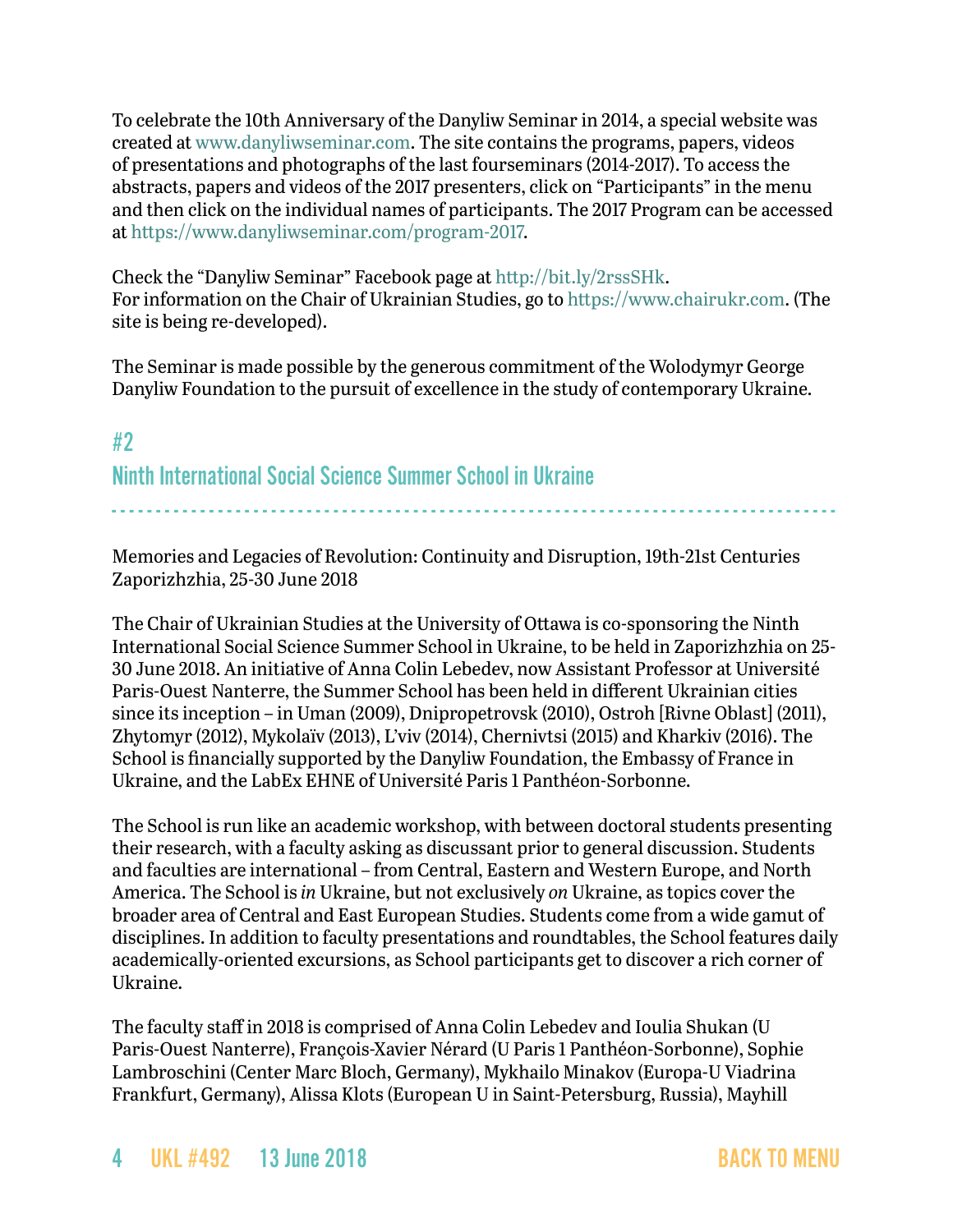Fowler (Stetson U, US), Anna Müller (U of Michigan-Dearborn, US), and Dominique Arel (U of Ottawa, Canada).

The 2018 Summer School doctoral students:

Olivia Bowins (Brandeis U, US) Reclaiming the Nation: History, Memory, and Identity in the Estonian National Awakening (1987)

Tetiana Bulakh (U of Indiana, US) *Humanitarian Aid and Citizenship among IDPs in Ukraine*

Julie Deschepper (INALCO, France) *The Fate of Soviet Architecture as Heritage in Russia*

Magda Dolinska-Rydzek (Justus-Liebig U, Germany) *The Antichrist in Post-Soviet Russia: Transformations of an Ideomyth*

Denys Gorbach (Sciences Po, France) *Populist Mobilization and Claim-Making in Post-Maidan Ukraine*

Hanna Josticova (U of Birmingham, UK) *Politics of Contention and Identity: The Case of Mariupol*

Virginie Lasnier (U of Montreal, Canada) *Demobilization Effects: From the Orange Revolution to the Euromaidan*

Natalia Neshevets (U Kyïv Mohyla Academy, Ukraine) *New Sacred Architecture in Kyiv, 1990s-2010s*

Natalia Ostrishchenko (Center for Urban History, Ukraine) *"The Same Hands": Urban Experts in Lviv, 1977-2017*

Anastasia Papushina (Central European U, Hungary) *Celebrating the Dead in Early Soviet Russia (1917-1924): Instrumentalization of Death, Memory, and History*

Hanna Paulouskaya (U of Warsaw, Poland) *The Place of the Classics of Antiquity in Soviet Revolutionary Youth Culture*

Timofey Rakov (European U in Saint-Petersburg, Russia) *The Cult of the City: Leningrad as the "City of Revolution"*

Maria Rastvovora (Shevchenko National U, Ukraine) *Reality vs Memory: Who Will Take the Place of Lenin?*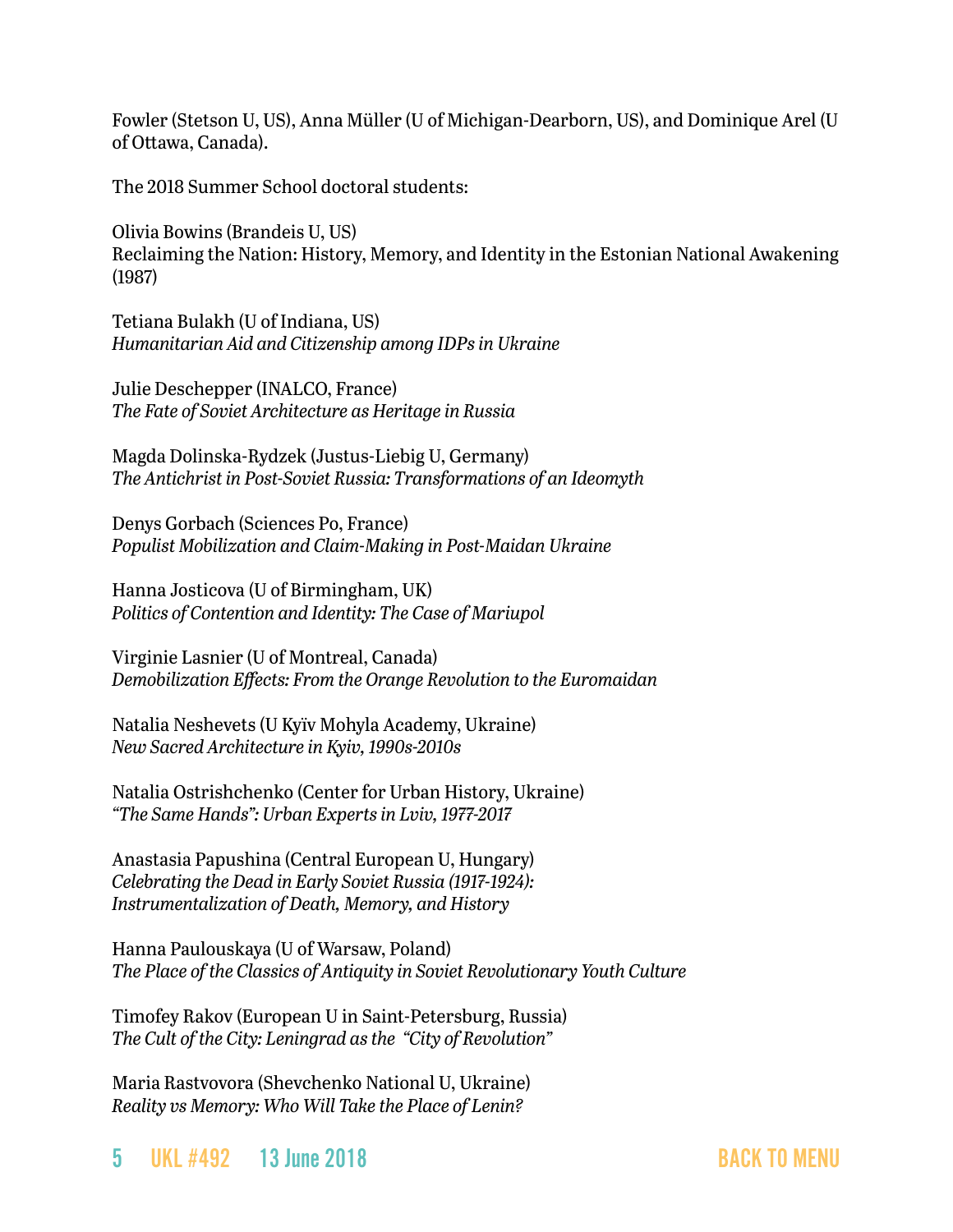Anna Whittington (U of Michigan-Ann Arbor, US) *Looking Back, Looking Ahead: Celebrating the October Revolution under Khrushchev and Brezhnev*

Oleg Zhuravlev (U of Tyumen, Russia) *Euromaidan As An Example of Political Positivism*

The website of the Summer School can be accessed at [https://bit.ly/2y9iUyV.](https://bit.ly/2y9iUyV)

# <span id="page-5-0"></span>#3 Kule Doctoral Scholarships on Ukraine

- - - - - - - - - - - - - - - - - - - - - - - - - - - - - - - - - - - - - - - - - - - - - - - - - - - - - - - - - - - - - - - - - - - - - - - - - - - - - - - - - -

Chair of Ukrainian Studies, University of Ottawa Application Deadline: 1 February 2019 (International & Canadian Students) <https://www.chairukr.com/kule-doctoral-scholarships>

The Chair of Ukrainian Studies at the University of Ottawa, the only research unit outside of Ukraine predominantly devoted to the study of contemporary Ukraine, is announcing a new competition of the Drs. Peter and Doris Kule Doctoral Scholarships on Contemporary Ukraine. The Scholarships will consist of an annual award of \$22,000, with all tuition waived, for four years (with the possibility of adding a fifth year).

The Scholarships were made possible by a generous donation of \$500,000 by the Kule family, matched by the University of Ottawa. Drs. Peter and Doris Kule, from Edmonton, have endowed several chairs and research centres in Canada, and their exceptional contributions to education, predominantly in Ukrainian Studies, has recently been celebrated in the book Champions of Philanthrophy: Peter and Doris Kule and their Endowments.

Students with a primary interest in contemporary Ukraine applying to, or enrolled in, a doctoral program at the University of Ottawa in political science, sociology and anthropology, or in fields related with the research interests of the Chair of Ukrainian Studies, can apply for a Scholarship. The competition is open to international and Canadian students.

The application for the Kule Scholarship must include a 1000 word research proposal, two letters of recommendation (sent separately by the referees), and a CV and be mailed to Dominique Arel, School of Political Studies, Faculty of Social Sciences Building, Room, 7067, University of Ottawa, 120 University St., Ottawa ON K1N 6N5, Canada. Applications will be considered only after the applicant has completed an application to the relevant doctoral program at the University of Ottawa. Consideration of applications will begin on **1 February 2019** and will continue until the award is announced.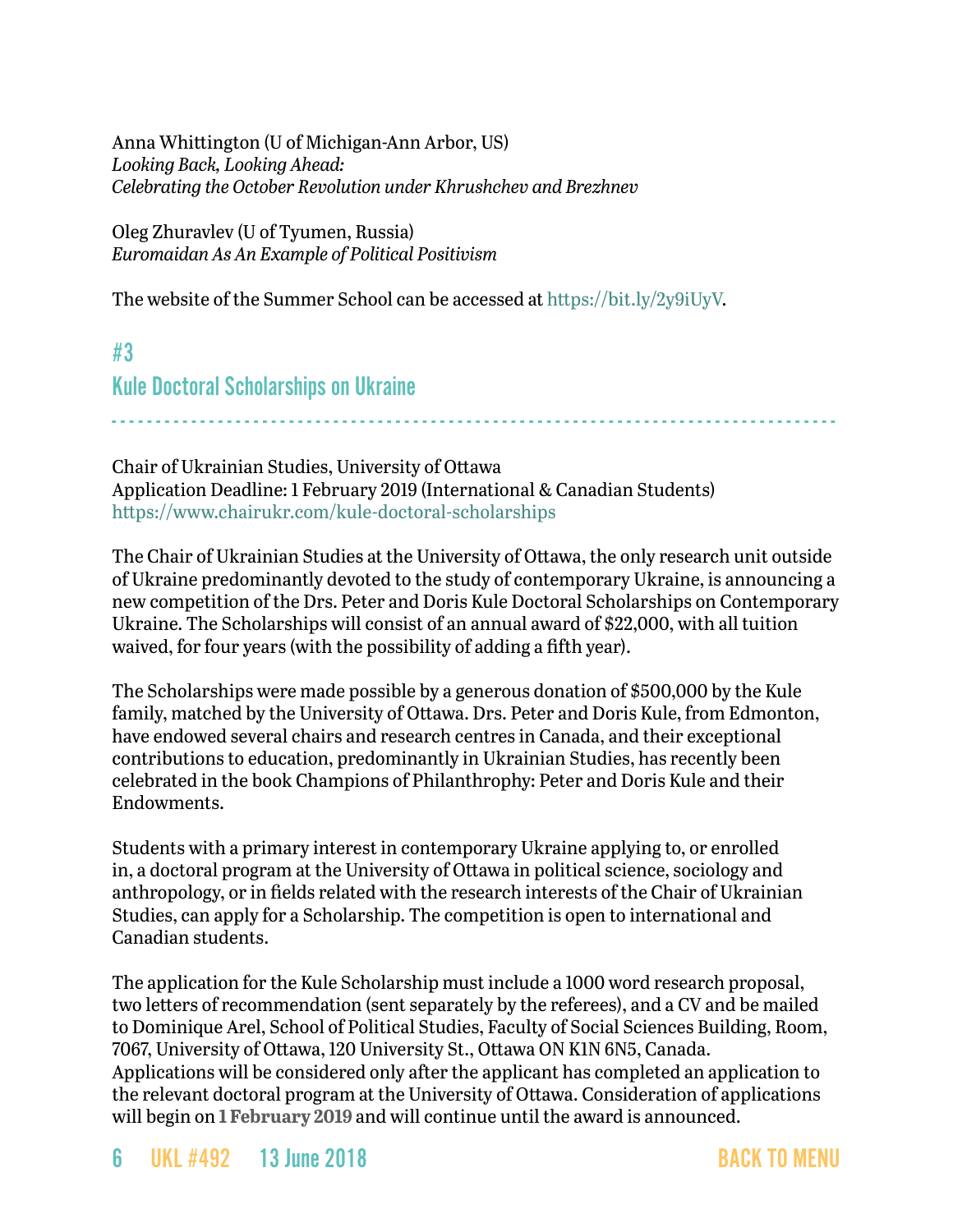The University of Ottawa is a bilingual university and applicants must have a certain oral and reading command of French. Specific requirements vary across departments.

Students interested in applying for the Scholarships beginning in the academic year 2017- 2018 are invited to contact Dominique Arel [\(darel@uottawa.ca](mailto:darel@uottawa.ca)), Chairholder, Chair of Ukrainian Studies, and visit our web site [www.chairukr.com](http://www.chairukr.com).

## <span id="page-6-0"></span>#4

### New Book

- - - - - - - - - - - - - - - - - - - - - - - - - - - - - - - - - - - - - - - - - - - - - - - - - - - - - - - - - - - - - - - - - - - - - - - - - - - - - - - - - - Maciej Olchawa *Mission Ukraine: The 2012-2013 Diplomatic Effort to Secure Ties with Europe* Jefferson, NC: McFarland & Company, 2017 <https://bit.ly/2l6emjm>

On a February night in Kyiv in 2013, former president of Poland Aleksander Kwaśniewski turned to his friend Pat Cox, the former president of the European Parliament, and joked, "They've got a lot of empty space on this square—an ideal location to put up statues of you and me." Over a year and a half, the two visited Ukraine 27 times, negotiating the release of former Prime Minister Yulia Tymoshenko, which would allow Ukraine to sign the Association Agreement with the European Union.

The Cox-Kwaśniewski mission was part of the EU's final effort to save the Agreement and give millions of Ukrainians the hope of a European future. All the while, Russia was using a trade embargo to draw Ukraine into the Eurasian Union. After an intricate game of lies, bluffing and blackmail, Viktor Yanukovych backed out of closer relations with Europe. Feeling betrayed, Ukrainians took to the streets and a wave of civil unrest was born.

- - - - - - - - - - - - - - - - - - - - - - - - - - - - - - - - - - - - - - - - - - - - - - - - - - - - - - - - - - - - - - - - - - - - - - - - - - - - - - - - - -

## <span id="page-6-1"></span>#5

#### New Book

Serge Cipko Starving Ukraine The Holodomor and Canada's Response University of Regina Press <https://bit.ly/2JRlKwZ>

From 1932 to 1933, a catastrophic famine, known as the Holodomor ("extermination by hunger"), raged through Ukraine, killing millions of people. Although the Soviet government denied it, news about the tragedy got out and Canadians came to learn about the famine from many, though often contradictory, sources. Through an extensive analysis of newspapers, political speeches, and organized protests, Serge Cipko examines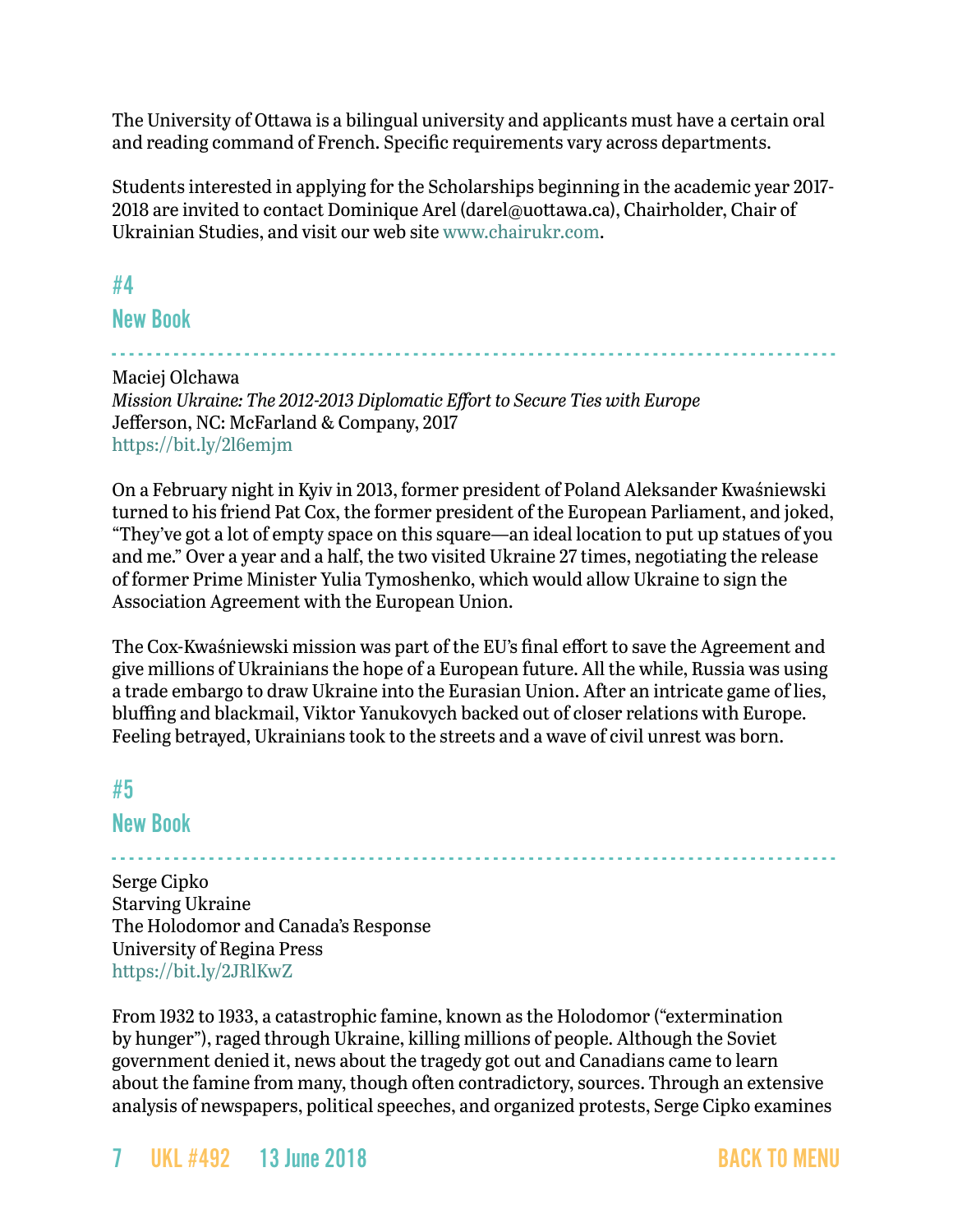both the reporting of the famine and the Canadian response to it, highlighting the vital importance of journalism and the power of public demonstrations in shaping government action.

#### <span id="page-7-0"></span>#6

New Book

- - - - - - - - - - - - - - - - - - - - - - - - - - - - - - - - - - - - - - - - - - - - - - - - - - - - - - - - - - - - - - - - - - - - - - - - - - - - - - - - - - Maria G. Rewakowicz Ukraine's Quest for Identity Embraching Cultural Hybridity in Literary Imagination, 1991-2011 Rowman & Littlefield, 2017 <https://bit.ly/2JIGTpS>

Ukraine's Quest for Identity: Embracing Cultural Hybridity in Literary Imagination, 1991–2011 is the first study that looks at the literary process in post-independence Ukraine comprehensively and attempts to draw the connection between literary production and identity construction. In its quest for identity Ukraine has followed a path similar to other postcolonial societies, the main characteristics of which include a slow transition, hybridity, and identities negotiated on the center-periphery axis. This monograph concentrates on major works of literature produced during the first two decades of independence and places them against the background of clearly identifiable contexts such as regionalism, gender issues, language politics, social ills, and popular culture. It also shows that Ukrainian literary politics of that period privileges the plurality and hybridity of national and cultural identities. By engaging postcolonial discourse and insisting that literary production is socially instituted, Maria G. Rewakowicz explores the reasons behind the tendency toward cultural hybridity and plural identities in literary imagination. Ukraine's Quest for Identity will appeal to all those keen to study cultural, social and political ramifications of the collapse of the Soviet empire in Eastern Europe and beyond.

## <span id="page-7-1"></span>#7

Poroshenko will be invited to NATO Summit on July 11-12

- - - - - - - - - - - - - - - - - - - - - - - - - - - - - - - - - - - - - - - - - - - - - - - - - - - - - - - - - - - - - - - - - - - - - - - - - - - - - - - - - by Iryna Somer Kyiv Post, 8 June 2018 <https://bit.ly/2MdIBBh>

BRUSSELS — Ukrainian President Petro Poroshenko has been invited to the July 11-12 NATO Summit in Brussels. And even if Hungary, at odds with Ukraine over the status of the Hungarian language in Ukraine, continues to block meetings of the NATO-Ukraine Commission, there will be talks.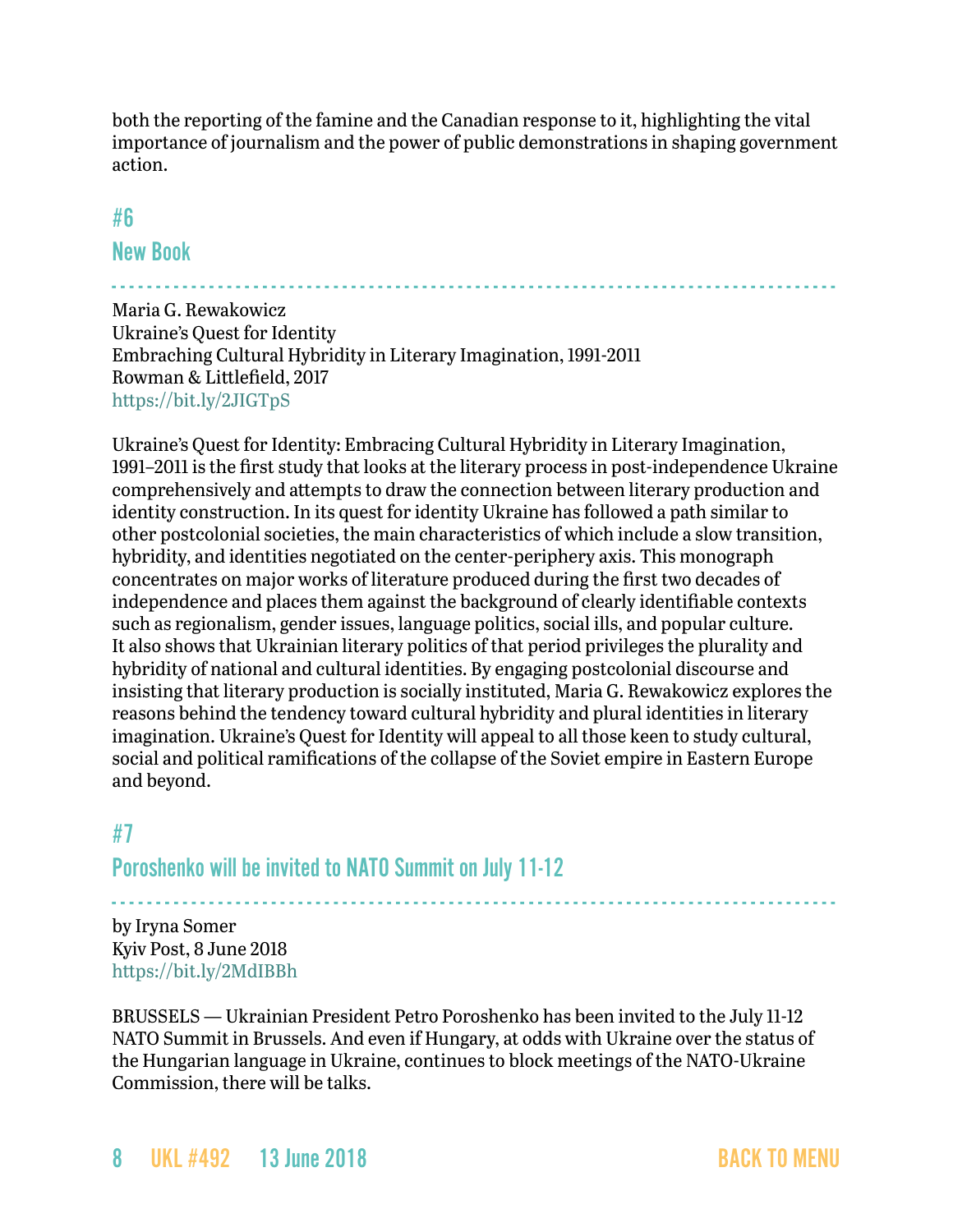Hungary is obstructing Ukraine's Western integration in a dispute over a language law that mandates that the Ukrainian language is taught in public schools. Hungarian Prime Minister Viktor Orban considers the measure discriminatory against the more than 100,000 ethnic Hungarians living mainly in southwestern Ukraine.

So NATO allies will have to talk with Poroshenko outside the format of the commission. NATO Secretary General Jens Stoltenberg said allies "haven't yet decided the exact formats and the exact types of meeting, but he (Poroshenko) will be invited."

Ukrainian Defense Minister Stepan Poltorak participated in the meeting of NATO defense ministers and countries contributing to the NATO mission in Afghanistan, including Hungarian representatives. While he discussed his concerns over Hungary's obstruction of the NATO-Ukraine Commission, he said they talked mostly about military cooperation.

Poltorak reaffirmed Ukraine's desire to join NATO. "This a strategic task, and we will do everything necessary to become a member. We want it."

But Ukraine is sailing into rougher Western waters. Not only do European politicians, such as Italy's prime minister, want sanctions removed against Russia despite its illegal annexation of the Crimea and war in the eastern Donbas, but U.S. President Donald J. Trump said he wants to see Russia rejoin the Group of Seven nations that expelled the Kremlin over its aggression.

Stoltenberg believes NATO will stay united.

"What we have seen is that there are disagreements related to, for instance, trade, environment, the Iran nuclear deal, but that has not weakened NATO's ability to unite around our core task, to defend and protect each other. Actually, we have seen the opposite. We have seen that NATO has been able to build up and to strengthen our deterrence and our defence and our unity," said Stoltenberg.

The secretary general underlined that the "best thing would be if we were able to solve those differences. But as long as these differences remain unsolved, then my main responsibility is to make sure that NATO is strong and united, despite those differences. And that's exactly what we have managed to do.

Defense ministers at their meeting agreed to bolster the readiness of existing forces in NATO. Allies also committed, by 2020, to have 30 mechanized battalions, 30 air squadrons and 30 combat vessels, ready to use within 30 days or less. Ministers also agreed that the new joint force command for the Atlantic will be based at Norfolk, Virginia, in the United States and new enabling command will be based in Ulm, Germany.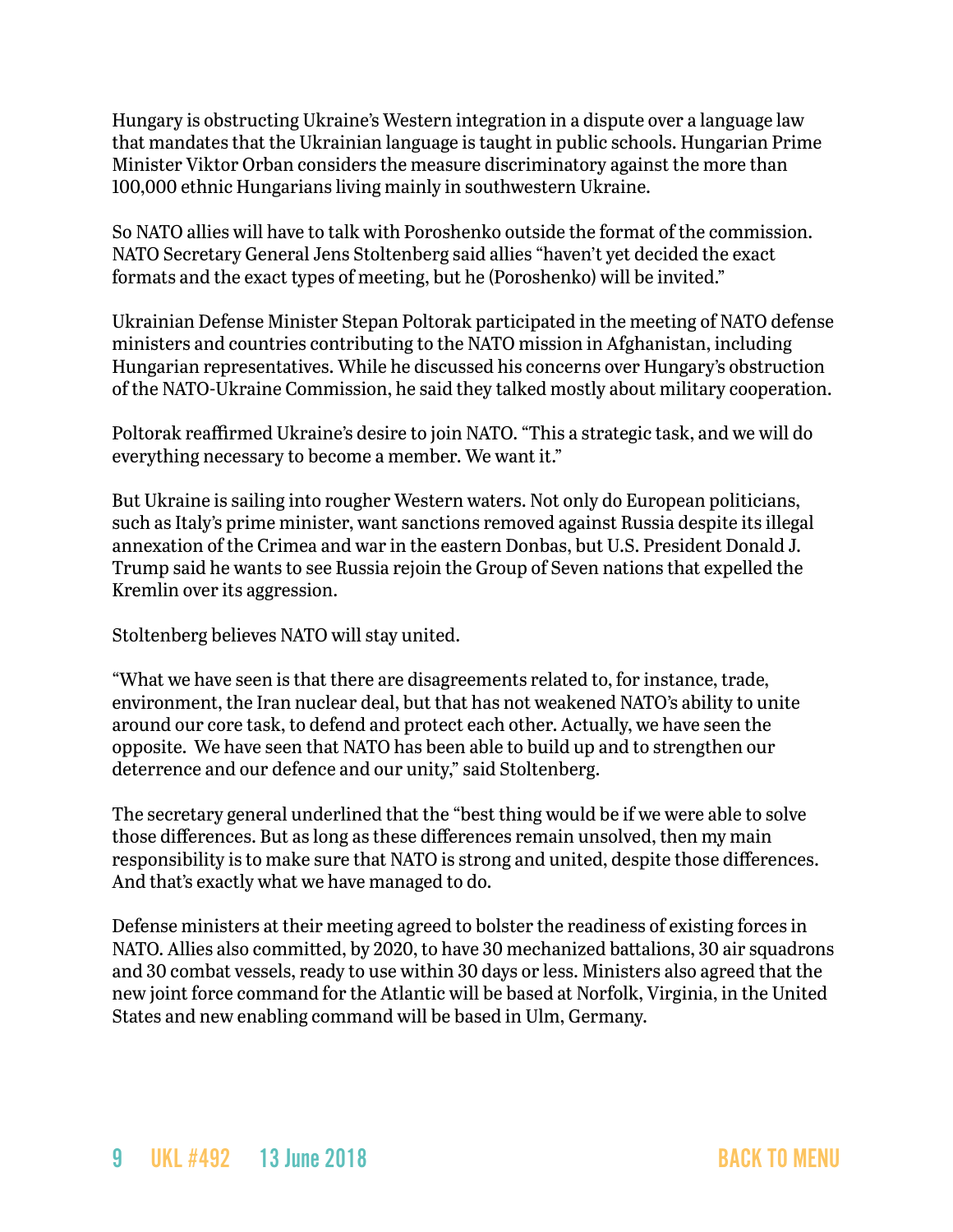## #8 IMF Programme Compliance Hurdle Identified in Ukraine's New Court Law

- - - - - - - - - - - - - - - - - - - - - - - - - - - - - - - - - - - - - - - - - - - - - - - - - - - - - - - - - - - - - - - - - - - - - - - - - - - - - - - - - by Roman Olearchyk Financial Times, 13 June 2018 <https://on.ft.com/2sWCyJe>

Ukrainian activists have uncovered what they describe as a major shortcoming in an anti-corruption court law adopted last week which threatens to torpedo the war-scarred country's chances of decisively cracking graft and unfreezing a critical \$17.5bn IMF assistance package.

The development casts dark clouds over hopes by senior Ukrainian officials that the legislation signed into law by President Petro Poroshenko on Monday was IMF compliant, and that \$2bn in fresh funding could be secured by autumn following a summer agreement on raising natural gas tariffs to market levels.

Kiev-based anti-corruption watchdog Antac said amendments snuck into the law in violation of voting procedures envision that appeals of graft cases pursued by a recently formed anti-corruption bureau would be appealed by ordinary appellate judges, "circumventing" the newly formed anti-corruption court.

In a statement, Vitaliy Shabunin, head of Antac's board, wrote: "This provision would mean the amnesty for all top corrupt officials, cases against whom were transferred to the courts. Such a step is a blatant change of previous agreements and the text itself right before the voting."

Yaroslav Yurchyshyn, head of Transparency International Ukraine, said the "mistake should be urgently corrected" with amendments to the law.

There was no immediate comment from the IMF, though it is understood that the issue was a serious IMF programme compliance hurdle which sources close to Ukraine's government, contacted by the Financial Times, expressed deep concern about.

## <span id="page-9-0"></span>#9

How to Keep the Kremlin and the Oligarchs Out of the Ukrainian White House

- - - - - - - - - - - - - - - - - - - - - - - - - - - - - - - - - - - - - - - - - - - - - - - - - - - - - - - - - - - - - - - - - - - - - - - - - - - - - - - - - - By Anders Aslund Atlantic Council, 11 June 2018 <https://bit.ly/2HMGgK2>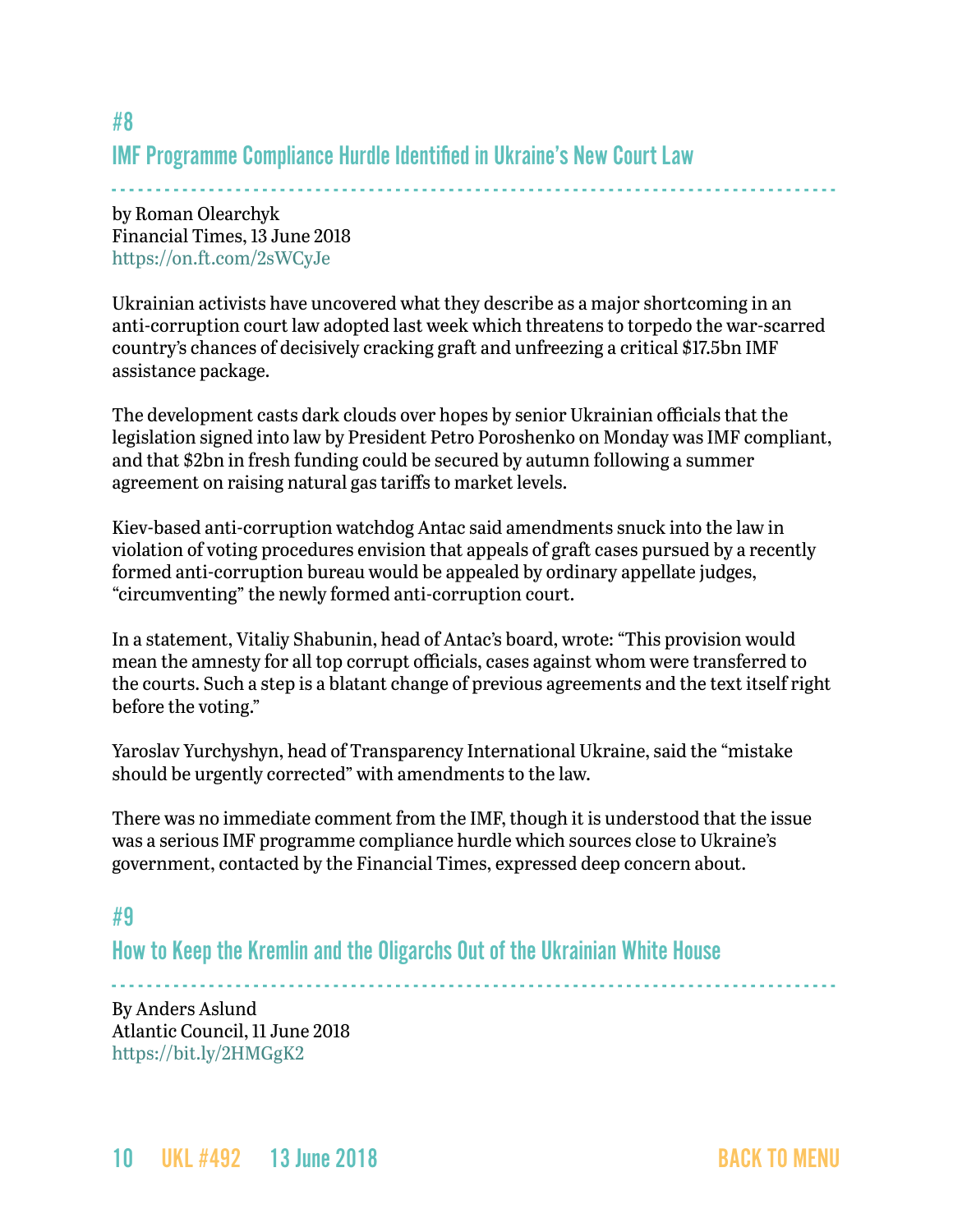The other night in Kyiv, one of Ukraine's best political analysts came to see me. He asked me what the United States wants in the next Ukrainian presidential election slated for March 2019. I told him that the United States doesn't have a favorite. Nor will it.

My interlocutor was highly dissatisfied with the answer. But why doesn't the West pick their choice and invest \$150-250 million in its candidate as is required to win an election? Both the Russians and the oligarchs do so. Why aren't the Americans rational? Another expert claimed that a popular candidate can win the presidency with only \$40-50 million, but that is also big money. By comparison, a Swedish presidential election campaign costs \$12 million and a German one \$90 million. Those amounts include all the parties.

We went on to discuss Viktor Medvedchuk, a Ukrainian oligarch who is considered Putin's foremost agent in Ukraine. He was one of the first people the United States sanctioned over Russia's occupation of Crimea on March 17, 2014, but he thrives in Ukraine in full freedom. He has allegedly just bought three television channels in Ukraine—112, NewsOne, and Zik—in apparent preparation for the presidential election. These channels match a populist electorate. Needless to say, nobody thinks that Medvedchuk has bought these television channels with his own money but has been financed by the Kremlin. Ukrainian oligarch Dmytro Firtash still owns the television channel Inter, and we know that he has received his money from Gazprom and Gazprombank.

Next we discussed who stands behind which candidate. A clear pattern can be seen: half a dozen Ukrainian oligarchs are allegedly financing up to eighteen potential presidential candidates. Serious oligarchs have three candidates in the game—one is their favorite, one might win, and one is a spoiler. The picture of a tense game of poker in a smoke-filled room late in the night captures the scene well.

This conversation reflects Ukrainian reality and what is wrong with it. Ideally, Ukraine should carry out three major changes to reduce the danger of its presidential election being purchased outright.

The first goal should be to reduce the president's power by transforming Ukraine into a parliamentary republic. Ukraine's constitution as amended in December 2004 was a hasty patchwork that lacked consistency. The division of power between the president and prime minister was always illogical. With the exception of France, all European Union countries have parliamentary systems, which are more transparent and contain more checks and balances than presidential systems. Ukrainian oligarchs are prepared to put up so much money for a presidential candidate because the expected returns are so great. If the president had less power, the presidential candidates would attract much less financing.

Second, Ukraine can only become a functioning democracy if political campaign expenditures are effectively capped. At present, only someone supported by one of the major tycoons can be elected. The current laws on election financing are too severe so that everybody recognizes that they cannot be applied, and Ukraine does not apply the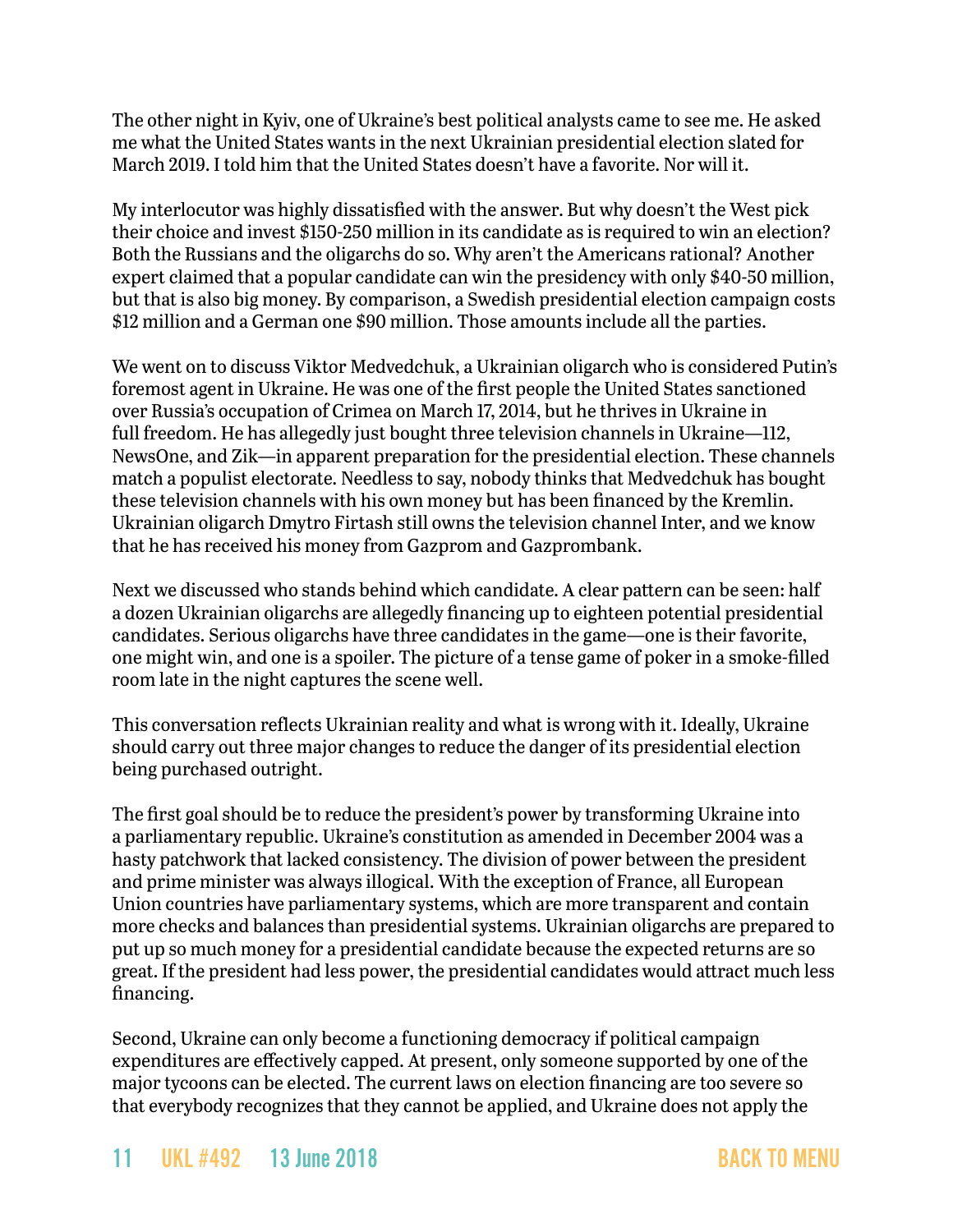rule of law in any case. All European Union countries have imposed strict regulations on campaign finance. In many countries, little but public expenditure is allowed, and these rules have been enforced. The two big campaign costs are television ads and billboards, which Ukrainian non-governmental organizations have measured well for many years. Such limitations can be enforced, if the rule of law even minimally exists. Hopefully, the novel anticorruption court can make a difference.

A much greater problem is the outright purchase of votes. One of my interlocutors claimed that half the Ukrainian electorate votes for money and that a standard payment for one vote is \$20. Thus, if fifteen million votes are bought, the cost would be \$300 million.

Ultimately, no rules on election financing can be implemented without far-reaching transparency. Ukraine has already advanced far in this direction with all the beneficiary owners of banks having been revealed. The next two steps should be to uncover the actual owners of Ukraine's many television stations and the opening and public audit of election campaigns.

Finally, Ukraine's law enforcement authorities need to impose the country's laws on major Russian agents and sanctioned individuals. They must not be allowed to own television stations and fund presidential election campaigns. How can Medvedchuk and Firtash be allowed in this game? Any receipt of funding from the Kremlin or one of its proxies should disqualify a candidate immediately.

Anders Åslund is a senior fellow at the Atlantic Council and adjunct professor at Georgetown University.

## <span id="page-11-0"></span>#10

What is the Price of the Kremlin Aggression in Ukraine?

- - - - - - - - - - - - - - - - - - - - - - - - - - - - - - - - - - - - - - - - - - - - - - - - - - - - - - - - - - - - - - - - - - - - - - - - - - - - - - - - - - Ukraine Crisis Media Center, 11 June 2018 <https://bit.ly/2LNTcC2>

[The Atlantic Council report "Kremlin Aggression in Ukraine: The Price Tag," written by Anders Aslund and cited in this article, is available at<https://bit.ly/2t6KhDO>--UKL]

The economic aspect of the war in eastern Ukraine and occupation of Crimea is an under-researched topic in the European and North American media, political and expert communities. Neither it is well-researched in Ukraine as the key priority is restoring the state sovereignty over the occupied territories, which pushes the material losses the country has incurred down the list of priorities. In fact, this is no surprise as the issue of reparations is usually brought to the table after the aggressor is defeated and the military conflict is concluded. Apparently, there is still a long way for Ukraine to get there.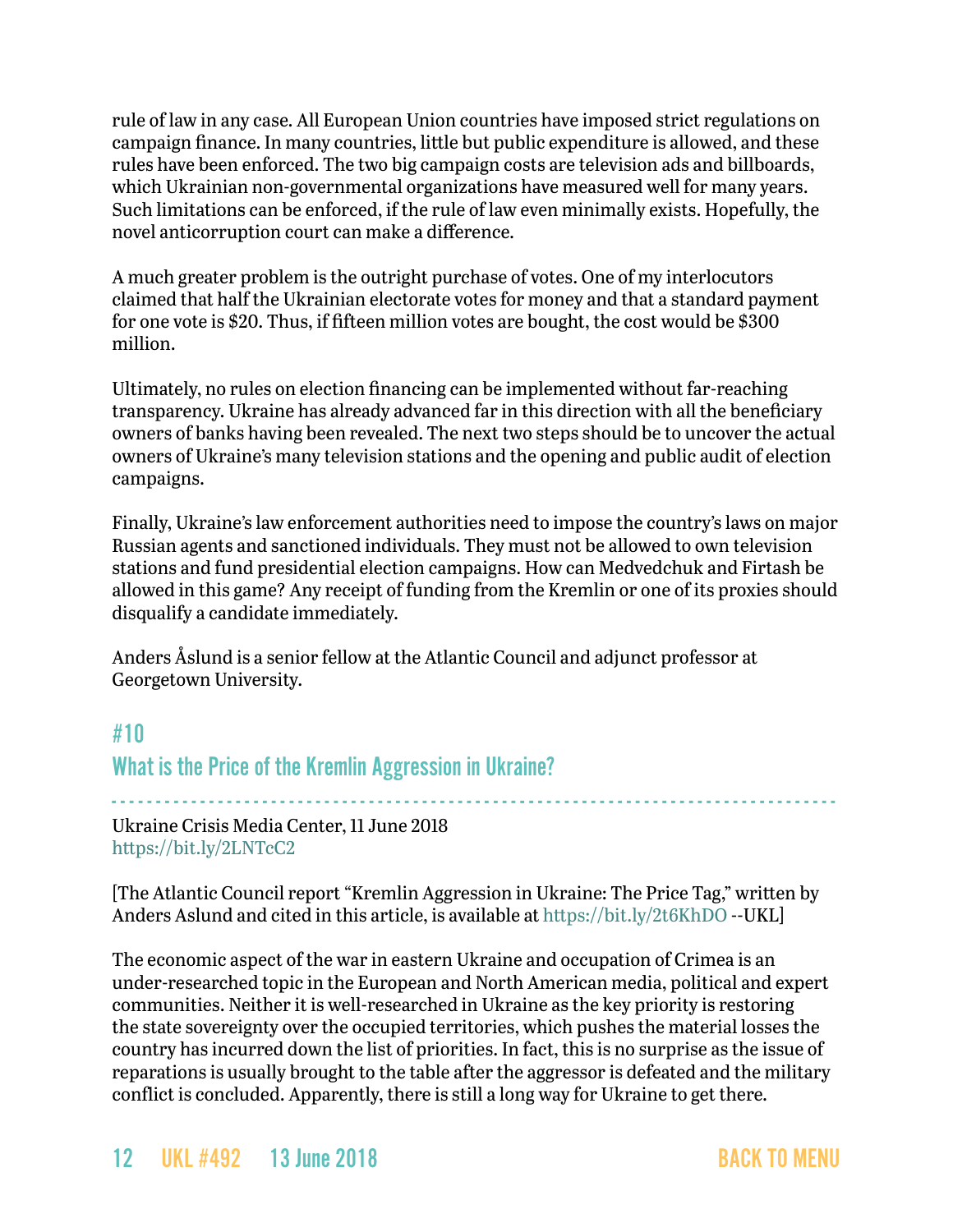At the same time, it is obvious that both Ukraine's direct and indirect losses resulting from Russia's aggression greatly affect the country's economic situation and the social and political developments. In this regard, the intellectual effort to evaluate the economic losses of the past four years is a justifiable and necessary move to understand all other processes in the country.

Nearly the only think tank regularly exploring the topic of Ukraine's losses incurred as a result of the war in the east and the annexation of Crimea is the Eurasia Center. How much has Ukraine lost as a result of the conflict and what can be done were the main questions of the discussion held at Ukraine Crisis Media Center (UCMC) on June 7. The discussion revolved around the research "Kremlin Aggression in Ukraine: The Price Tag" by Anders Åslund published in March 2018. Diplomats, economists, representatives of the Ukrainian Ministry of Foreign Affairs and of the large businesses took part in the discussion. UCMC presents the key findings of the discussion.

*Key figures from the Atlantic Council's report*. Ukraine's economic losses from Russia's annexation of Crimea and the war in Donbas constitute at least \$100 billion, claims the author of the [report.](http://www.atlanticcouncil.org/images/publications/Kremlin_Aggression_web_040218_revised.pdf) However, this does not include humanitarian, military and political losses incurred as a result of the Russian aggression. Neither does the report include the losses of human capital, payment of the social benefits to internally displaced persons, etc.

*The research methodology*. Where does the figure come from? Mr. Åslund based his calculations on the methodology suggested by the French economist Thomas Piketty who found out that the overall value of assets in any European country amounts to roughly its annual GDP times four.

By 2014, Crimea and the occupied part of Donbas together accounted for about 14 percent of Ukraine's GDP. Thus, basing the calculations on Ukraine's 2013 GDP of \$179 billion, Ukraine's lost assets amount to about \$100 billion – with almost \$27 billion lost in Crimea and \$73 billion lost in Donbas, the analyst claims.

These general calculations are accompanied by the description of Ukraine's biggest losses. According to the expert, the biggest ones in Crimea are the oil and gas resources. They include 18 gas deposits in the Black Sea, the approximate value of which constitutes \$40 billion based on the 2014 prices. The losses of the banking system are also relatively easy to assess. Ukraine lost \$1,8 billion of the banking assets in Crimea and \$4,4 billion in Donbas. Moreover, after the annexation of Crimea Ukraine lost 1,4 billion hectares of land worth over \$ 1,8 billion. Russia seized the "Krymenergo" energy company resulting in one more billion US dollar lost for Ukraine. The report by Anders Åslund also comprises the lists of the companies seized by Russia-backed militants in Donbas and by Russia in Crimea.

*Legal differences between Crimea and Donbas*. There's obviously a difference between the legal status of Crimea and of Donbas, which brings different legal possibilities for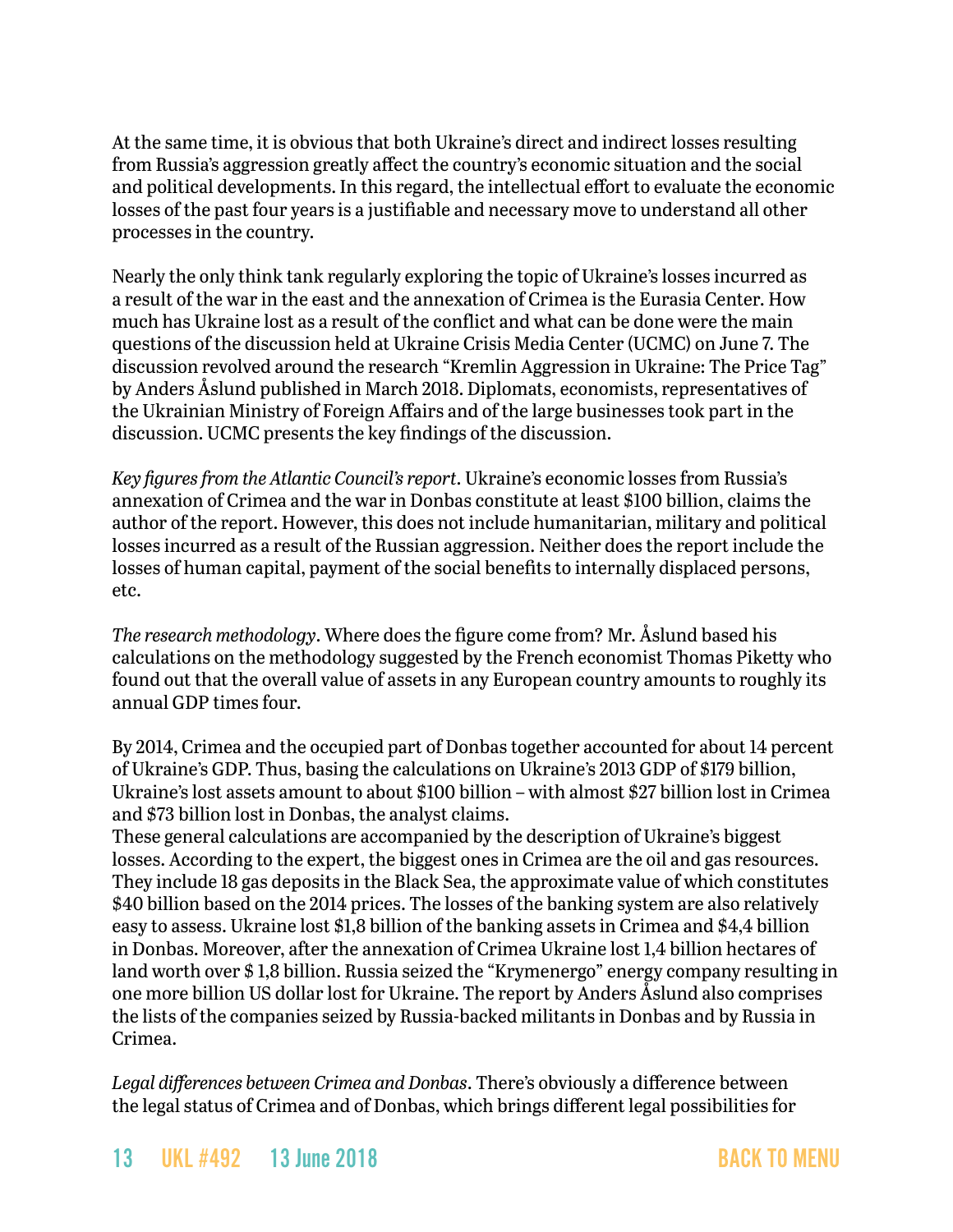compensation. A large number of claims have been submitted to the Hague-based Permanent Court of Arbitration, they emphasize Russia's violations of the bilateral agreement on the protection of investment. The legal situation in Donbas is more complicated: there is a complete legal chaos as Russia denies its presence.

*How does the Ukrainian government calculate the losses?* The Ukrainian state has their calculations as to the "price of the aggression." In March 2018, Deputy Head of the Presidential Administration Dmytro Shymkiv in his presentation on behalf of the Ukrainian authorities quoted the following examples of the economic losses incurred by Ukraine as a result of the Russian aggression. Having lost Crimea Ukraine has also lost 3,6 percent of its GDP; 1,5 percent of its exports; 80 percent of the offshore oil deposits (1,62 trillion cubic meters) in the Black Sea; ten percent of the port infrastructure including four million tons of grain; the possibility for its fleet to sail across the Kerch Strait. Having lost part of Donbas, Ukraine has also lost 15 percent of its GDP; 25 percent of its industry; 23 percent of exports of goods; 100 of the 150 Ukrainian mines are now located in the occupied territory having thus created difficulties with the anthracite coal supplies; \$4,3 billion of bank assets, railway assets etc.

*Inventory of Ukraine's losses*. At the moment all assessments remain preliminary. Participants of the report presentation emphasized that the government of Ukraine has to create the database of the lost assets as soon as possible. Their value needs to be realistically assessed, while all legal possibilities need to be studied to make the Russian Federation compensate these losses.

*What can the small and medium-sized enterprises do?* Obviously, it is easier for the large businesses to turn to international courts as the court processes require time, financial investment and legal counseling. What can the small and medium-sized enterprises do in this situation? According to Alan Riley, a nonresident senior fellow at the Atlantic Council's Global Energy Center, Ukrainian companies, as well as individuals that lost their assets as a result of the Russian aggression, should submit their claims to international courts. It is also worth uniting into groups and filing collective claims in order to decrease the individual share of expenses for court processes. "What we're trying to do here is to encourage individuals and firms to begin to use the international legal system, to go at the Kremlin to seek recompense," said John E. Herbst, Eurasia Center Director, Atlantic Council, former US Ambassador to Ukraine.

*The position of Ukraine's Ministry of Foreign Affairs: sovereignty is the priority*. On September 30, 2018, expires the Treaty on Friendship, Cooperation and Partnership between Ukraine and the Russian Federation. According to Article 15, Ukraine and Russia have to protect each other's investments. "This is actually the last year when we have to decide the future of our big agreement with Russia concerning the Friendship and Partnership," said Olena Zerkal, Deputy Foreign Minister of Ukraine on European Integration One of the options for settling the investment problem in the temporarily occupied territories is the creation of special state funds that can be used to protect those investors who have lost their assets.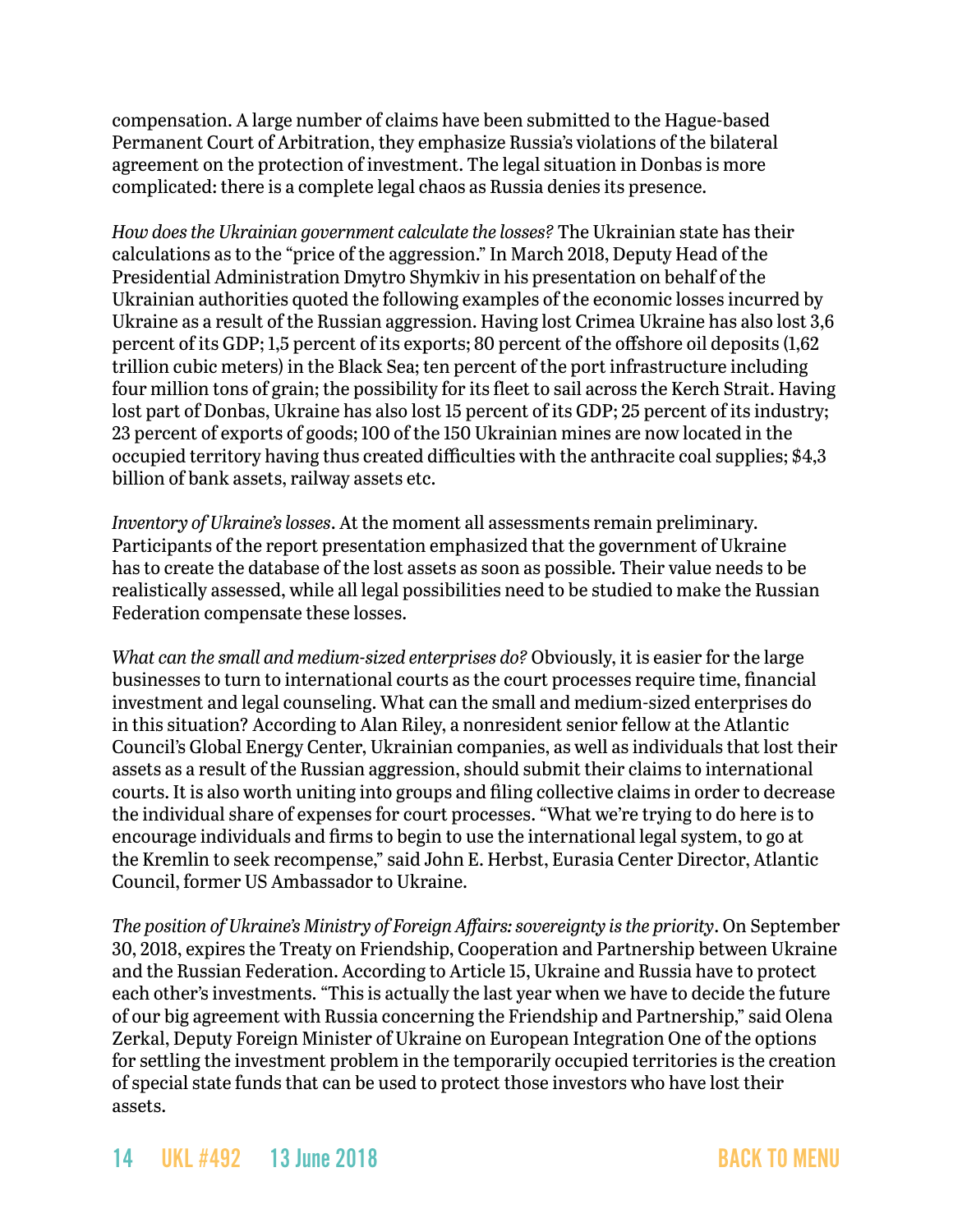Ukraine will consistently continue to protect the rights of its citizens and legal assets in the temporarily occupied territories. "We are not talking about selling Crimea. Crimea for us is a part of Ukrainian territory. We are talking about the protection of investors who unlawfully lost their rights in Crimea. And we are not talking about the title of ownership in Crimea. This is also obvious for us that the title is in Ukrainian position and Russia has simply usurped our right to regulate and created the double legal regime in Crimea. This is our stable position," emphasized Olena Zerkal. It is though much harder to protect the investors in Donetsk and Luhansk regions compared to Crimea, as Russia does not recognize its presence in eastern Ukraine. "This kind of damage can be solved afterwards, after the war, as it is usually being done in any conflict, in a conference or agreement," noted Deputy Foreign Minister.

Conclusions. Whether it's \$100 billion or \$300 billion, it is clear that reparations may become a topical issue only after the war ends, Crimea is returned back and the aggressor is defeated. However, big businesses and medium-sized enterprises that lost their assets as a result of the annexation of Crimea and of the combat actions in Donbas should already be using every legal mechanism available to make Russia recompense the losses. Moreover, exercising pressure upon Russia through international courts may become an additional leverage for any kind of negotiations with the Russian Federation.

Unfortunately, there is a completely different kind of losses from the military aggression of the Russian Federation in Ukraine, and these losses are irrevocable – over ten thousand people killed, 25 thousand wounded, 298 passengers of the MH17 flight killed, over 1.7 million IDPs who lost their homes and jobs. How many more are there to come? These are the losses that no amount of money will be able to compensate.

## <span id="page-14-0"></span>#11

## Deaths Set In Stone: Recent Political Assassinations in Ukraine

- - - - - - - - - - - - - - - - - - - - - - - - - - - - - - - - - - - - - - - - - - - - - - - - - - - - - - - - - - - - - - - - - - - - - - - - - - - - - - - - - by Uliana Boychuk Hromadske, 3 June 2018 <https://bit.ly/2LPog4n>

The "murder" and subsequent re-appearance of Russian journalist Arkady Babchenko created a shockwave of reactions on various lines. Some were overjoyed and some had praised the SBU for what appeared to be a successful operation. Others highlighted the inappropriate nature of the operation, its damage to journalistic integrity, and questionable success.

Despite this, the "attempted" murder highlighted a particularly tenuous trend of operations taking place in the midst of conflict, dissidence, and political intrigue. As such, the controversy around Babchenko is not the first question of politically-motivated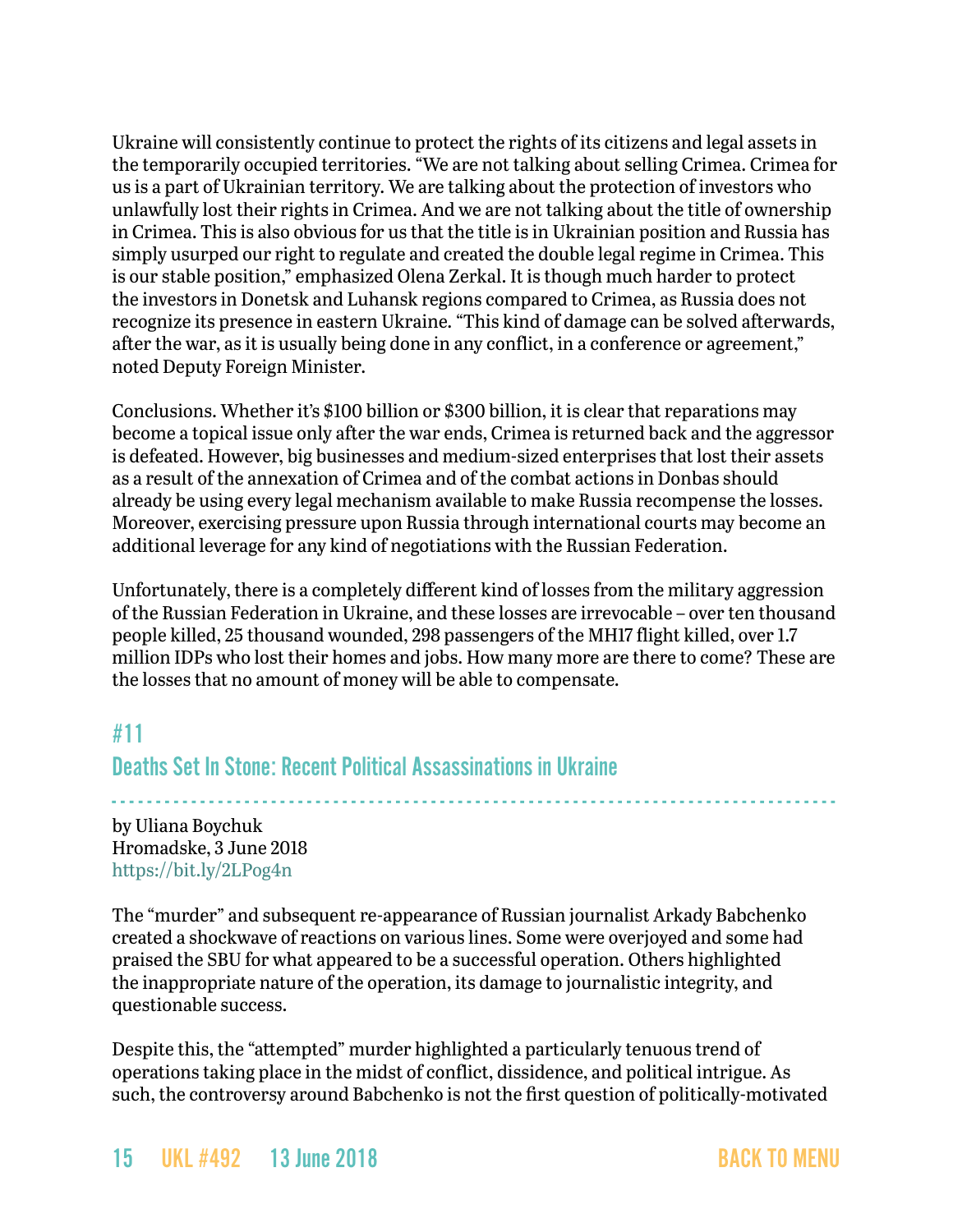assassinations. Here we explore five major cases of politically motivated assassinations carried out on Ukrainian soil in recent years.

#### **Case #1: Pavel Sheremet**

Pavel Sheremet was a Belarusian journalist and ardent critic of president Lukashenko's government. Having worked for Beloruskaya Delovaya Gazeta and heading the Belarusian Bureau of Russian Public Television, Sheremet spent three months in prison as a result of his criticism. He moved to Russia in 1999 and worked for the ORT state television channel and would continue to work in Russia until 2012 when he moved to Ukraine amidst a tenuous environment for free press in Russia.

On July 20, 2016, Sheremet's car exploded during his commute to work. It was later discovered that two individuals had placed a bomb underneath his automobile. The National Police of Ukraine announced that they would set up an operational group with SBU investigators and FBI involvement.

To this day no leads have been pursued on the investigation and the killers have not been identified. It is also assumed that the bomb may have been planted for Sheremet's coworker and head to Ukrainska Pravda owner and editor, Olena Prytula.

While the police have not been able to find even base evidence to pursue the case, independent investigators and colleagues of Sheremet's took the liberty of pursuing their own leads, investigating surveillance tapes near Sheremet's house, and analyzing the night before the murder. These leads have found six witnesses and the suspicious presence of the car of a former SBU worker.

#### **Case #2: Amina Okueva**

Amina Okueva was a volunteer in Ukraine's east and a representative of the Free Caucasus movement. Born in Odesa, she has been involved in several initiatives and political movements centered around Ukraine and Chechnya. She was married to Adam Osmaev who had been accused of organization an assassination attempt on Vladimir Putin.

She lived in Moscow and found herself in Chechnya when the Second Chechen War erupted in 1999. Since then, she'd returned to Odesa, and later participated in the Euromaidan protests. She participated in the Donbas war as part of the Kyiv-2 Battalion, and served as press secretary for the Dzhokar Dudayev International Peacekeeping Battalion.

Okueva and her husband Adam Osmaev were both shot in an assassination attempt on June 1, 2017. Both had been hospitalized but had survived. The second attempt proved fatal for Okueva after her car was fired upon on October 30, 2017. Osmaev was hospitalized but ultimately survived the second attempt.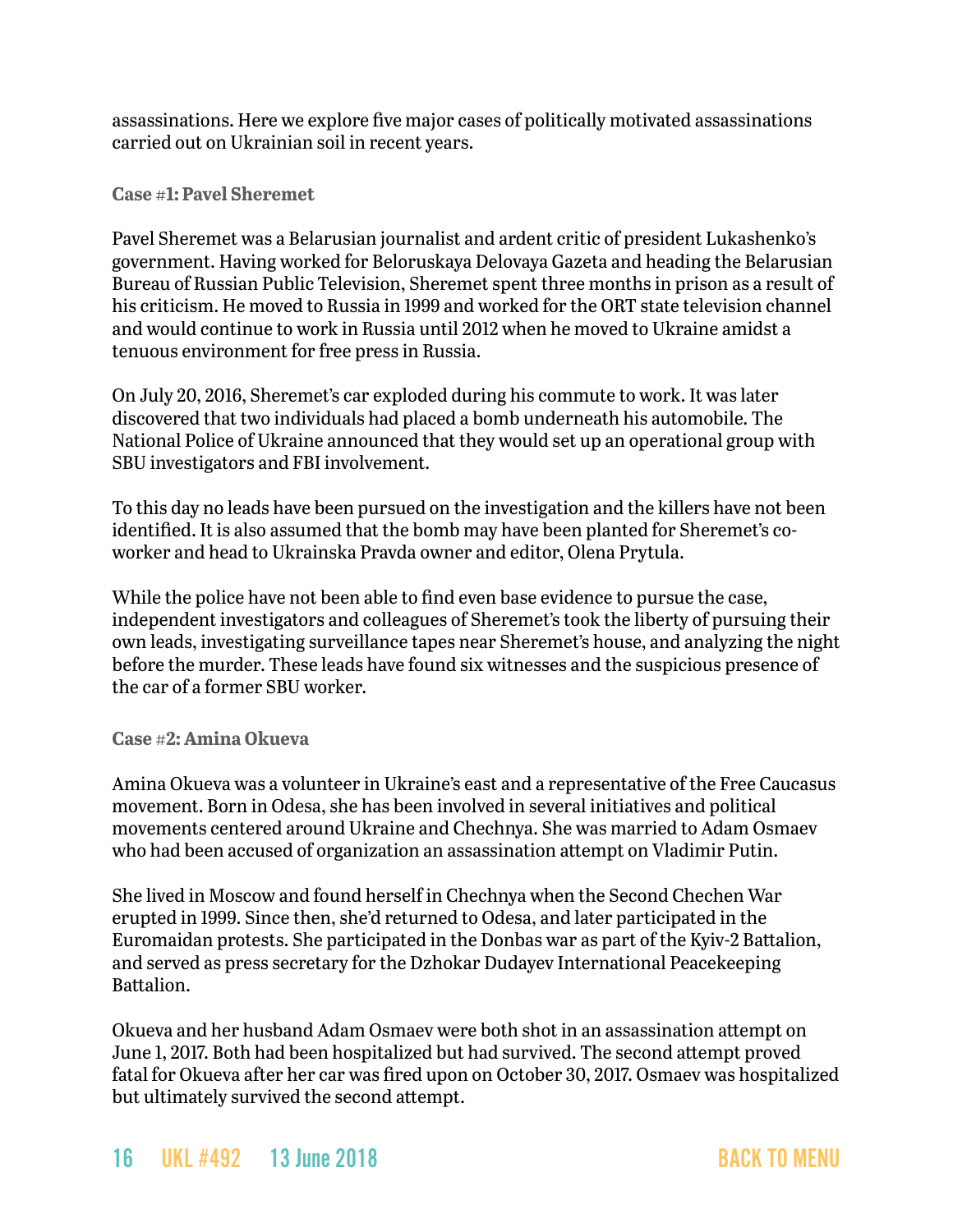Thus far, only one suspect has been found after the first assassination attempt, and he refuses to cooperate with authorities. No leads have been pursued on the fatal assassination of October.

#### **Case #3: Denis Voronenkov**

Denis Voronenkov was a former MP in the Russian State Duma, and the only one to have voted against the annexation of Crimea by the Russian Federation. During his time in Russia, he had been involved in several key investigations that uncovered corrupt smuggling operations within the Russian security apparatus. In 2016, he and his wife moved to Ukraine and obtained Ukrainian citizenship. He was considered to be a valuable witness in anti-corruption investigations pertaining to former Ukrainian president Viktor Yanukovych.

On March 23, 2017, Voronenkov was shot dead by an assailant. His bodyguard had also been shot, but not before managing to injure the killer, who later succumbed to his wounds in the hospital. Voronenkov had been planning to meet Ilya Ponomarev, another former Russian MP now living in exile in Ukraine.

The case had been pursued with several clear leads, and two suspects remain in custody. The organizer, Volodymyr Tyurin, was identified alongside two other accomplices, Yuriy Vasilenko, a native of Kharkiv, and Yaroslav Levenets. Each of these is being pursued in separate proceedings and are hiding from the investigation.

#### **Case #4: Timur Makhauri**

Timur Makhauri was a Georgian citizen who fought in the Donbas region under the Sheikh Mansur Battalion, largely composed of ethnic Chechens. Makhauri had a particularly complex past with involvement in the Chechen conflict, being an enemy of Ramzan Kadyrov. However, Makhauri is also tied by some to the assassination of Shamil Basayev, an infamous terrorist in the Chechen conflict in Russia.

Makhauri has also been involved in the 2008 war between Georgia and Russia, and trained Islamist groups in the Syrian Civil War against Syrian president Bashar al-Assad. He was also imprisoned in Turkey on suspicion of killing four representatives of the Caucasus Emirate, an Islamist group operating in Chechnya. He was later acquitted in court and freed.

Makhauri became involved with the Sheikh Mansur Battalion in the war in Donbas, many members of which had combat experience fighting against Bashar al-Assad in Islamist brigades.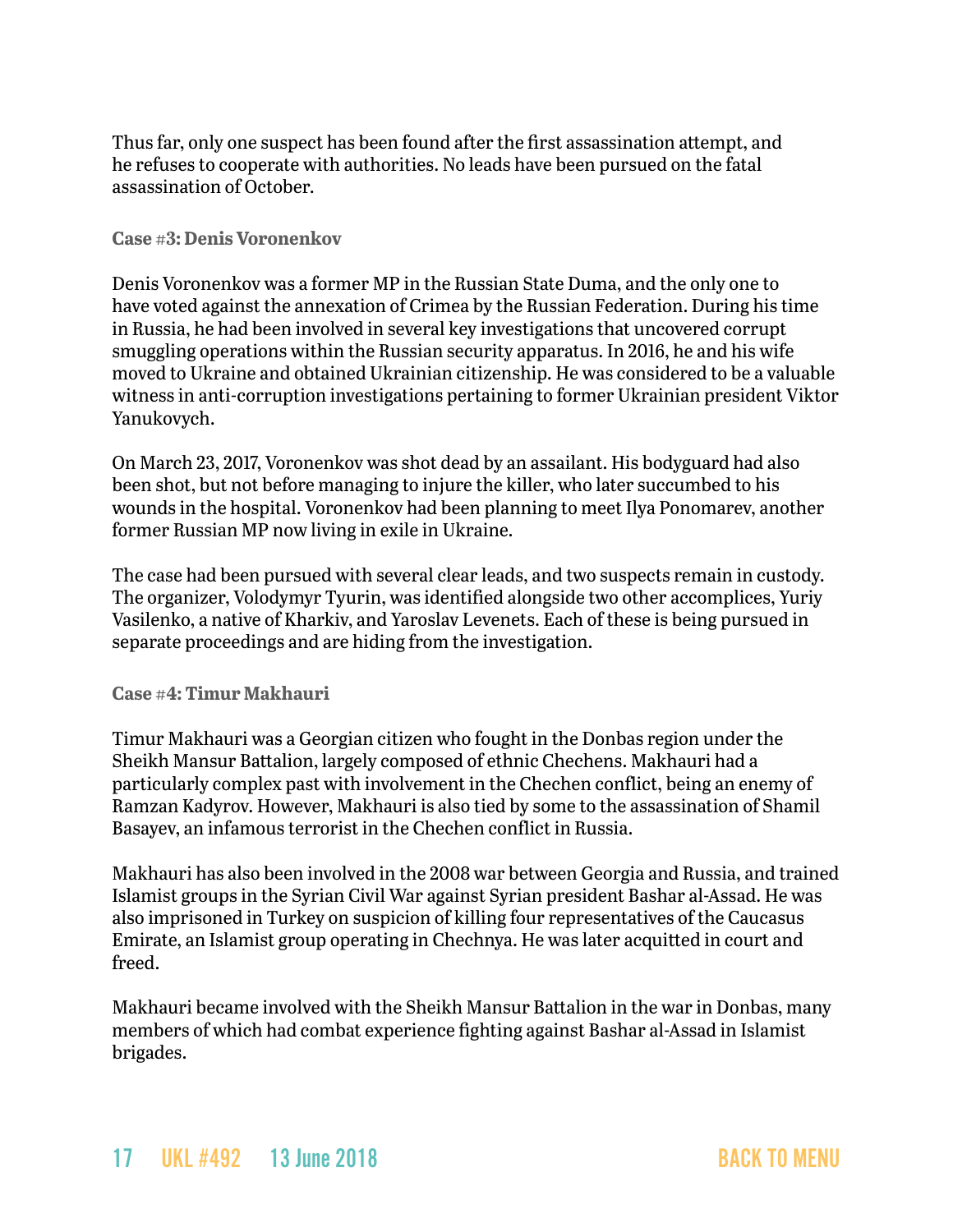Despite this involvement, he had been detained by Ukrainian authorities on January 16, 2017, for illegal firearms possession. Though sentenced, he walked free in February.

Makhauri was assassinated with an explosive device placed in his car, which detonated while Makhauri was driving. The motive of his killing is uncertain, and his friends believe there is some association with agents within Russia, however, no leads nor suspects have been identified in the case.

#### **Case #5: Oles Buzina**

Oles Buzina was a controversial Ukrainian journalist known for his ardently pro-Russian views. A writer and former editor-in-chief for the journal "Segodnya", Buzina was harshly criticized for several anti-Ukrainian gestures, including a publication seeking to paint Ukrainian poet Taras Shevchenko in a negative light, for which he was accused of inciting and proving inter-ethnic hatred. No charges were pressed and he received amnesty as he had an underage child under his custody.

Buzina was shot outside of his home on April 2016. Police found two suspects fleeing the seen upon arrival. As a result of investigation, two suspects, Andriy Medvedko and Denis Polischuk, both belonging to a Ukrainian nationalist group, were detained. The murder charge was later passed to a court where the case is still pending.

His mother stated that she would approach the European Court of Human Rights due to the delays in the investigation.

## <span id="page-17-0"></span>#12

With Axes And Hammers, Far-Right Vigilantes Destroy Another Romany Camp In Kyiv

- - - - - - - - - - - - - - - - - - - - - - - - - - - - - - - - - - - - - - - - - - - - - - - - - - - - - - - - - - - - - - - - - - - - - - - - - - - - - - - - - by Christopher Miller RFE/RL, 8 June 2018 <https://bit.ly/2xUoAfZ>

KYIV -- Swinging axes and sledgehammers as a camera rolled, members of the far-right Azov National Druzhyna militia destroyed a Romany camp in Kyiv's Holosiyivskiy Park on June 7.

The attack marks the second such incident by far-right vigilantes in Kyiv and the fourth in Ukraine in the past six weeks.

The National Druzhyna, a **militia formed in January** by veterans of the far-right Azov Battalion, had visited the camp earlier in the day and spoken threateningly with a woman who lived there, an encounter that was filmed by the group and published on its **Facebook page**.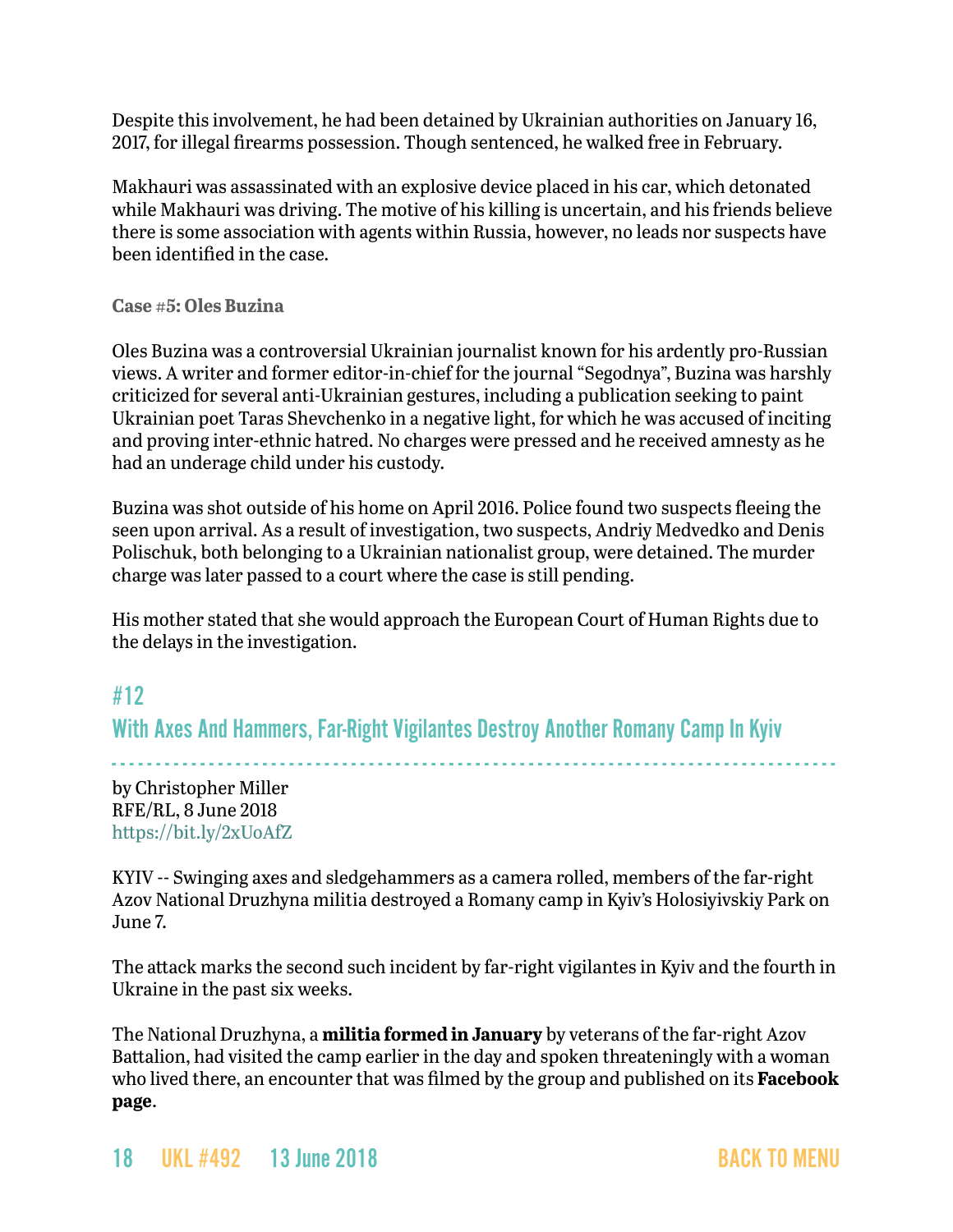The militia also issued an ultimatum in the Facebook post for the Roma to clear out within 24 hours or be forced out by a "mob."

"When the police don't act, the National Druzhyna takes control of the situation," the militia wrote.

But the militia didn't wait. Hours later, what appeared to be around two dozen nationalists returned to destroy the camp and harass the few Romany women still there. The attack was broadcast live on the militia's Facebook page.

That video, which has since been removed, shows the National Druzhyna members in T-shirts adorned with the group's insignia hacking at the camp's makeshift homes with axes and hammers.

A more complete, 12-minute clip of the nationalists' raid was eventually uploaded to YouTube by EuroMaydan, a political group born from the 2013-14 uprising of the same name.

At one point, the militia members mock a woman and child fleeing with their belongings, asking if they planned to eat a nearby dog. "I heard you eat dogs," one of the men says. Later, another belittles a woman trying to collect belongings from the debris by suggesting her actions might be acceptable "in India, but not here."

Near the end of the video, uniformed Ukrainian police officers appear and casually make conversation as the nationalists wind up their raid.

With police looking on, more than a dozen of the vigilantes pose together to a cry of "Glory to the nation! Death to enemies!"

Kyiv police spokeswoman Oksana Blyshchik told **Hromadske TV** the Romany group had already fled the camp when militia members arrived, which the video clearly contradicts. She added that no one had been injured and nobody had been detained. Late on June 7, Ukraine's National Police said in a **statement** that it had begun criminal proceedings in what it labeled a case of "hooliganism."

"All active participants in this event will be identified and brought to justice," the National Police said.

**Right-Wing Immunity?**

The Holosiyivskiy camp attack follows three others within the past month and a half. In May, right-wing thugs attacked a Romany camp in western Ternopil. That followed the burning of one in the nearby village of Rudne in the Lviv region.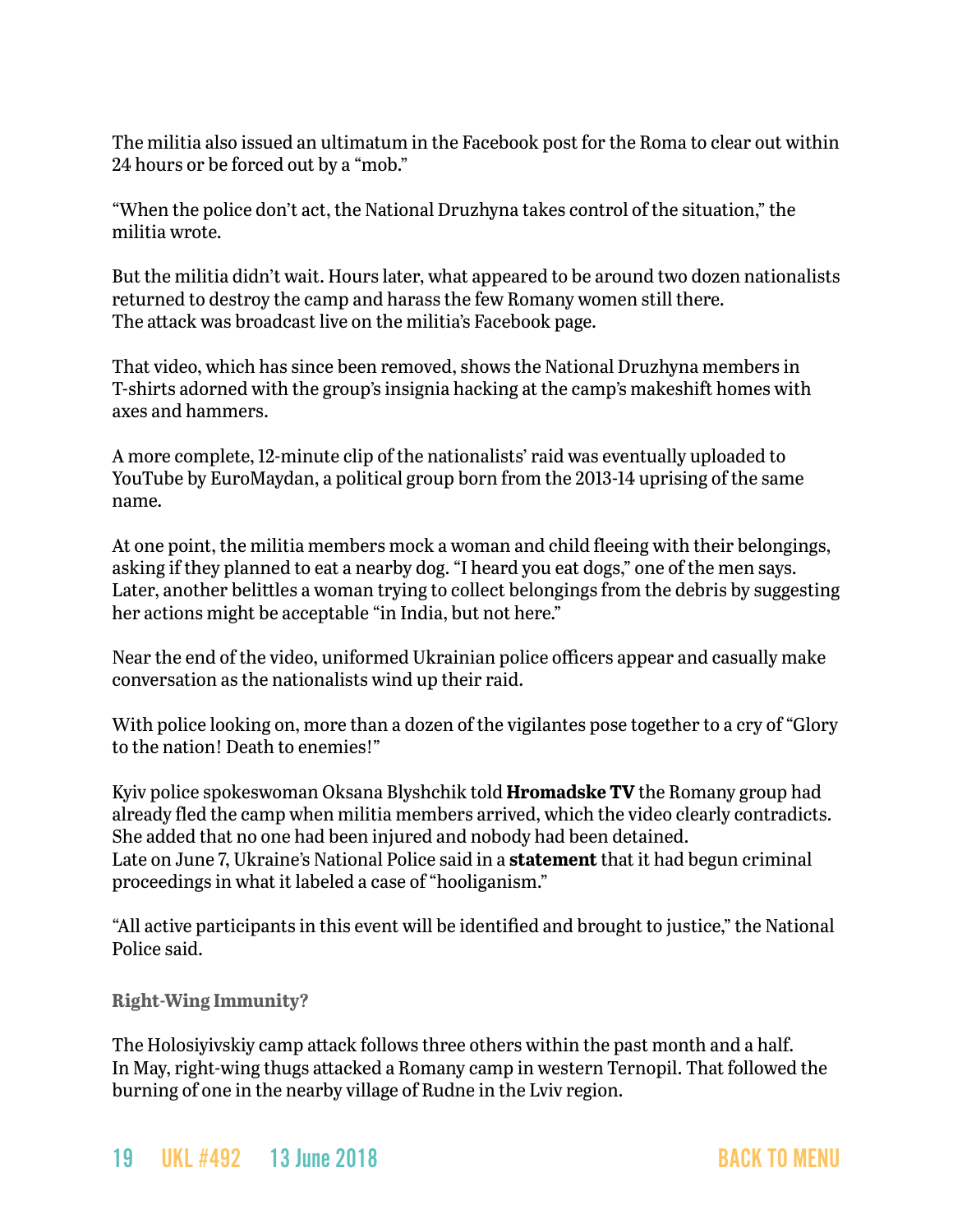In April, members of the right-wing extremist group C14 **chased a group of Roma from their camp** at Lysa Hora nature reserve in Kyiv. Masked attackers hurled stones and sprayed gas as they chased terrified Romany men, women, and children from the makeshift settlement.

Police did nothing until a video of the attack went viral online, forcing them to open an investigation, the results of which remain unclear.

Human rights groups have condemned the attacks and demanded that the authorities investigate them. They say some of the Romany families have been left homeless from the raids.

In its May Nations In Transit report, Freedom House warned of the threat to Ukrainian democracy posed by far-right extremism. "They are a real physical threat to left-wing, feminist, liberal, and LGBT activists, human rights defenders, as well as ethnic and religious minorities," the report said.

Critics accuse Ukraine's current leadership of ignoring the radical and sometimes violent actions of members of nationalist groups with far-right views because of how it might look cracking down on them after many fought to protect the country from Russia-backed forces in the war-torn eastern regions.

Perhaps hinting at a new tack, the National Police statement about the June 7 attack used markedly different language from statements about previous attacks.

"The police will rigorously respond to a violation of the law regardless of which organizations' members are violators," it said. "No one has the right to engage in illegal activities, pseudo ultimatums, or for the sake of PR to conduct demonstrative pogroms against other citizens. In particular, with regard to representatives of ethnic minorities."

## <span id="page-19-0"></span>#13

Reconciliation Real and Hypothetical: Challenges of Dialogue and Compromise

- - - - - - - - - - - - - - - - - - - - - - - - - - - - - - - - - - - - - - - - - - - - - - - - - - - - - - - - - - - - - - - - - - - - - - - - - - - - - - - - - by Oxana Shevel Krytyka, June 2018 <https://bit.ly/2LIY6QD>

The question posed in this *Krytyka* discussion forum – about the possibility and mechanisms of reconciliation between residents of the non-government controlled territories of Donbas and the rest of the Ukrainian society – is undoubtedly a timely and important one. However, the very phrasing of the question – about the reconciliation "after the present Russian aggression against Ukraine in the Donbas region ends and Ukrainian citizens who participated on the side of the separatists also lay down their arms

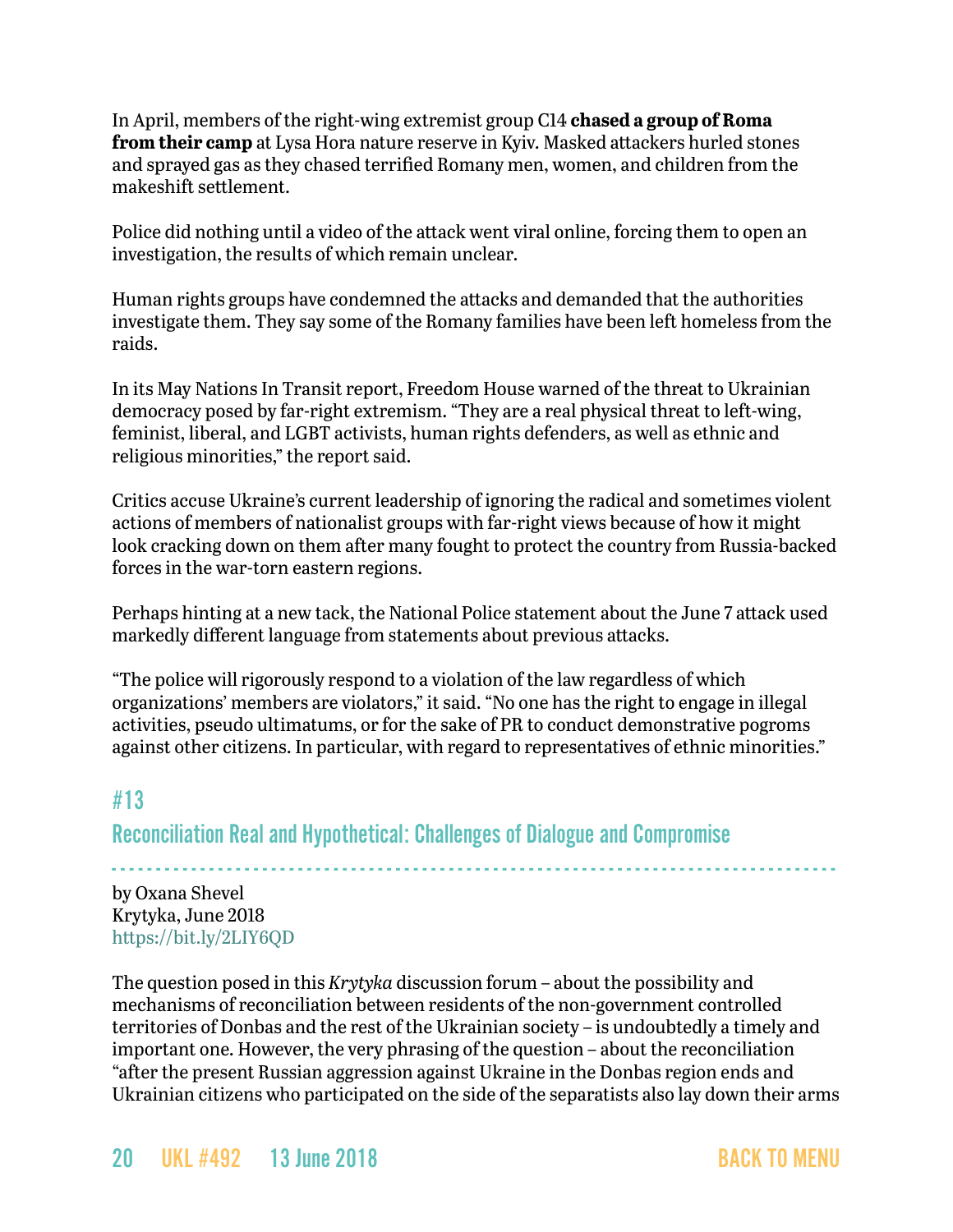and begin rebuilding their lives" – is setting up a hypothetical reality that may not emerge any time soon, if at all. Furthermore, the feasibility of this reality depends heavily on reconciliation measures Ukrainian government and society can choose to implement now, even before these conditions become real. We thus need to ask two different questions with regard to reconciliation. First, is there anything Ukraine can do now to bring about the reality where "Russian aggression against Ukraine in the Donbas region ends" and "Ukrainian citizens who participated on the side of the separatists also lay down their arms" and what is it? Second, if these conditions never occur, what can Ukraine and Ukrainians do now – in the situation of active separatist insurgency in Donbas and Russian support for this insurgency – to foster reconciliation between residents of nongovernment controlled territories and the rest of Ukraine?

Right now, the possibility that Russia will seize supporting the separatist "republics" in Donbas and separatists will lay down their weapons and return to ordinary life as citizens of Ukraine seems remote. Whatever were the main reasons behind Russia's decision to back up separatist unrest in Donbas, so far Russia has shown no indication of backing down. Putin's main concerns may have been domestic (Ukrainian Euromaidan created a dangerous next door precedent of people overthrowing an authoritarian ruler, which presents a threat to Putin's own authoritarian regime); or he may have been primarily driven by security fears (or, perhaps more accurately, paranoia) about NATO imminently moving to Russia's borders following the Euromaidan victory; or Putin and the Russian elites may be genuinely captivated by the mythology of "one people" and thus found it psychologically unbearable to have Ukraine move away from Russia's socio-cultural orbit. Whatever the reason(s), unless there is some major domestic upheaval within Russia leading to regime change, or until Russia's fears that motivated its support for the "Russian spring" are addressed, it is highly unlikely that Russia will stop backing the selfdeclared republics in the Donbas standoff.

This leaves Ukraine with two sets of decisions to make. The first is to decide whether it wants to offer some compromises/concessions to Russia in return for it leaning on separatist leaders to agree to be meaningfully re-integrated into Ukraine. Would Ukraine be willing to commit not to join NATO? Would it be willing to reform the constitution to enable regions (read Donbas) to have veto power over certain key policy issues, such as foreign alliances? Would Ukraine agree to implement political measures in the Minsk agreements in ways favored by Russia (for example, elections that would not be fully controlled by Ukrainian authorities and where some Ukrainian parties may not be able to run), with Ukrainian-Russian border control following (rather than preceding) other policy measures? The answer to all of these and similar possibilities by the Ukrainian side seems to be a resounding no. The most recent initiative from the Ukrainian side - a reintegration plan voiced by Ukraine's interior minister Arsen Avakov ([https://](https://bit.ly/2H3S933)) [bit.ly/2H3S933\)](https://bit.ly/2H3S933)) contains some novel compromise elements, such as a new "law on collaborators" modeled on the post-WWII French law that could excuse collaboration with separatist authorities committed by ordinary citizens who had little choice to survive otherwise. But Avakov's proposal still takes as a starting point a situation whereby following the introduction of an international peace-keeping mission all Russians and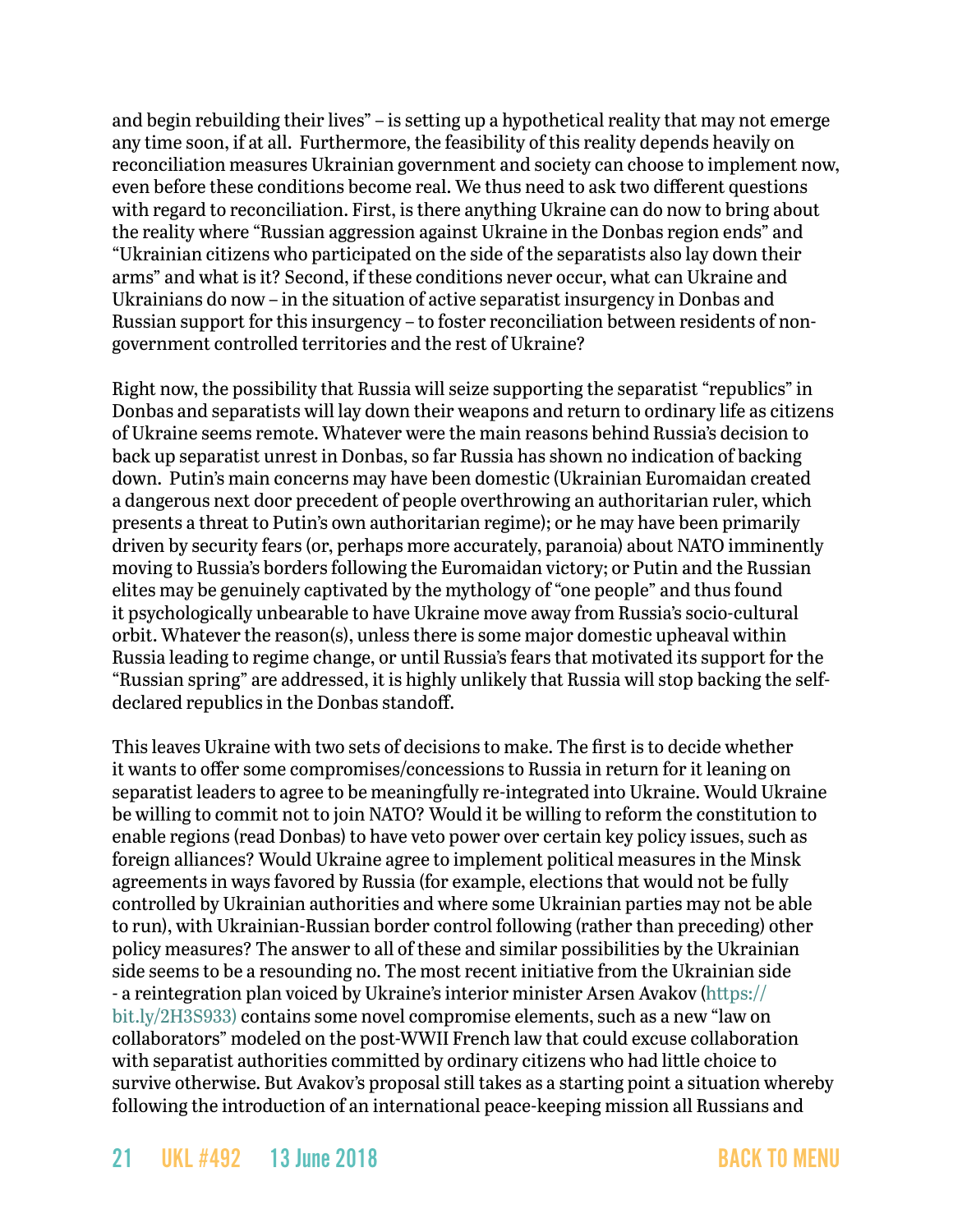pro-Russian Ukrainian leadership of the pseudo-republics just pack up and leave. This seems highly unlikely to happen without Russia's achieving at least some of its objectives vis-à-vis Ukraine.

The Minsk process remains stalled, even though all sides continue to pay lip service to it, because virtually every political clause in the Minsk agreement (from the timing and sequence of proposed measures to the practical implementation of the agreedupon measures such as elections, border control, amnesty or "special status") can be realized on terms that would be favorable to one side or the other. And neither Ukraine nor Russia have shown any willingness to back down from their preferred positions so far. The end result is a stalemate that we currently have. Politically, this stalemate may be presented as not the worst outcome for Ukraine (especially given the other alternatives, such as reintegration of Donbas on Russia's terms with possible veto power over central government decisions, or formal recognition of separatist authorities elected on terms favored by Russia), but this "not-so-terrible" political outcome comes hand in hand with continued conflict that is taking enormous toll on those ordinary Ukrainians who are directly affected by it.

Should Ukraine do anything differently? Currently even to suggest that Ukraine, in order to end the conflict in Donbas, may want to consider compromising in order to satisfy Russia's interests seems to be a non-starter for the Ukrainian elites. Any political actor proposing such course of action will be accused of unpatriotic position, treason, or worse. With NATO recently acknowledging Ukraine as an "aspirant" country, a new Ukrainian law on the books adopted in 2017 making NATO integration a foreign policy priority, and recent announcement by President Poroshenko that Ukraine will seek a Membership Action Plan and constitutional amendments to reflect Ukraine's NATO membership aspiration, a compromise on NATO aspirations looks improbable. Yet, with the NATO membership itself not a very likely prospect any time soon if at all, it may be worthwhile to at least have an honest discussion whether compromising on NATO membership might be a very valuable "carrot" Ukraine can play when negotiating over the Donbas settlement. In reality, Ukraine may be compromising very little substantively, but possibly gaining a lot, if Russia were to offer concrete concessions on the Donbas settlement and the Minsk process in return for Ukraine's formal step away from the NATO membership ambition.

If Ukraine is not prepared to make any of the admittedly difficult political compromises in order to settle the Donbas conflict with Russia on terms that would deviate from Ukraine's ultimate preferred position, then it is facing the second set of decisions, and the question we should be asking is what can be done to foster reconciliation between residents of the non-government controlled territories of Donbas and the rest of the Ukrainian society under *current* political circumstances, when Russian backing of the separatist cause is ongoing, self-declared "governments" de facto control the territories and their residents, and a majority of separatist fighters have no intentions of laying down their weapons. Fostering reconciliation under these circumstances will also require some difficult compromises and soul-searching among residents of the "big Ukraine" and the Ukrainian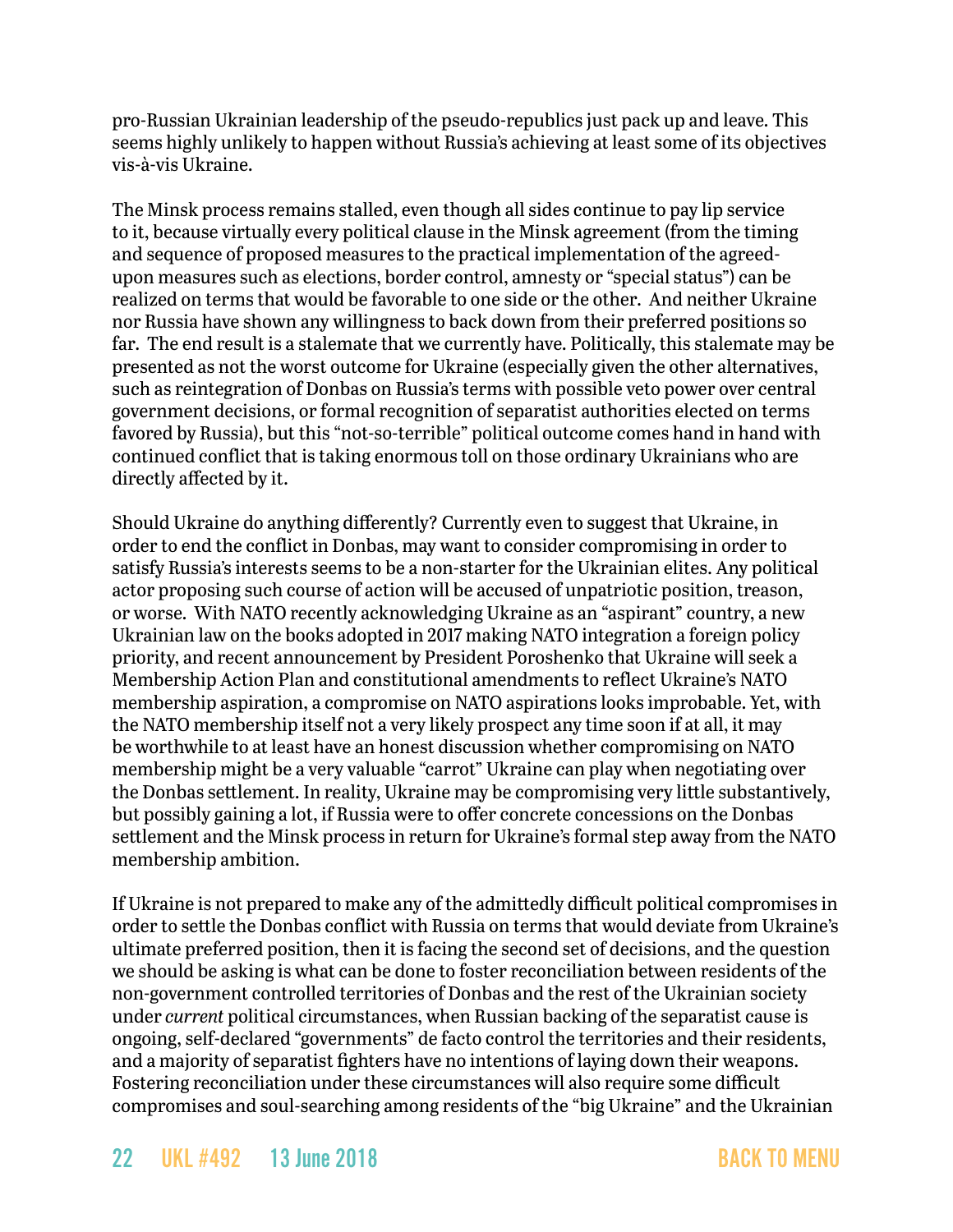government. These compromises may, however, stand to benefit Ukraine in the long term as they may be winning hearts and minds in Donbas and thus laying a foundation for a united Ukraine in the future, while in the short run compromise reconciliation measures could foster greater understanding between "big Ukraine" and non-government controlled regions of the "Donbas."

Among measures that may be particularly impactful and important in this regard would be an acknowledgement on the part of the pro-Euromaidan Ukrainians that those Ukrainian citizens in Donbas and elsewhere who did not support Euromaidan and had various fears and grievances against the new government following the fall of Yanukovych have the right to have their voice heard in the post-Euromaidan public discourse. This does not mean that "big Ukraine" has to suddenly accept the misguided notion that Euromaidan was a far-right coup, or that the new government is a "fascist junta," or that the new regime has been bent on discriminating Donbas and the Russian speakers. Rather, it means that in "big Ukraine" there has to be a public space for an open and honest discussion about issues such as the role of the far right during and after the Euromaidan; or the recognition and further conversation about the fact that the Donbas rebellion was not simply a Russia-manufactured conflict but an event that had complex causes, including local roots, participants, and grievances.

At this point, some may object that these types of acknowledgments would only serve to legitimize the Russian narrative of the conflict, but it's not the case. One-sided narratives that conveniently omit facts that do not support the narrative are easily undermined in the age of open access to information, and with that stand little chance of winning over those who *a priori* reject this narrative because of their prior beliefs and/or personal experiences. Can we seriously expect that, by casting residents of Donbas who did not side with the post-Euromaidan government either as Russia's agents or as puppets brainwashed by Russian propaganda, a divide between Ukrainians on the two sides of the "contact line" can be breached? This is no less futile than to insist, as many in Russia do, that pro-Euromaidan Ukrainians have been brainwashed by Western actors and powers and would turn to Russia if only Western patrons and the "junta" they installed in Kyiv would let them. Embracing as legitimate the complexity of attitudes Ukrainians, including Ukrainians in Donbas, hold about the cause and consequences of dramatic events in Ukraine's recent history is not a solution *per se* but a method that, by fostering the culture of compromise, negotiation, and open discussion, could make reconciliation more likely. The terms of such a reconciliation would be set by society rather than mandated by the government, but a democratic government should welcome rather than fear this possibility.

A truth commission modeled on the examples from elsewhere could be a practical measure that would support the environment of open discussion where a variety of views can be expressed without individual repercussions or group stigmatization, eventually fostering a society-led reconciliation. Truth commissions have been created in more than 30 countries that have experienced conflict and massive human rights violations. Established to determine the facts, causes, and societal consequences of past human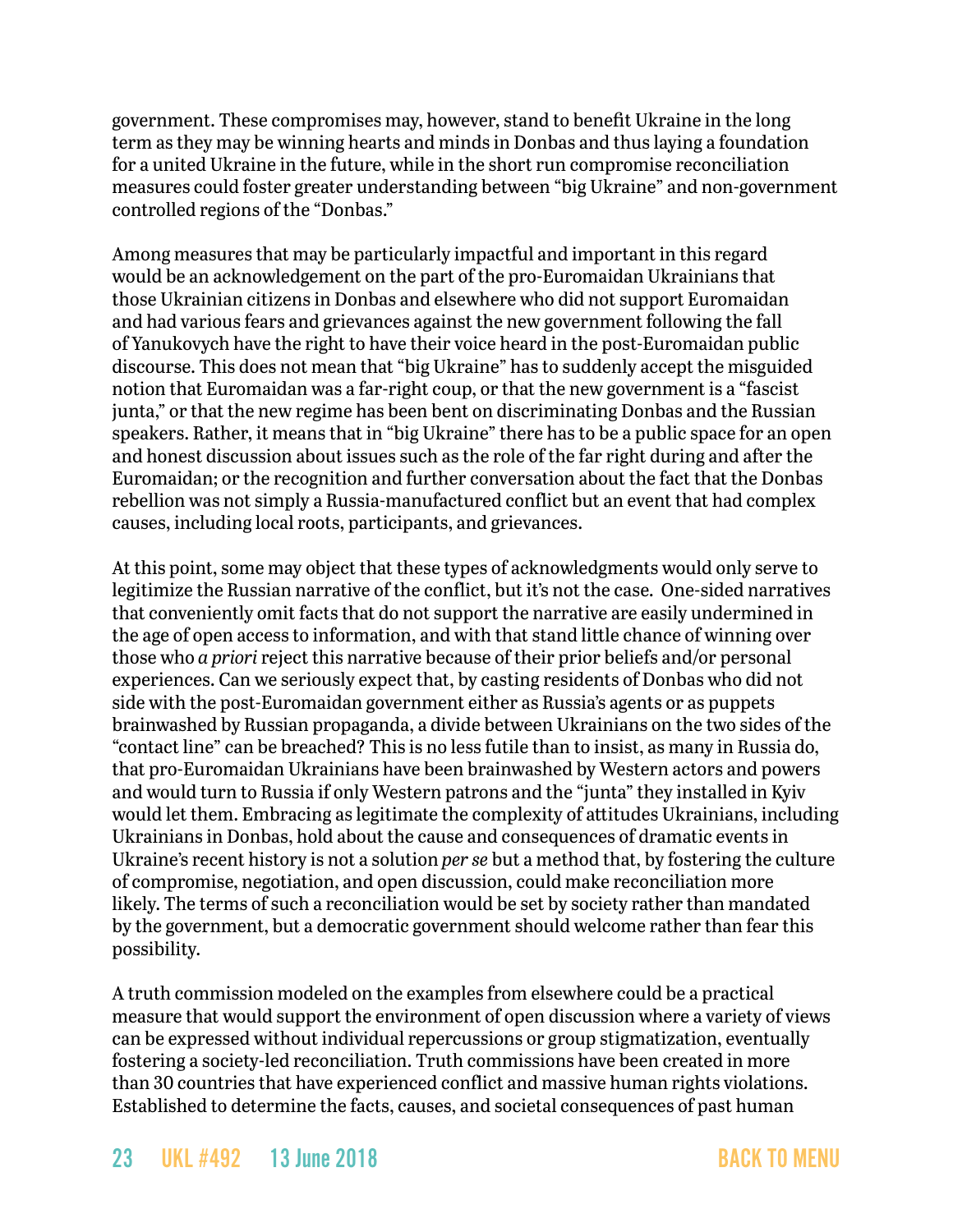rights violations, truth commissions are a recognized reconciliation tool that helps societies to rebuild trust among citizens. In the Ukrainian context, the ongoing conflict poses a problem for a "classic" truth commission model that is generally set up after the conflict ends, but much of the work that these commissions do can begin before the conflict has ended, and Ukraine could choose to do so – starting, for example, by focusing on the conflict period experiences of liberated territories of the Donbas. If an independent truth commission were to be created, preferably with international involvement, to gather evidence and individual testimonies about violations of rights committed during the course of the Donbas conflict by actors on all sides, this could help foster reconciliation and subsequent societal integration. The independence of such a commission is key, otherwise, it can easily fall under suspicion of being one-sided. The idea that not only separatists but some members of pro-Ukrainian forces are also be guilty of human rights abuses and civilian victimization in Donbas, as international monitoring reports have shown (see Note) is not popular in Ukraine. But denial and lack of punishment of pro-Ukrainian perpetrators will not serve to build trust across the "contact line" divide, or foster loyalties to the Ukrainian state in the liberated territories. At the same time, it would admittedly be a very difficult choice for "big Ukraine" to prosecute and condemn its own rights violators in a situation of ongoing conflict and when the other side will not be engaging in a similar *mea culpa*.

Ultimately, however, meaningful and lasting reconciliation would require difficult compromises on all sides – be it by the residents of "big Ukraine" or by the residents of the non-government controlled Donbas. Since at present "big Ukraine" can only control its own choices, it is up to "big Ukraine" to decide whether to start an open but difficult dialogue that would break taboos about what constitutes a legitimate opinion or position to express. Creating public space for such a dialogue is something Ukraine has the power to do in the conditions of the continued Russian aggression and Russia's support for the anti-Kyiv insurgency in Donbas. An inter-Ukraine dialogue by itself is not going to end Russian involvement in the Donbas conflict, but it can contribute towards reconciliation between "pro-Maidan" and "anti-Maidan" Ukrainians not only in Donbas but across the country. And as Ukrainians do the hard work of domestic bridge-building, Ukraine may also strengthen its bargaining position vis-à-vis Russia which would find it more difficult to claim that rabid nationalism is the Ukrainian government's ideology. Perhaps then Ukraine will take the initiative and offer some creative compromise to Russia, with Western powers acting as guarantors of this political settlement. And then the *Krytyka*specified condition will finally be fulfilled - "the present Russian aggression against Ukraine in the Donbas region ends and Ukrainian citizens who participated on the side of the separatists also lay down their arms and begin rebuilding their lives."

Note: Human rights monitoring organizations such as the Office of the UN High Commissioner for Human Rights (OHCHR) and Human Rights Watch have documented in their periodic reports evidence of all sides in the armed conflict in Donbas committing acts violating international human rights law, and possibly amounting to war crimes. For example, OHCNR "Report on the Human Rights Situation in Ukraine, 16 November 2017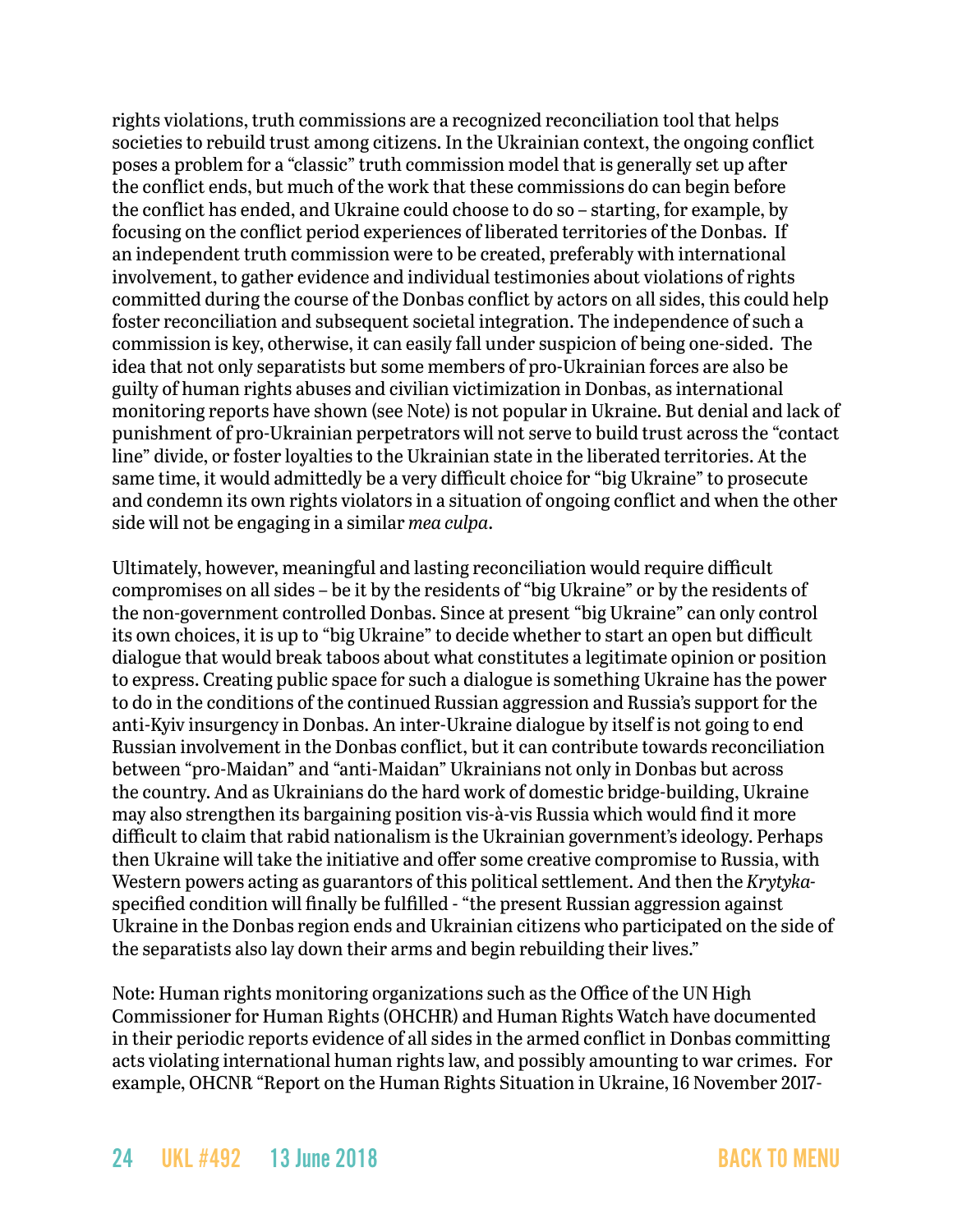15 February 2018" ([https://bit.ly/2sPRKrJ\)](https://bit.ly/2sPRKrJ); Human Rights Watch, "Ukraine: Failing Its Human Rights Commitments," 18 January 2018 [\(https://bit.ly/2rciVv9](https://bit.ly/2rciVv9)).

## #14 The Orthodox Churches and the 'Church War' in Ukraine

- - - - - - - - - - - - - - - - - - - - - - - - - - - - - - - - - - - - - - - - - - - - - - - - - - - - - - - - - - - - - - - - - - - - - - - - - - - - - - - - - -

by Chris Linderhof, Chris Raamop Rusland, June 2018 <https://bit.ly/2sXgMnS>

[For citations and sources, go to the web version –UKL]

This essay looks at the relations between Ukraine's two biggest Orthodox churches, the Ukrainian Orthodox Church of the Moscow Patriarchate (UOC MP) and the Ukrainian Orthodox Church of the Kyiv Patriarchate (UOC KP).

Since the start of the war in Donbas the UOC MP has come into trouble. The UOC MP was the preferred church of the Yanukovych regime and is big in almost the whole country. The variety of opinions within the church, but also the messages emanating from the 'Motherchurch' in Moscow, make it vulnerable.

The UOC KP has stricken a different tone right from the start, supported the Euromaidan Revolution in 2014 and the Ukrainian Army in the East gaining in stature and parishioners, but so far the number of defections of parishes and parishioners from the MP to the KP seems rather restricted. In 2018, the MP remains the biggest church in Ukraine and a force to reckon with.

**Ukrainian independence and the origins of the Church conflict**

Ukraine has four main nationally recognized Orthodox Churches: the UOC MP, the UOC KP, the Ukrainian Autocephalous Orthodox Church (UAOC) and the Ukrainian Greek Catholic Church (UGCC). Conflicts exist between all these churches, but due to a lack of space I will focus on the conflict between the two biggest ones: the MP and the KP.

In 1991 Ukraine gained independence. The political establishment of the new state soon realized that an independent state also needed an independent church. Its most logical basis would be the Russian Orthodox Church (ROC), which was the only allowed Orthodox Church during the last decades of Soviet rule and over half of its 7000 parishes were located in Ukraine, mostly in the Western, former 'Uniate' territories.

In 1990, after the death of Patriach Pimen of the ROC, Metropolitan Filaret, his right hand, was expected to become the new Patriarch. The vote turned out differently though. His bishops rebelled against him and in May 1992 Filaret was deposed. He then created his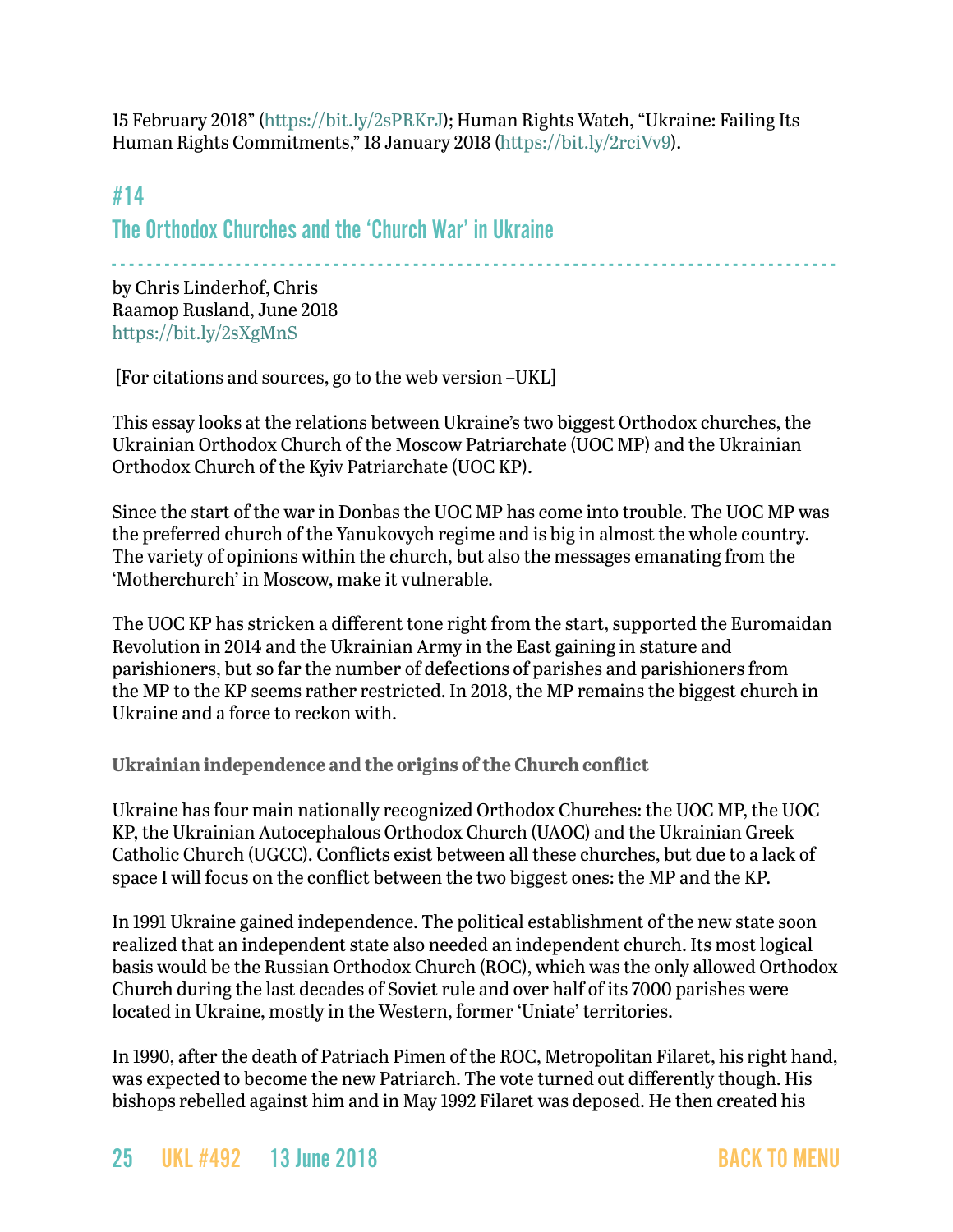own church: the UOC KP. Since 1995, after another merger and split there exist four main Orthodox churches in Ukraine. The relations between them have been tense, because all churches accuse each other of 'stealing' whole Church buildings, parishes and even bishops.

#### **Canonicity**

One of the main factors in the current conflict is canonicity, the principle that the church is established according to the Orthodox canons, and is recognized as such by the other mostly national Orthodox Churches. The only church that receives international recognition as Orthodox Church in Ukraine is the Moscow Patriarchate (UOC MP), which is, as said, still subordinate to the Moscow Patriarch.

The UOC KP has sought official recognition for its Autocephaly from their establishment in 1992 and often had the government on its side. Since Moscow categorically does not want to grant Autocephaly to any Ukrainian Church, the only way to gain it was to request it from the Ecumenical Patriarchate in Constantinople, which sees itself as the Motherchurch of all Orthodox Churches. Ukrainian Presidents Leonid Kravchuk (1991- 1994) and Viktor Yushchenko (2005-2010) both asked Ecumenical Patriarch Bartholomeus to grant canonical status to the Kyiv Patriarchate.

Especially the celebration of 1020th anniversary of the Baptism of Rus' in 2008 was a chance for Yushchenko to gain this Autocephaly from Constantinople, but the attempt failed allegedly due to the insistence of Filaret (KP) that only he could be the Patriarch of a united Church. The Ecumenical Patriarch has consequently stated that first the Ukrainian Orthodox Churches should unite amongst themselves and only then the issue of canonicity can be fully addressed.

It must be said that the Moscow Patriarchate uses its own canonicity as its major trumpcard, depicting the other Orthodox Churches as heretics who should show repentance and return to the fold of the (Moscow) Motherchurch. The fact that it obtained this canonicity by bribing the Patriarch of Constantinople in 1686 is conveniently ignored.

#### **Personalities of Filaret and Onufriy**

Also of importance in the standoff between the Orthodox Churches are the personalities of the leaders of the MP and KP, Metropolitan Onufriy and Patriarch Filaret respectively.

Onufriy is born in the Western province of Bukovyna and was known for his staunch pro-Russian positions which he demonstrated in the Kharkiv Sobor in 1992 when the now Patriarch of the KP Filaret tried to obtain Autocephaly and Onufriy voted against. He became the locum tenens of the MP in February 2014 because of the ailing health of Metropolitan Volodymyr and had by then already turned to pro-Ukrainian positions.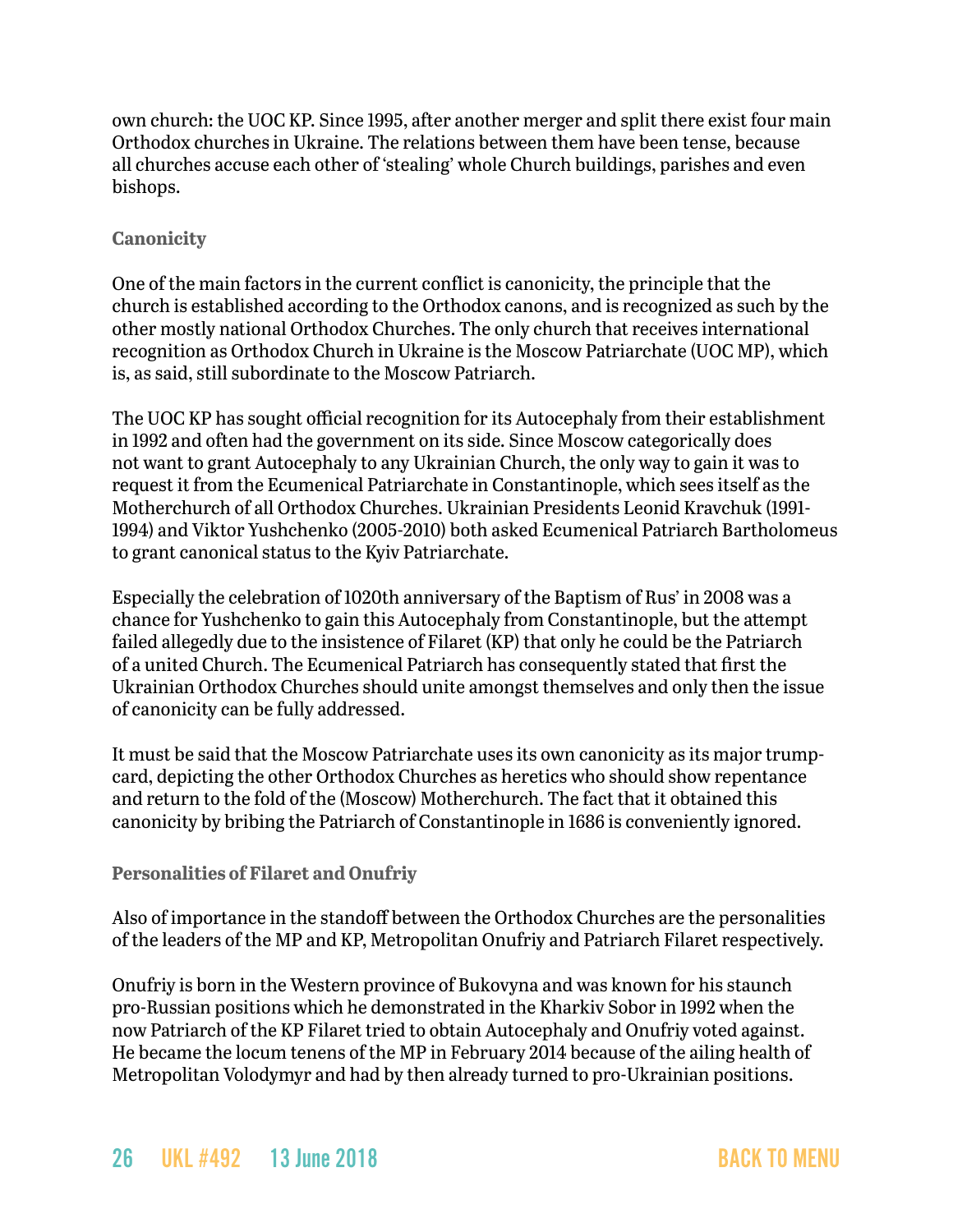Filaret, on the other hand, is born in Eastern Ukraine, in Donetsk oblast. He was the exarch of the ROC in different countries in the sixties, seventies and eighties and in 1990 the main pretender to take Patriarch Pimen's place. After this failed, Filaret, who had all his life supported the Russification of the ROC in Ukraine, made a U-turn to pro-Ukrainian positions and established his own church, the UOC KP.

Since Onufriy is one of the bishops who prevented Filaret from becoming the all-Russian Patriarch, it is clear that there is enmity between the two leaders. This is an extra complicating factor in the process of unification of the churches.

Stances of the KP and MP on the annexation of Crimea and the war in Donbas With the Euromaidan in November 2013 a new period of political turmoil started in Ukraine, which after the Russian intervention in Crimea in Spring 2014 even turned into a war.

The KP, with its more nationally oriented leadership and parishioners immediately took the side of the protesters in November 2013, opening even the Mikhaylivskyi monastery as a makeshift hospital.

The MP found itself in an awkward position. It had openly supported Ukrainian president Yanukovych (2010-2014) in the preceding years and had benefited from that. During the Euromaidan the MP did not officially take sides though several MP clerics appeared on Maidan, calling mostly for a peaceful solution. On the other hand other MP clerics harshly criticized Euromaidan and even a 'crusade' (*khresna khoda*) against it was organized.

After Yanukovych had fled the MP denounced him and held him responsible for the crisis in Ukraine. When Russia invaded Crimea, the MP did formally respond. Metropolitan Onufriy wrote a letter to Patriarch Kirill asking him to persuade Putin to withdraw his troops. In his response Kirill assured that 'the Ukrainian people must determine their own future without external influence'.

At the same time Kirill refrained from attending the annexation ceremony of Crimea by Putin's Russia in March 2014 and up to date Crimea is still not accepted as canonical territory by the ROC, leaving it in the jurisdiction to the UOC MP.

The silence of Kirill leaves room for other, far more outspoken propagators of the 'Russkiy mir', such as Vsevolod Chaplin, in 2014 spokesperson of the ROC, who even managed to call the invaders 'peacemakers'. The obvious support for the invasion among the ranks of the ROC made the situation for the UOC MP even more peculiar. Being considered 'traitors' by large parts of the Ukrainian population, many MP clerics actually held pro-Ukrainian positions themselves. Since then, Onufriy and the UOC MP are continuously performing a balancing act between the pro-Ukrainian and pro-Russian factions within their own church, with a fair amount of parishes located in areas that are now occupied. The MP is collecting money and materials for displaced people and has also recently started to prepare chaplains for the Ukrainian Army, although the KP and Ukrainian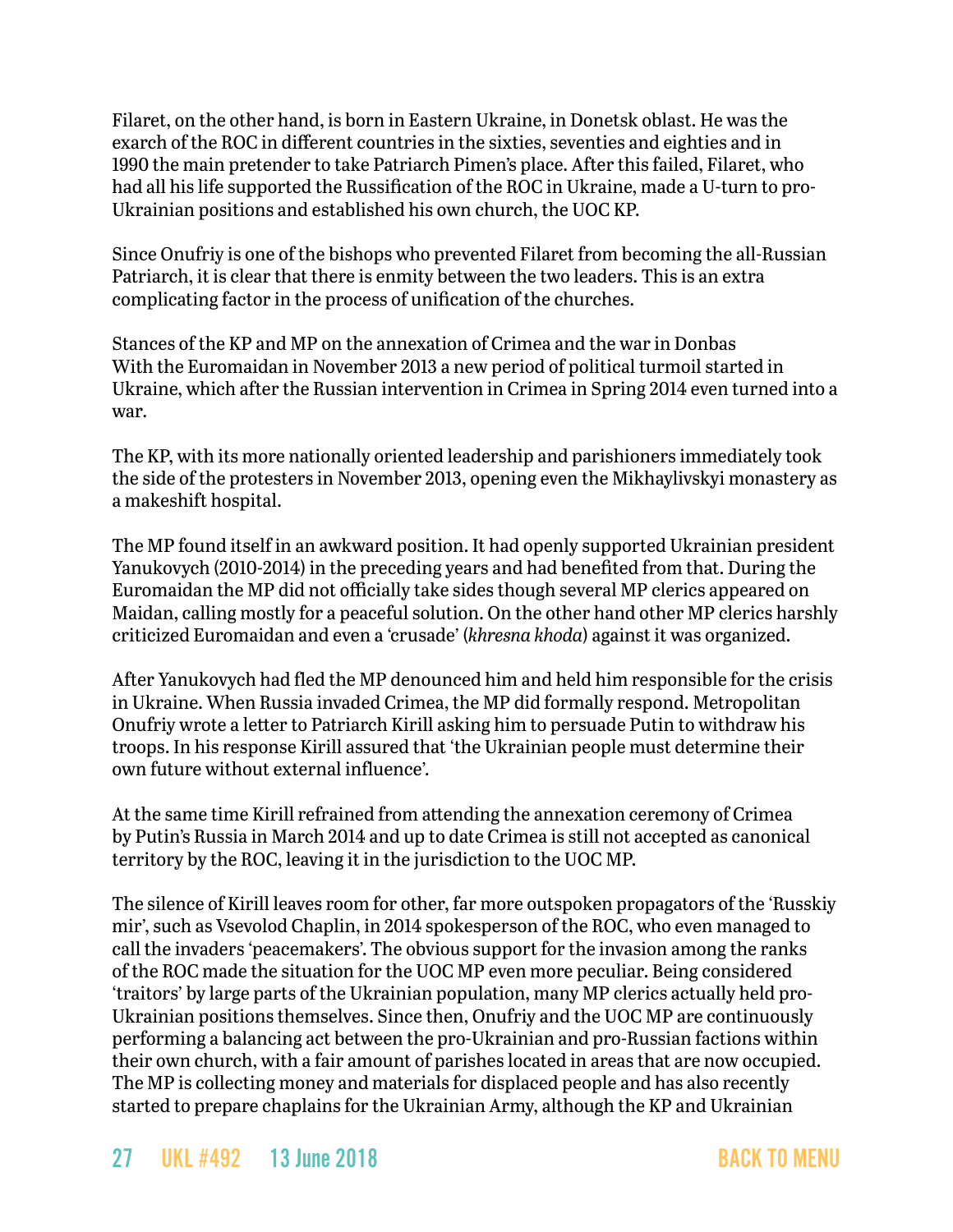nationalists claim that it would be detrimental to national security to allow MP chaplains into the barracks.

**Is the Moscow Patriarchate losing ground in Ukraine?**

There are several ways to answer this question. Since there are no statistics on the numbers of parishioners attending masses, we will look at which church Ukrainians prefer and also at the numbers of parishes each Patriarchate. I chose to use the 2017 inquiry on Ukrainians' religious views conducted by Razumkov Center, since this is one of the most respected analytical centers in Ukraine and their research covered a broad range of questions concerning religious life.

On the question 'To which Orthodox Church do you belong?' picture 1 [see web version –UKL] shows that the KP turned out to be the biggest Orthodox Church in 2017, gaining 26,5% of the total allegiance, with the MP collecting a meager 12%. There is a clear trend with rising support for the KP and falling support for the MP, visible already before the war, but it seems the war has speeded up this process. The number of parishioners of the UAOC has been stable at around 1%, while the percentage of people not declaring themselves members of any denomination fluctuates between 39 and 21%.

Regionally, the developments are also interesting: while in the Western macro-region the number of adherents of the KP has not changed significantly (from 29 to 31%, but with a peak of 36% in 2016), in the Central region the number of KP adherents almost doubled from 20 to 36,5% (and more than doubled if you take into consideration the situation before the war, when the KP gathered 17% adherence). In the South and East a more stable picture arises, with the KP roughly constant at 13/14% in the South and even losing a bit in the East in 2017 compared to 2014 (14 vs 17%).

The Moscow Patriarchate is losing nominal adherence in all four macro-regions. In the West they go from almost 20% in 2014 to 12% in 2017, which is still pretty solid if you consider that in Galicia the MP is virtually non-existent, and a higher percentage than in the Center and East(!). In the Center, South and East the MP also declines in the 2014-17 period: from 16 to 11%, 22 to 15% and 21 to 12% respectively.

All in all, it's important to note that the number of persons not denoting affiliation with any of the Orthodox Churches remains very high with still 24% in 2017 in Ukraine overall and 32% in the South, where it is higher than the KP and MP combined. This could mean that a lot of parishioners simply do not know to which Patriarchate the Church they attend belongs to, that they prefer not get involved in Church politics in any way, or that parishioners who disattach themselves from the MP do not automatically go over to another denomination.

The figures for Church allegiance taking into account only those who declared themselves Orthodox in picture 2 confirm the results found above. The KP clearly outpaces the MP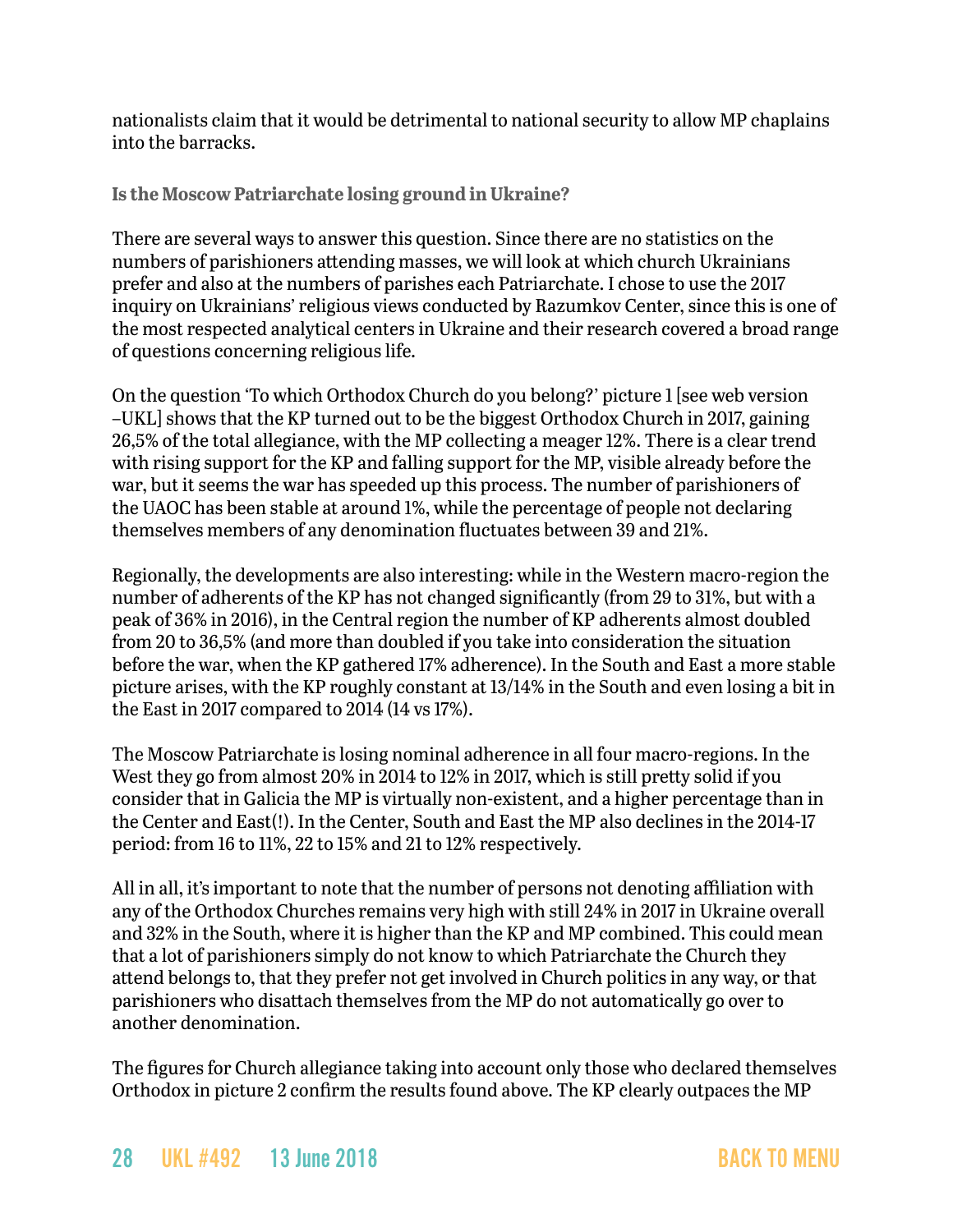in the West and Center and has overhauled the MP in the South and East, but the high percentage of undecided "Simply Orthodox" makes these figures relatively unreliable.

Apart from statistics on Church allegiance, we should also look at the numbers of parishes, churches, monasteries etc. Here the Moscow Patriarchate still vastly outperforms the Kyiv Patriarchate. According to statistics of the MP itself the number of parishes in 2017 grew from 12017 to 12069. The Kyiv Patriarchate did not release any statistical information about 2017 yet, but according to the State Committee on Religious Affairs it had 5114 registered parishes at the start of 2017, of which 4790 were active. Therefore, we can conclude that the Moscow Patriarchate is still by far the biggest Orthodox Church in number of parishes, while the war did indeed effect the image of the MP in general.

How does this play out on the ground? There has been a flow of MP parishes defecting to the KP, of which the Religious Information Service of Ukraine (RISU) devised a convenient map, complete with information on each case (picture 3). The orange dots depict parishes that fully switched their allegiance from the MP to the KP, while the red dots indicate parishes where conflicts arose, usually because the parish split into two and one of the two denominations did not want to allow the other one into the Church building any more. The MP accuses the KP of holding 'illegal referendums', while the KP accuses the MP of not handing over the church buildings to the parishes which have switched allegiance to the KP. What strikes most is that 'the Church front' is mostly confined to Western Ukraine, more precisely to what used to be Southern Volhynia, modern day north Ternopil oblast and south Rivne oblast.

There is a second, much smaller, 'front' on the border of Galicia and Bukovyna, that is of modern day Ivano-Frankivsk and Chernivtsi oblasts. What makes it painful for Metropolitan Onufriy though is that allegedly his native village Korytne is among the parishes where a conflict about whether to go over to the KP is going on.

By contrast, in the East and South the number of switches has remained very low, with only two cases in each macro-region. In one village in Kherson oblast the parish switched allegiance after ten villagers joined the Ukrainian Army to fight in Donbas. Both in the East and South the switches were not accompanied by conflicts. In the Center, finally, only Cherkasy oblast stands out with five defections.

As causes for switching allegiance the parishioners mostly mention the war instigated by Russia, the fact that the highly unpopular Patriarch Kirill is often still celebrated in masses and sometimes the fact that the priest refused to participate in funerals of fallen Ukrainian soldiers. In a few cases high prices for rituals such as funerals or drunkenness of the priests caused the parishioners to search for a different Patriarchate.

Whether or not the MP can contain the flow of parishes exiting the church remains to be seen. The bulk of the switches occurred in 2014 and 2015 though, therefore the situation seems to have stabilized more or less already. The aforementioned Razumkov statistics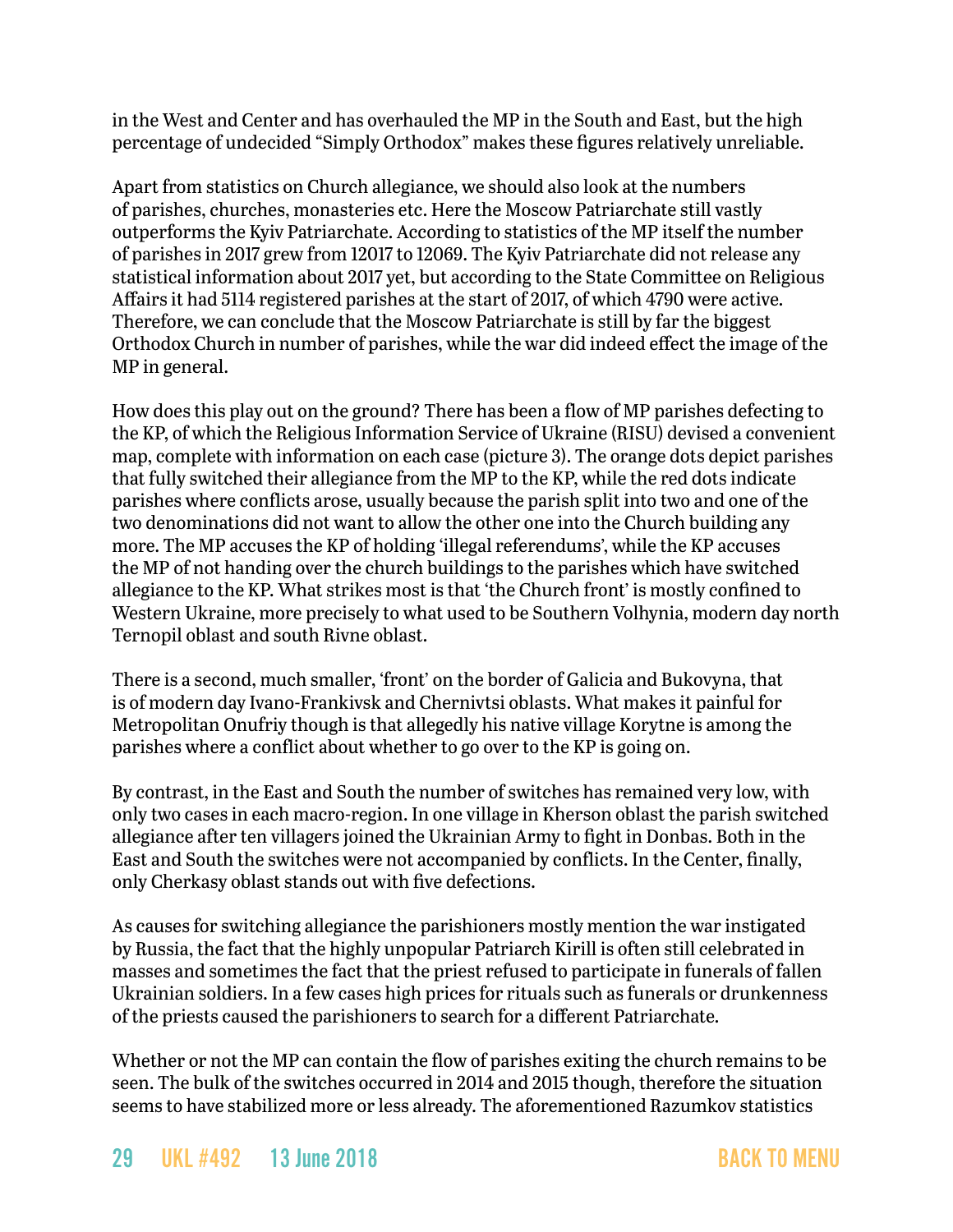showing a small increase in the number of parishioners of the MP in the Western provinces, from 10,5% in 2016 to 12,1% in 2017, also hint in that direction.

The main threats for the MP nowadays are probably the patriotic though oligarchic media and the radical nationalistic organizations. In the media there is regular coverage of the misdoings of the MP, for instance of their love of fancy cars and expensive watches, but also on how several MP clerics support the separatists, do not want to condemn the Russian aggression or even take up arms against Ukraine themselves, etc. Some of these media even give 'advice' on how to fight the MP (by using financial means). The radical nationalists take more decisive action, sometimes blocking the Pecherska Lavra, and most probably also breaking into church buildings, stealing the money collected, destroying church inventory and occasionally committing even arson.

The MP is not only with the KP in conflict over parishes, but also with for instance the UGCC over several churches, but the number of conflicts with the other denominations is far smaller.

#### **Conclusions**

Since the start of the Euromaidan Revolution and the following war with Russia the old 'Church wars' of the 1990's have gained new momentum. In the 1990's the conflict took place between all denominations, nowadays it is mainly between the MP and the other Orthodox confessions, especially the KP. Although sociological inquiries suggest that the MP is losing support and that the KP has more support in all four macro-regions of Ukraine, the situation on the ground with the number of parishes suggests something else. The number of parishes of the MP still more than doubles the number of KP parishes. It is of course questionable in how far all these parishes are actually active and to what extent they show real allegiance to their respective Patriarchates, but the fact that most of the 70 defections took place in a relatively small area in Southern Volhynia points out that the positions of the MP are still quite strong, even in Western Ukraine. The leadership of the MP will continue to balance between the different factions within the church itself and between the positions of the Motherchurch in Moscow and nationally Ukrainian oriented parishes. If the MP manages to hold this balance the church will remain a religious and political force to reckon with.

*Chris Linderhof studied Slavonic Studies, Greek Language and Culture and Translation Studies at the University of Amsterdam and is currently following a Master in Eastern European History.*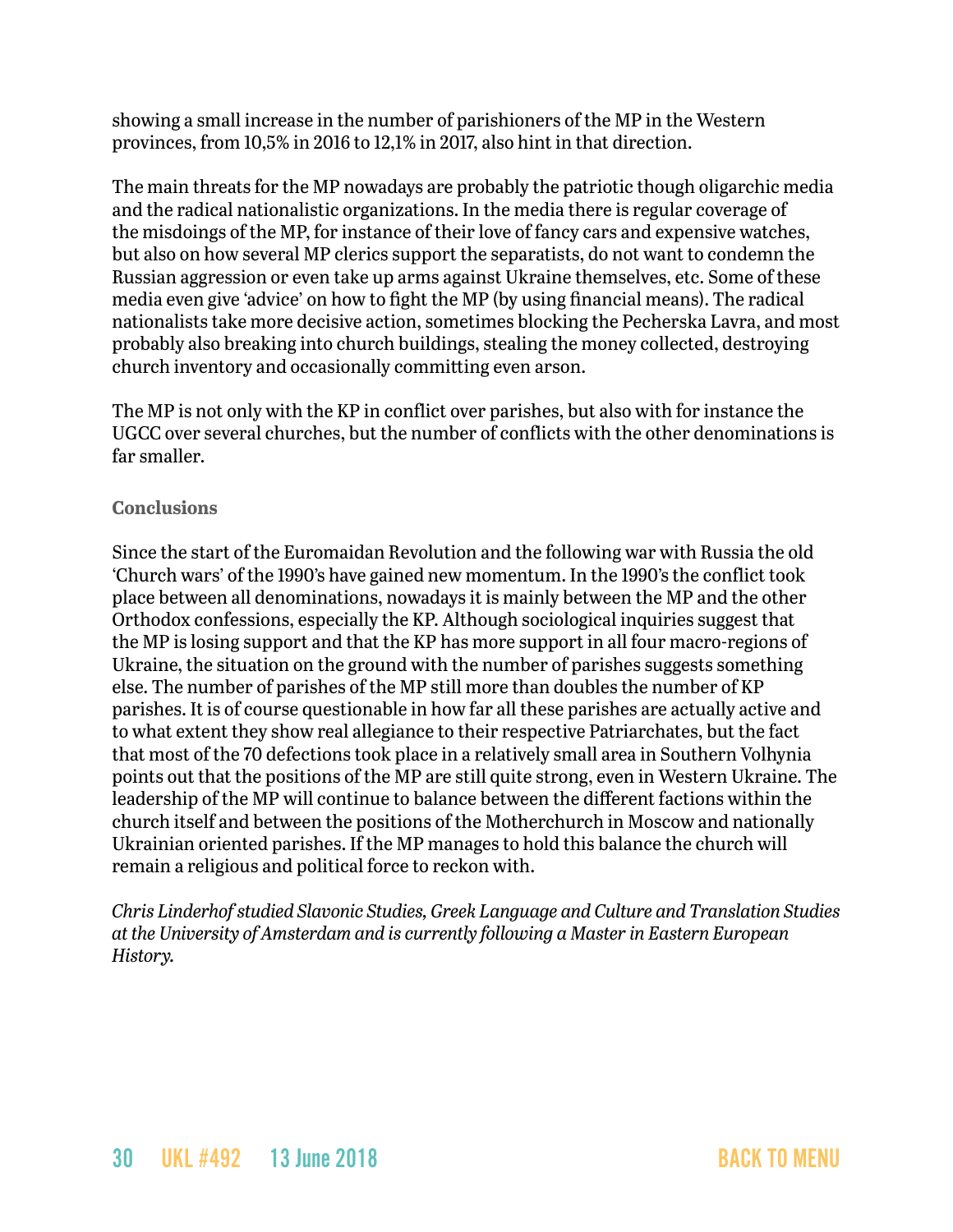## <span id="page-30-0"></span>#15 Honest History: Volyn Tragedy

- - - - - - - - - - - - - - - - - - - - - - - - - - - - - - - - - - - - - - - - - - - - - - - - - - - - - - - - - - - - - - - - - - - - - - - - - - - - - - - - - - Polish, Ukrainian Ethnic Cleansing Still Used as Political Tool Kyiv Post, 8 June 2018 <https://bit.ly/2JxxDoy>

Every now and then Oleksandra Vaseiko, 72, walks alone to the forest glade near her village of Sokil, in Volyn Oblast, 500 kilometers west of Kyiv but close to the Ukrainian-Polish border.

There, the woman hangs a clean rushnyk — a traditional Ukrainian embroidered towel on an iron cross. It marks the site where about 400 Poles were killed and buried.

They had been residents of the nearby Polish village of Ostrivky, and were killed in August 1943 by soldiers of the Ukrainian Insurgent Army and some local villagers. Some residents of Sokil, including Vaseiko's father, had helped some Poles escape death. Others looted their empty houses.

Just two months later, armed Poles attacked Sokil and a nearby village Polapy, killing dozens of Ukrainians there and burning many houses.

It was retaliation for the killing of the Poles, according to residents of Sokil and Polapy. At the same time, some locals say the initial attack by Ukrainians was itself vengeance for previous killings by the Poles.

It was one of the incidents of what is now known as the Volyn Tragedy — a series of mutual mass killings of thousands of Poles and Ukrainians in 1943. It is the most bitter episode in the history of Ukrainian-Polish relations, and likely the least studied one.

It is surrounded by myths and is widely used by politicians in Ukraine, Poland and also Russia to stir tensions between their peoples.

"War is war, but we should learn how to forgive," Vaseiko, known locally as Grandma Shura, told the Kyiv Post. "But it's still too hard for our people to start forgiving."

#### **Bloody 1943**

Atrocities of war came to this quiet forested area on Aug. 28, 1943, when a group of soldiers from the Ukrainian Insurgent Army arrived on horseback in Polapy, located next to Sokil, to take part in celebrations of the Assumption of the Holy Virgin, an important Orthodox Christian holiday.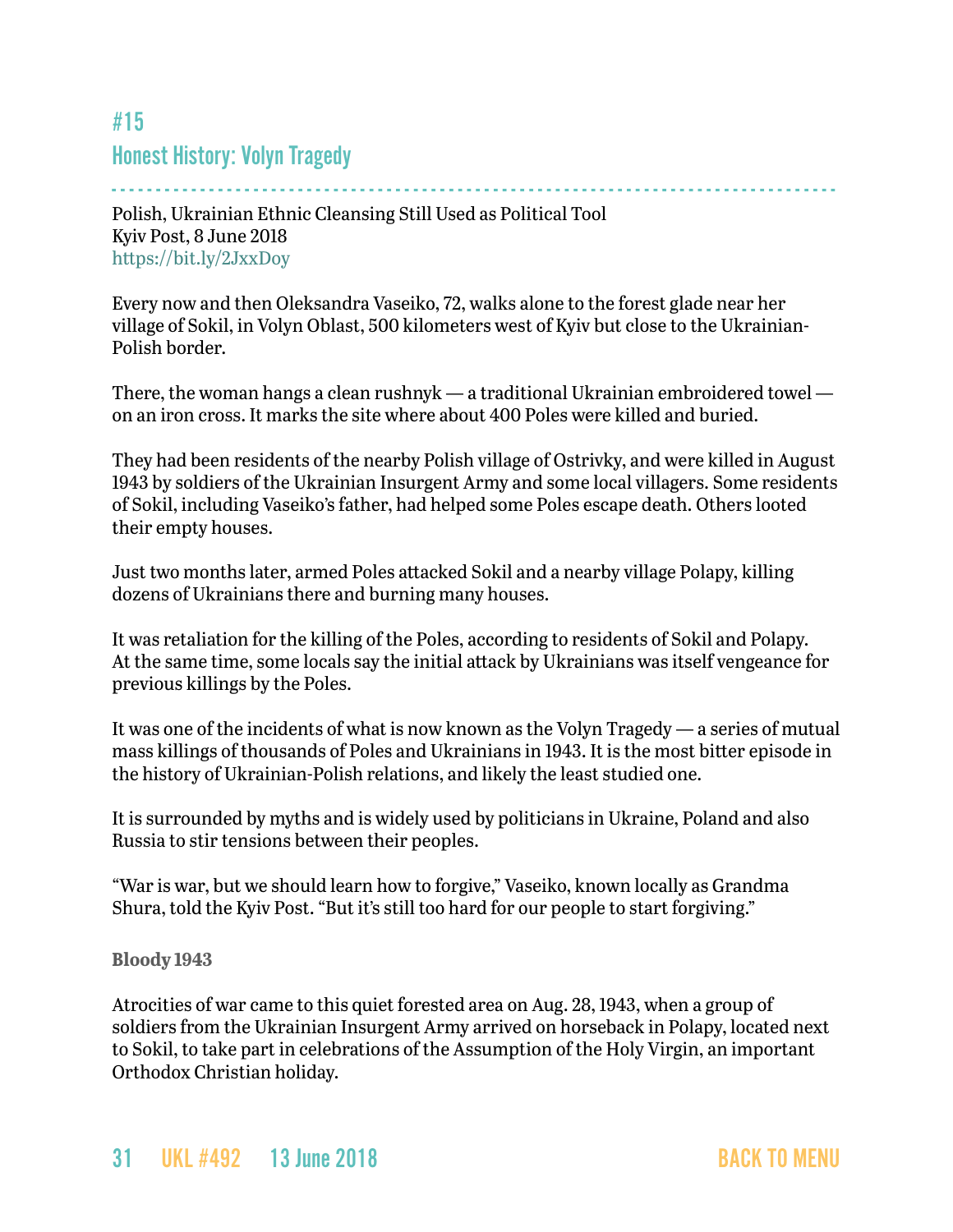At this point in the World War II, this area was still occupied by the Nazis, although the liberation of Ukraine has already started in the east.

In the morning after the celebration, the Ukrainian insurgents attacked the Polish villages of Ostrivky and Volia Ostrovetska, according to Polapy's school history teacher Nadiya Malias, who learned about it from locals.

There was a young woman among the Ukrainian soldiers who claimed the Poles had earlier killed her entire family somewhere near Volodymyr Volynsky, a town some 60 kilometers to the south.

The Ukrainians killed most of the Polish residents of Volia Ostrovetska on the spot. But when they went for the nearby Polish village Ostrivky, Nazi German soldiers shot at them.

So instead of killing the villagers on the spot, they dragged them out of the village to the forest and executed them there, according to Witold Szablowski, a Polish journalist who spoke to some Polish survivors. More than 1,000 Poles were killed in that raid. The glade where the residents of Ostrivky were killed and buried is still called the Corpses' Field by locals.

**Vengeance came in two months.**

Armed Poles arrived in Polapy on Oct. 14, 1943, another big Orthodox religious holiday. They killed at least 48 Ukrainians, and burned down part of the village, including its old wooden church. Then they went to the smaller village of Sokil and killed those who were unable to run away, Malias said.

Residents and historians disagree on who these armed Poles were — the Polish Home Army resistance group, the Farmers' Battalion Polish guerilla movement, or some other group.

Olga Silchuk, 77, a resident of Sokil, was just three years old at that time. She says she remembers hiding in the forest with her family, after the Poles burned down her house. Her grandfather, unable to escape, was burned alive there.

The two friends, Silchuk and Vaseiko can't agree which side, Ukrainian or Polish, started the killings.

"Hate raged then. Each side was killing the other," Vaseiko said.

Warnings

Silchuk said some of her family's neighbors had been warned by friendly Poles to run away before the attack on Sokil started.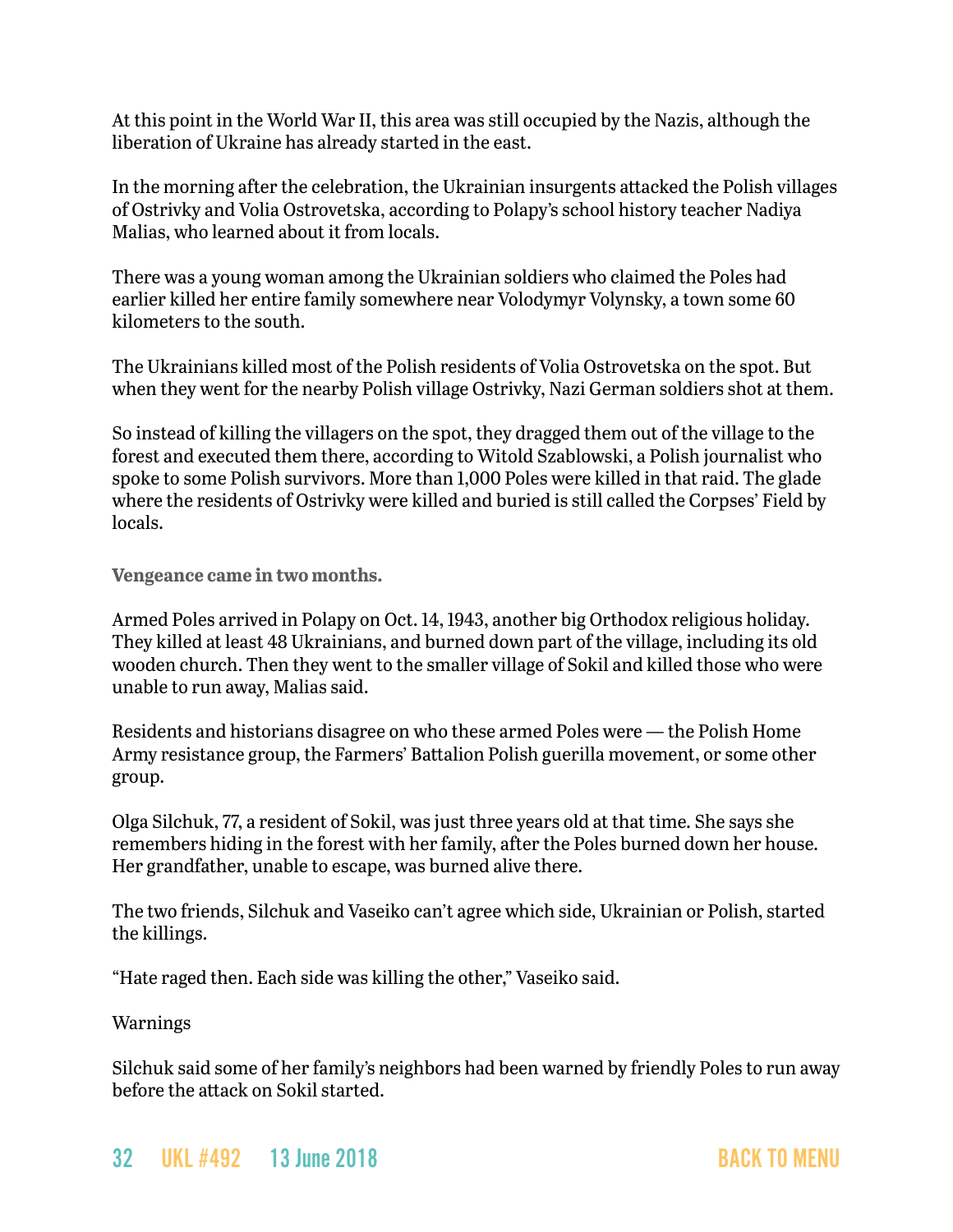After the attack on Ostrivky, Vaseiko's father brought food to a Polish family of three who were hiding in the forest from the Ukrainian insurgents. The family didn't survive: later he found them murdered, and buried the bodies in the forest.

After the war, he brought his daughter to the place and cut crosses onto the three trees, under which he had buried the Poles, asking her not to forget what had happened there. Vaseiko showed that site to Polish historians who were exhuming Polish mass graves in the area in the early 2000s.

One of the historians was Leon Popek, whose grandfather, aunt and two cousins were killed in Ostrivky. But Popek's grandmother escaped a massacre in another Polish village, Hai, thanks to a Ukrainian man who hid her.

Szablowski described these stories in a book about Ukrainians who had saved Poles during the incidents of ethnic cleansing, "Righteous Traitors. Neighbors from Volyn" (2016).

He believes the topic could be a path to reconciliation between the two nations. "I thought this was the way we could start talking to each other," he said.

Polish historian Grzegorz Motyka in his book "From the Volyn Massacre to the Operation Vistula. Polish-Ukrainian conflict" (2011) also wrote that more than 1,800 Poles had been saved by Ukrainians from being massacred in Volyn.

**Why Volyn?**

In the early 20th century the historic Volyn area, which is now part of the modern Ukrainian Volyn and Rivne oblasts, and northern part of Ternopil Oblast, passed from Russian imperial control to the Ukrainian National Republic. Then in 1921 it became part of the Second Polish Republic, where it was called the Volhynian Voivodeship. It was a multiethnic area, inhabited by Ukrainians, Poles, Jews, Czechs, Germans and other nationalities.

But Ukrainians living in the Second Polish Republic felt like second-class citizens. The Polish authorities attempted to assimilate them, closing down Ukrainian schools and Orthodox churches. The authorities also allocated the best farmland in the area to osadniks — settlers, who were veterans of the Polish Army or Polish civilians.

As a result, both the Soviets, who came to Volyn in 1939, and the Nazis, who replaced them in 1941, were at first hailed as liberators. But it soon became clear that both had brought even more repression to the locals.

Still smarting from the bitter loss of their independent state after the war in 1918–1919, Ukrainians were gradually shifting their support to radical nationalists. The Organization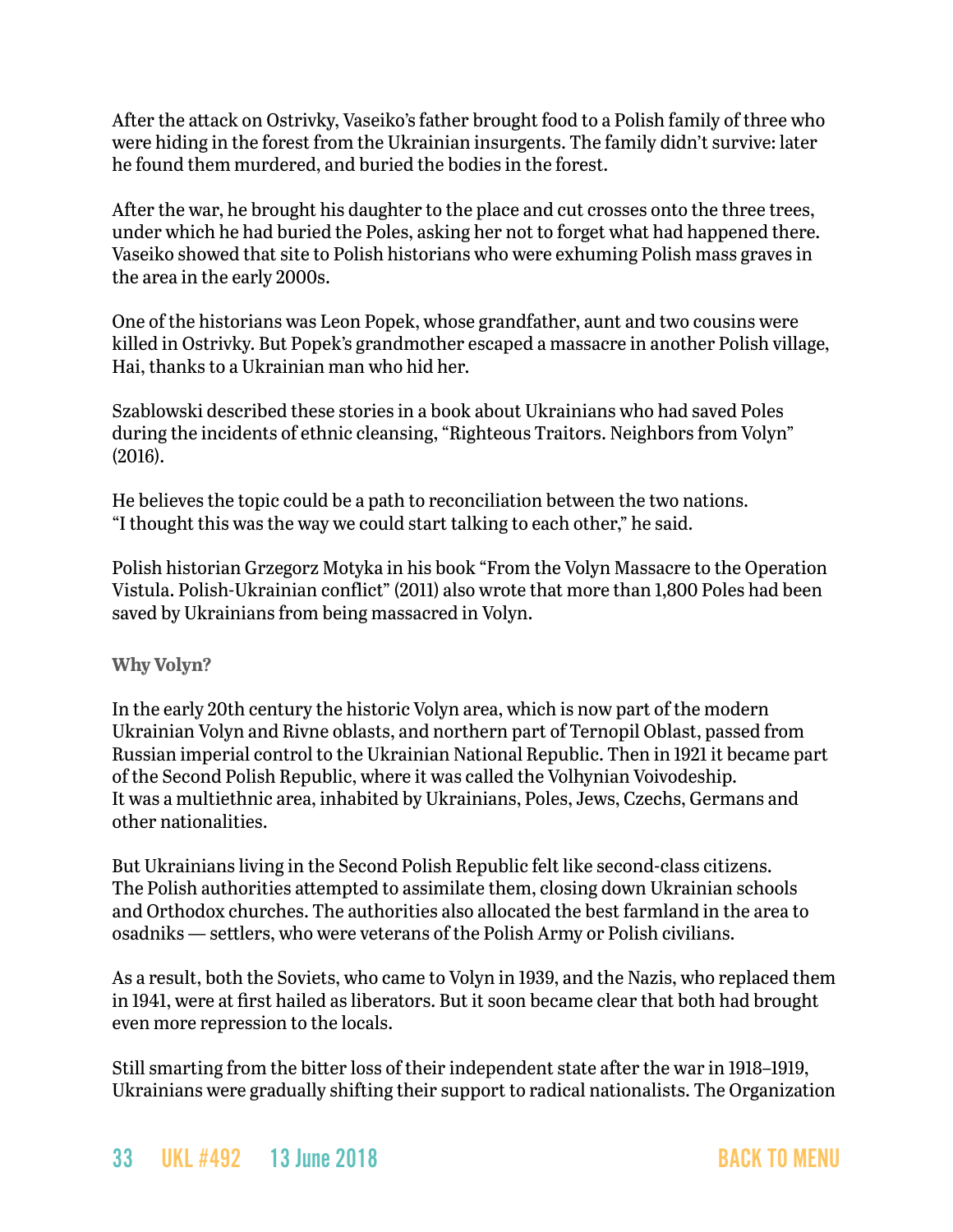of Ukrainian Nationalists (OUN) in its more radical branch under Stepan Bandera, and its military wing, the Ukrainian Insurgent Army (UPA), were quickly gaining new recruits.

In 1943, when it was clear the Nazis would soon be in full retreat, thousands of Ukrainians left the German auxiliary police and joined the Ukrainian insurgents. The German authorities then in many cases replaced the Ukrainians in their auxiliary forces with Poles.

The woodland of Volyn region was an ideal place for the guerrilla war that the Ukrainian insurgents waged against the Nazi authorities, the Soviet partisans and local Poles, with the goal of establishing an independent Ukrainian state. But the unarmed Poles were the easiest target.

Historians disagree over who started the violence — the Ukrainians or the Poles. But a set of simultaneous attacks on Polish villages by members of the Ukrainian Insurgent Army in the summer of 1943 indicates that the violence had been organized at the central command level, according to Ukrainian historian Georgiy Kasianov.

"Although nobody has ever found a written order by (head of Ukrainian Insurgents Army in Volyn Dmytro) Kliachkivsky or anyone else, such coordination shows the attacks were planned," he said. "They had the aim of 'cleaning' the area of Poles."

Since the killings were committed not only with the bullets but also with the axes and pitchforks, some Ukrainian villagers evidently participated in the ethnic cleansing as well, Kasianov added.

Historians say Kliachkivsky and Roman Shukhevych, the leader of the Ukrainian Insurgent Army, were responsible for planning the attacks, Kasianov said.

On July 11–12 alone, Ukrainian insurgents attacked about 100 Polish villages. July 11 is now a day of commemoration in Poland for the victims of the massacres.

The attacks prompted the Poles to self-organize and ally either with the German authorities or the Soviet partisans to get arms for self-defense. The Polish Home Army started retaliatory attacks against Ukrainian villages, though these attacks were of a much smaller scale than those launched by the Ukrainian side.

#### **How many killed?**

The number of alleged victims of the massacres vary drastically due to lack of research, and myths that hundreds of thousands of Poles and tens of thousands of Ukrainians were killed have sprung up.

Polish historian Motyka estimates that 40,000 to 60,000 Poles and 2,000 to 3,000 Ukrainians were killed in Volyn during the clashes.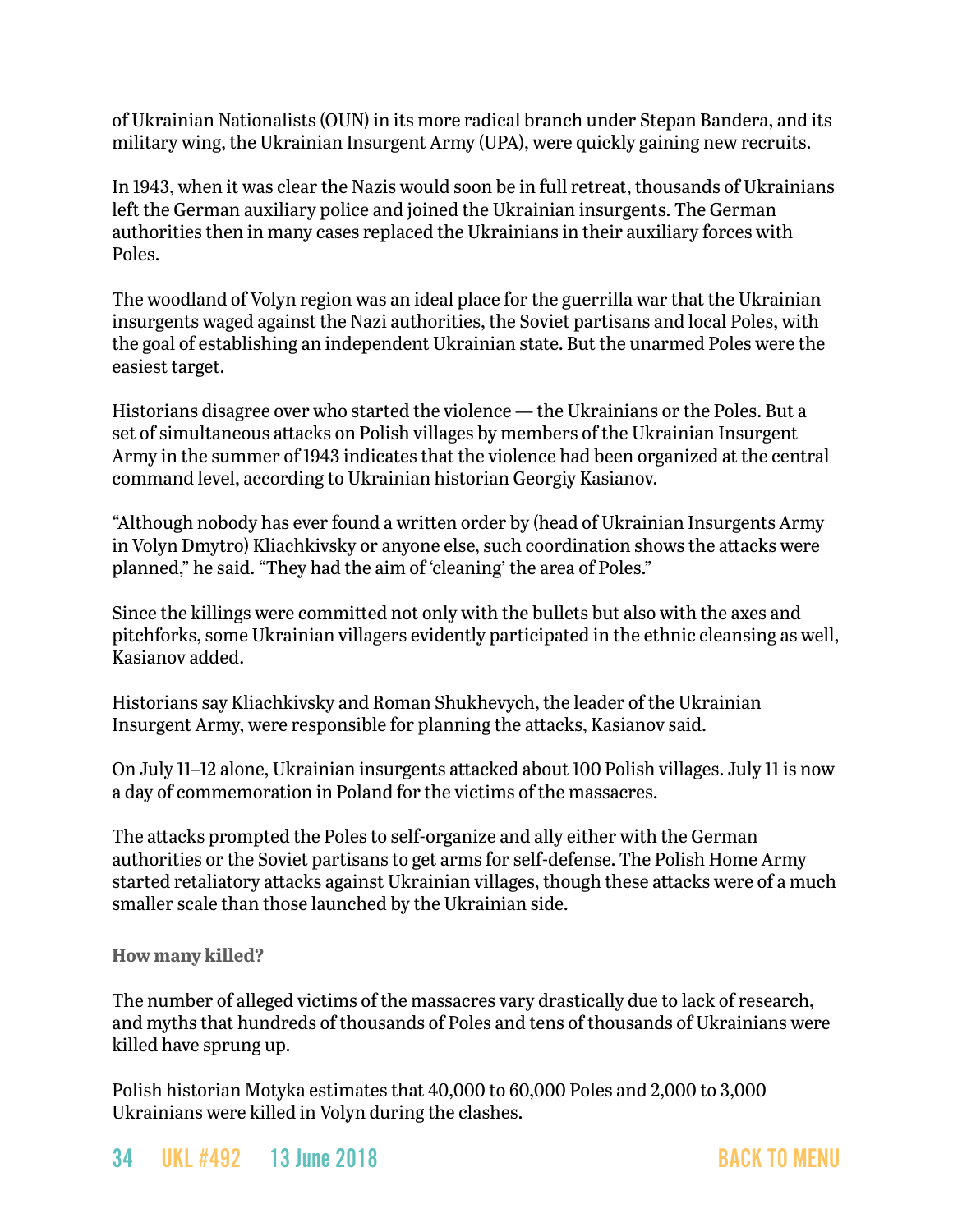However, Ukrainian Kasianov believes that a more accurate estimate of the number of Poles killed in Volyn is close to some 35,000. He says that most of the original estimates were based on the memories of survivors, and when the first exhumation work started, the number of victims was revised downward.

The exhumations of the victims, which started in the early 1990s, have later been blocked for bureaucratic reasons.

Szablowski knows of about 2,000 of victims' burial sites in Volyn, only a few have been checked so far. This prevents the number of victims from being established accurately, and denies thousands of murdered people a dignified burial.

"For me, this is the most painful aspect of the Volyn Tragedy," Szablowski said.

#### **War of memories**

The Volyn massacres have become a grizzly subject of political campaigns, with the occasional acts of vandalism of both Polish and Ukrainian monuments to the dead.

In April 2015, the Ukrainian parliament passed a law that bans displays of disrespect to fighters for Ukraine's independence, and that includes fighters of the Ukrainian Insurgent Army.

In turn, in July 2016, Poland's lower house of parliament the Sejm passed a resolution declaring the killings of Poles by Ukrainian nationalists during World War II an act of genocide. Ukraine noted this move with "regret," President Petro Poroshenko said at the time.

The mutual ill feeling between Ukraine and Poland has been further stoked by Russian propaganda. The Russian-backed separatists that control the Ukrainian eastern city of Donetsk since 2014 hold annual commemoration events for the Polish victims of the Volyn massacres. They also occasionally host pro-Russian Polish politicians.

The Polish security services recently said they had uncovered a pro-Russian group that had sought to fuel tensions between Poland and Ukraine by "undermining interpretation of Polish history and replacing it with a Russian narration."

"There is no any other topic that could make us fight each other, apart from the Volyn massacres, and (Russian President Vladimir) Putin knows well how to use it," Szablowski said.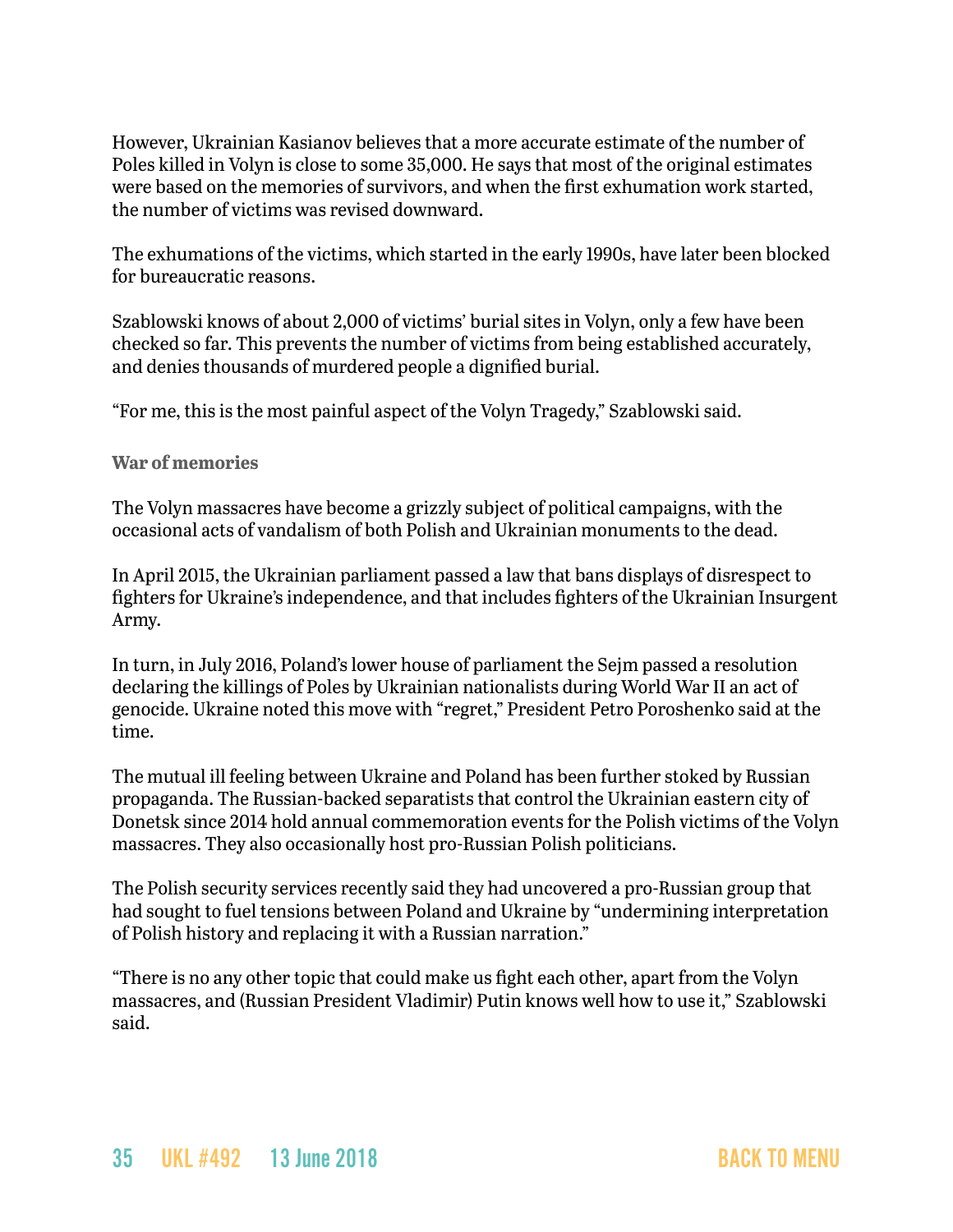#### **Top myths about the Volyn massacres**

#### *Myth 1: Ukrainians and Poles never collaborated with the Nazis*

Fact: Ukrainians living in Volyn first welcomed the coming of the German Nazis, seeing them as liberators from Soviet and Polish repression and a way to achieve an independent Ukrainian state. But the life in the Nazis' Reichskommissariat Ukraine, which included Volyn, was even more brutal, and snuffed out those illusions. In 1943, thousands of Ukrainian men left the German auxiliary police and joined the Ukrainian Insurgent Army to fight against the Nazis. They were replaced by thousands of Poles, who often allied with the Germans to defend themselves from Ukrainian insurgents.

#### *Myth 2: Hundreds of thousands were killed in Volyn*

Fact: Exhumation work at the mass graves of the victims of the massacres show that tens of thousands of Poles and several thousand Ukrainians were killed in the Volyn massacres. The inflated numbers of victims are widely used by politicians but have never been confirmed by historians.

#### *Myth 3: All Ukrainians were against Poles and all Poles were against Ukrainians*

Fact: Ukrainians and Poles had lived in Volyn for centuries side by side, becoming friends and relatives. Historians indicate thousands of cases of civilians saving people of both groups saving each other from ethnic cleansing. Many refused to abandon spouses or parents who belonged to another ethnic group, and were persecuted for this by nationalists.

#### *Myth 4: All Ukrainian guerilla fighters took part in killing Poles*

Fact: Historians have proof that mass killings of Poles were conducted by soldiers of the Ukrainian Insurgent Army, though some leaders of Organization of Ukrainian Nationalists (such as Mykola Lebed) didn't approve of the killings. Taras Bulba-Borovets, the leader of the Ukrainian armed units that were also operating in Volyn, condemned the killings of Poles and banned them, but some of his soldiers disobeyed his orders.

#### *Myth 5: The Volyn massacres were a Polish-Ukrainian war*

Fact: The killing of unarmed civilians by the guerrilla fighters was a case of ethnic cleansing rather than war. Although some Polish villagers managed to organize defenses against attacks by Ukrainian nationalists, this was not common. Polish guerillas also committed ethnic cleansing of Ukrainian villages, but on a much smaller scale, and only sporadically.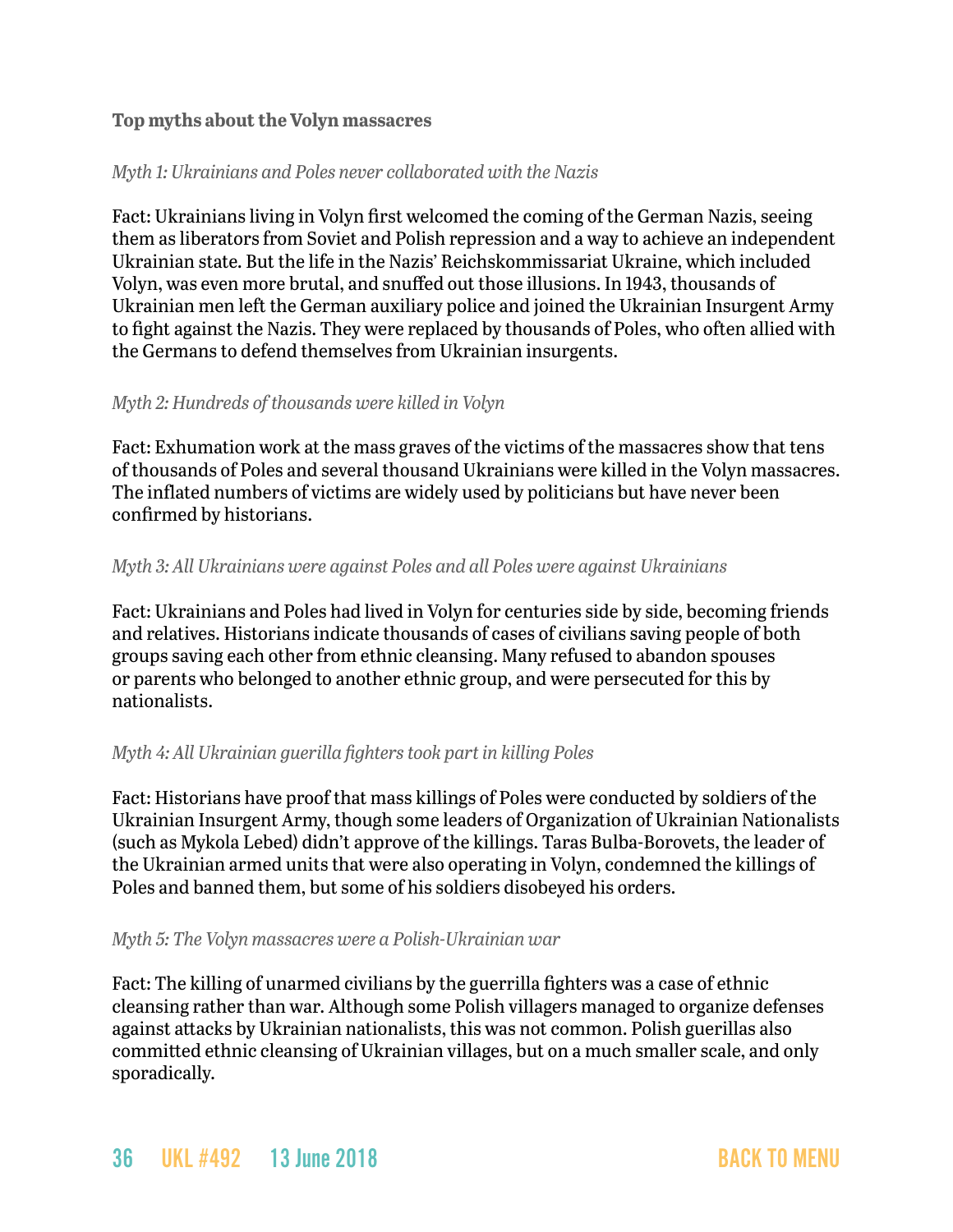#### **Ethnic change in Volyn region**

The ethnic attacks that started in Volyn in 1943 then spread to eastern Halychyna and parts of modern Poland, adding to the number of victims on both the Polish and Ukrainian sides. Motyka estimates that up to 100,000 Poles and 15,000 Ukrainian civilians were killed from 1943 to 1947.

The ethnic violence led to a population exchange between the Soviet Ukraine and socialist Poland in 1943–1947, and then to Operation Vistula in 1947– the forced resettlement of Ukrainians from the southeastern provinces of Poland to the west of Ukraine.

The dreams of Ukrainian nationalists to make Volyn ethnically homogenous had come true, but due to the Soviets' ethnic cleansing efforts.

According to a population census conducted in 1921, only 68 percent of the population of Volyn were Ukrainians, almost 17 percent were Poles, almost 11 percent were Jews, almost 2 percent were Czechs and nearly the same number were Germans. But in 2001, Ukrainians composed almost 97 percent of the population of Volyn Oblast and almost 96 percent of Rivne Oblast.

Olga Silchuk, 87, from Sokil still remembers the pre-war multinational Volyn where "all were like relatives and lived in friendship."

She can also recall how that world was destroyed during World War II.

Silchuk remembers the taste of chocolate given to her by a German soldier, and how she had stepped over some Russian-speaking fighters who were sleeping soundly in her family's house. She remembers how she brought her mother's food to a group of Jews hiding from Nazis. She remembers her grandfather being burned alive in the house by vengeful Poles and her father being killed by the Soviet authorities, who thought he was a Ukrainian guerilla fighter.

"One evil led to another," she said.

## <span id="page-36-0"></span>#16

Alisa Kovalenko on How Her Doc Home Games Went from Idea to Short to Feature

- - - - - - - - - - - - - - - - - - - - - - - - - - - - - - - - - - - - - - - - - - - - - - - - - - - - - - - - - - - - - - - - - - - - - - - - - - - - - - - - - - British Council, 31 May 2018 <https://bit.ly/2l6HZ3X>

*The Ukrainian director, whose project was developed through The Guardian Goes Ukraine, with our support, took the feature-length version to Sheffield Doc/Fest 2018 for its world premiere.*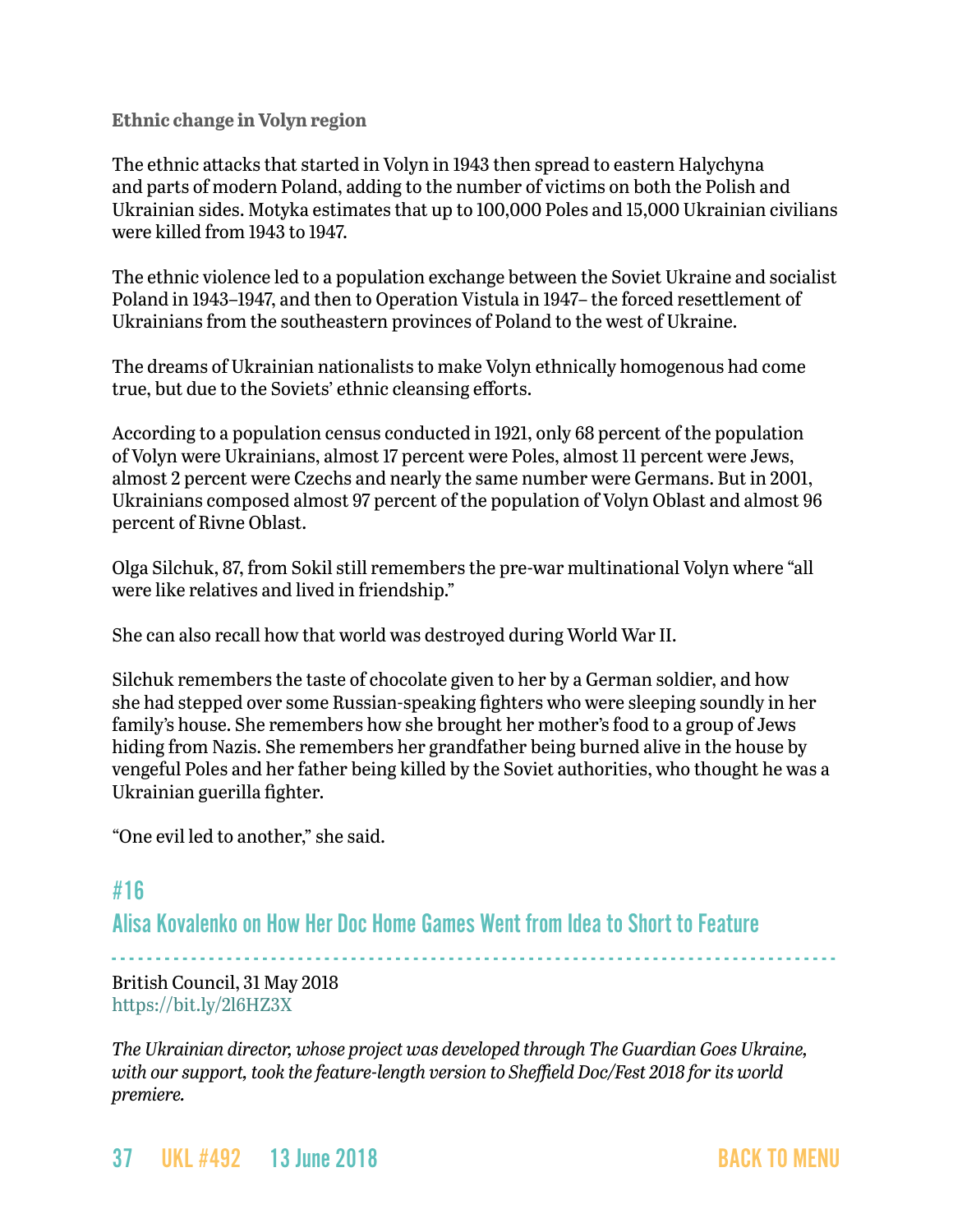Home Games is the result of a long journey which began in the Soviet past of my country, Ukraine, and also in my personal and family history. Few people know that in 1974, under the Soviet Union led by Brezhnev, the authorities banned women from playing football on the pretext that it was bad for their health! In Ukraine, it was not until perestroika that the first women's football club was founded, in the medium-sized town of Chernihiv, in 1987, the year I was born.

When I was little, my cousin Ira was a footballer in our home town, Zaporizhia. In 1991, she was one of the last Ukrainian women to play in the USSR national team. After that, life played tricks on her. The Ukrainian economy deteriorated, the country was plunged into poverty and the infrastructure of women's football collapsed. All the heroines of my childhood – these beautiful, strong, courageous girls whom I went to see playing on Sundays – had to reinvent their lives in adversity. My cousin made a new life for herself in Poland. She's in her 40s now.

Nobody in Ukraine knows that girls play football. There are about 200 professionals: no sponsors, no money, no television, no salaries. Most of them come from disadvantaged backgrounds and continue to survive in poverty. When I finished my previous film, I felt it was vital to find a present-day Ira. Find one of these young girls and film her life.

In February 2016, I went to film a training session with Atex Kiev, the only professional women's football team in Kiev and the poorest in Ukraine. The coach, Alla, told me, "If you want to make a movie, look at that little girl over there, she's got gold in her feet and an incredible personality but her life is a disaster." It was Alina, whose life I then shared.

Alina was 20 when we met. She was one of the greatest hopes of national women's football. Her family was in ruins – during her adolescence her mother and father were in prison so she lived in an orphanage with her grandmother. She has a brother and a sister aged five and six. I started filming Alina's life, and then suddenly, after a few weeks of shooting, her mother died at the age of 39. Alina was still so young but she abruptly had to make her first steps into adult life. Will she give up football to save her family? Can she fight for her dreams when all the odds are stacked against her?

Very quickly I had to sort out my film and that's when I met my British partners. At the end of March 2016, the excellent Ukrainian documentary festival Docudays UA organised The Guardian Goes Ukraine, supported by the British Council, which gave Ukrainian filmmakers the chance to pitch to the Guardian. My project touched the jury, and in particular Charlie Philips who is in charge of documentaries at the Guardian. He gave me an award as well as financial support to make a short film about Alina's life. However, I wanted to make a feature film, so I worked on both versions.

My producer Stephane Siohan is a French journalist and documentary maker who lives and works in Kiev. We started the project with his production company, East Roads Films. Soon we partnered with my friends Maxym and Valentyn Vasyanovych,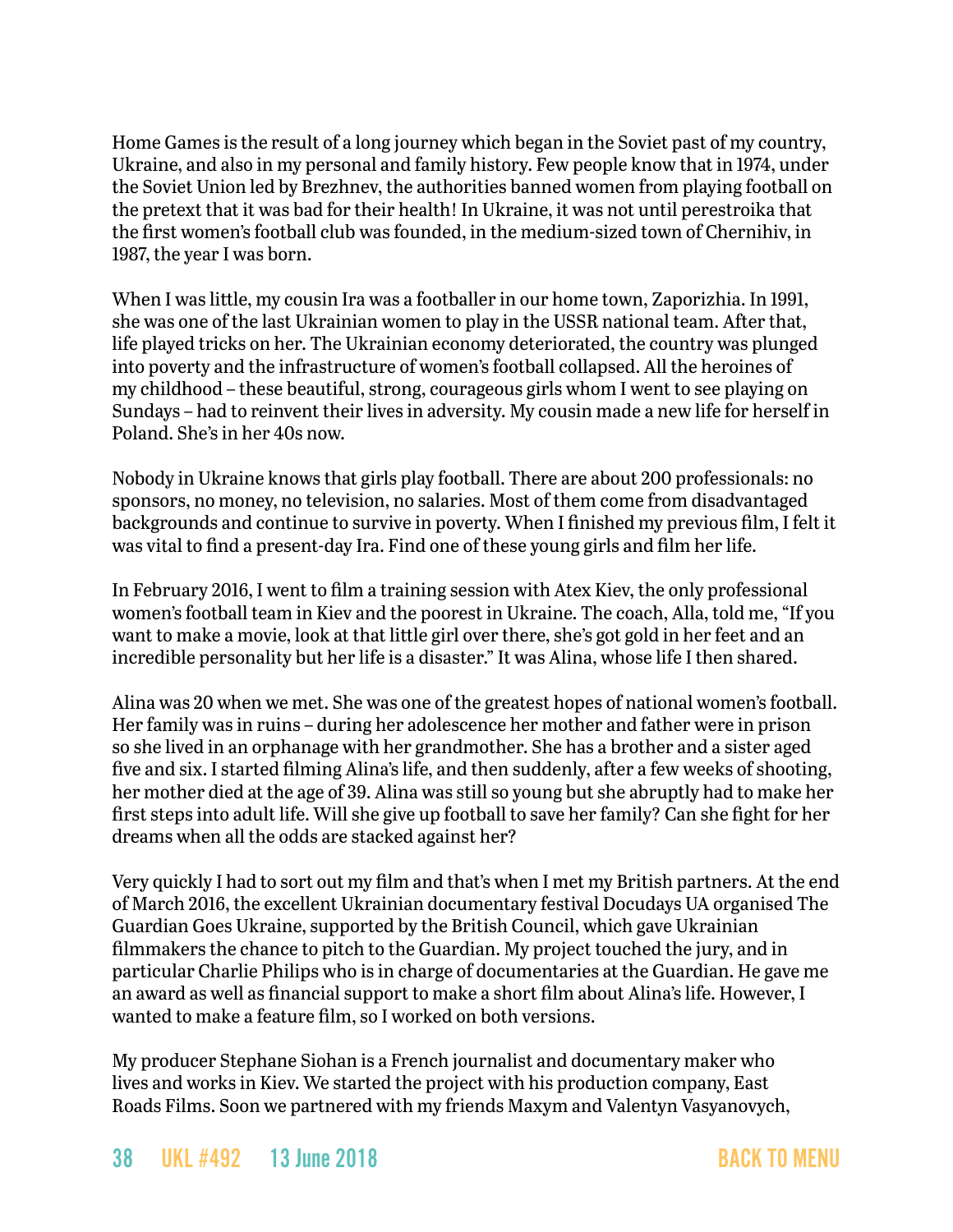from Studio Garmata Film. Valentyn is one of the best Ukrainian directors of the moment. He produced *The Tribe,* which won an award at the Cannes Film Festival in 2014, and also *Black Level*. For me, Maxym and Valentyn represent the excellence of new independent Ukrainian cinema: demanding, radical, without compromise.

The Guardian supported us during the beginning of the process and in 2017 we produced a short version of *Home Games*, with a very specific narrative adapted for an online audience. The feature film is very different: it focuses on the long term and has a more elaborate cinematographic narrative. It was very enriching, but also a challenge, to work on these two versions. I shared this adventure with two people whom I admire and respect very much: the cameraman Stefan Sergeï Stetsenko, who filmed Sergeï Loznitsa's documentary *Maidan*, and the editor Olha Zhurba.

For many months I filmed Alina and her family every day, capturing her life as a footballer and her new life at home rebuilding her family. We developed a personal relationship and I hope the film reflects this intimacy. At the same time we developed relationships with several international organisations. We were supported and funded by the IDFA Bertha Fund in Amsterdam and the Ukrainian State Film Agency, which has greatly expanded its support for documentary in the last three years.

We were able to present our film in progress at the Odesa International Film Festival in Ukraine, at the East Doc Platform in Prague, and at the Baltic Sea Forum for Documentaries in Riga, Latvia. All these meetings helped to boost the project in terms of production and give us the means and partners to bring it to life. In recent months, we have been joined by Telewizja Polska, the Polish public broadcaster, and the innovative Russian-language channel Current Time TV, based in Prague.

I don't want to say too much about *Home Games*, I prefer to let people find out as they watch it, but I will say that it is a sad film full of light and hope. Our team refers to it as "the dented fairy tale". It's important to me because it's a film about the little people. My generation started its revolution in 2014 to change our country and make it a better place to live. For that, we pay a high price because our neighbour has decided to inflict a war on us. It is no coincidence that the first political prisoner to be arrested, Oleg Sentsov, is a film director, because directors are dreamers and it is they who help change life.

We have much to tell Europeans about the struggle of our generation. Our country doesn't change as fast as we would like, because it is run by those who forget that there are little people. People like my heroine, Alina, who don't go to war, but whose daily life is a war, a fight for survival. These people are forgotten in our society, I want to give them the light they deserve. I want my cinema to be social, realistic, but also poetic. I would like to show that there is always hope, even when the light seems to have gone out.

*Home Games* is a very Ukrainian film about girls playing football, but it also describes the state of our society. I think it's also a very universal film, which could be set in South America, the French suburbs, or even England. I'm very proud that Sheffield Doc/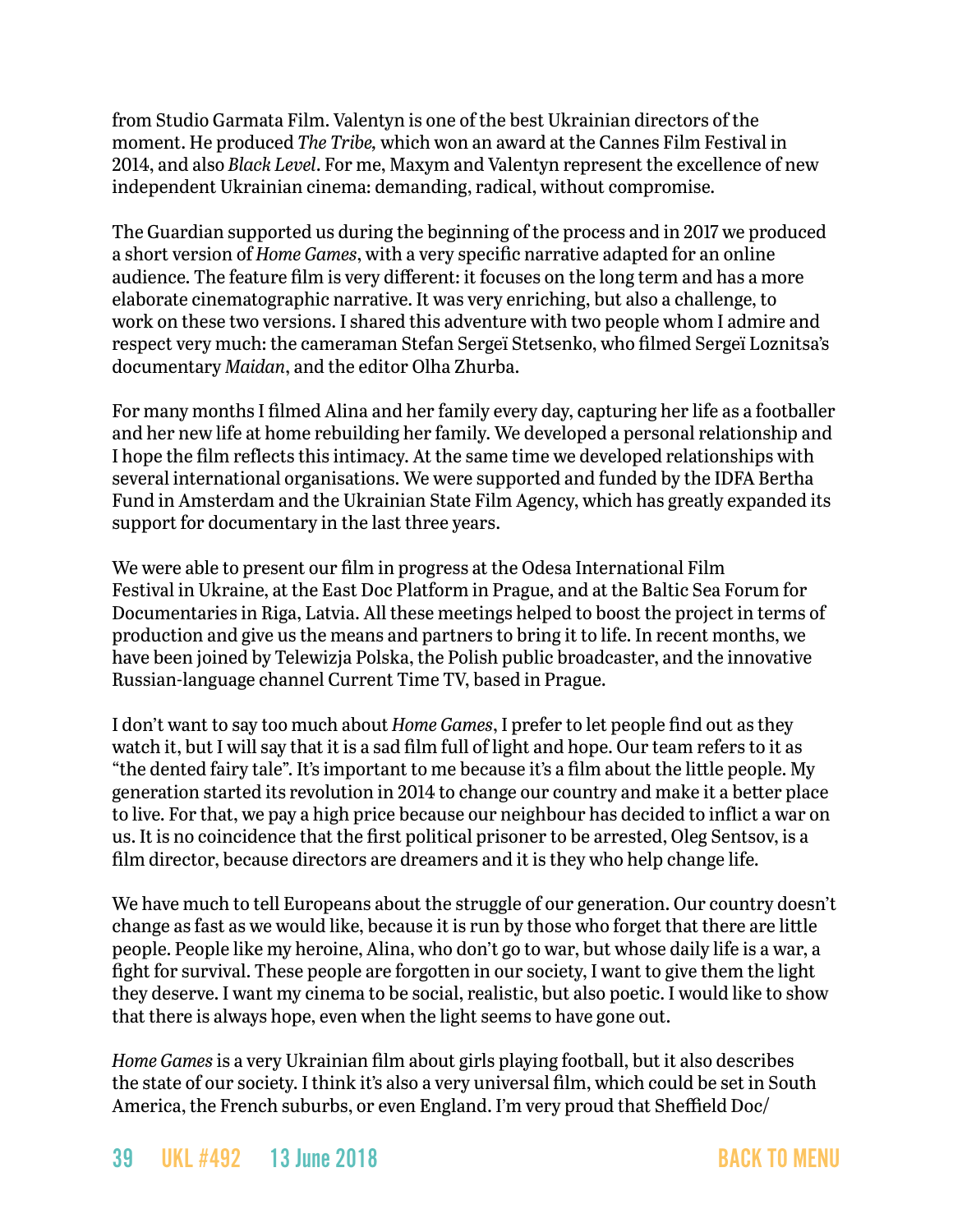Fest chose our film, not just because England is a football land and Ken Loach's country, but also because Sheffield shares an industrial heritage with Ukraine. My hometown, Zaporizhia, is a kind of Ukrainian Sheffield! I'm sure my film can strike a chord with the English and tell them about the other side of Europe.

Sheffield Doc/Fest will probably be a turning point in Alina's life. She's at a key moment. I'm not going to reveal the end of the movie, but things change – for the better. There have been fundamental movements around women's football in Ukraine and the beginning of interest from sponsors and media players. There is real social challenge in a country that is still very patriarchal – women are having their say and I hope that mentalities are changing.

I'm now preparing a new film on a completely different subject, but I also decided to extend my adventure in women's football. I am currently finishing a documentary series of ten episodes of 26 minutes each. This series, produced by East Roads Films and broadcast by Current Time TV*,* explores other facets of women's football in Ukraine. With a team of Ukrainian film professionals, I went to meet women who play football all round Ukraine: in the Donbass at war, in the port of Mariupol, in the Carpathian mountains. It is a beautiful project that shows what it is like to be a woman in Ukraine today.

- - - - - - - - - - - - - - - - - - - - - - - - - - - - - - - - - - - - - - - - - - - - - - - - - - - - - - - - - - - - - - - - - - - - - - - - - - - - - - - - - -

# <span id="page-39-0"></span>#17

## Q&A with Alisa Kovalenko, Alisa in Warland

Danyliw Seminar, November 2017 <https://bit.ly/2JTRUYL>

The 2017 Danyliw Seminar featured a screening of the Ukrainian film *Alisa in Warland* (2016), which depicts the journey of a 26-year old film student in Kyïv, Alisa Kovalenko, to the frontlines of the Donbas war as she embedded herself in a *Pravyi Sektor*. The film is of the intimate genre, with the camera increasingly on Kovalenko, depicting the tension between her dual role of filmmaker and citizen in a war zone, and the strain with her partner and journalist Stéphane Siohan, increasingly worried about the danger she was exposing herself to.

The screening of Alisa in Warland was followed by a Q&A with the filmmaker Alisa Kovalenko. An edited transcript was prepared by Michelle Betbadal.

#### *Question: What did you think of yourself in relation to Ukraine and these events, and even before these events?*

Alisa Kovalenko: When the revolution started, I was still a student at a film school. I first started as a journalism student, but found more interest in filming documentaries, as being a filmmaker provided me with the ability to spend more time with characters and to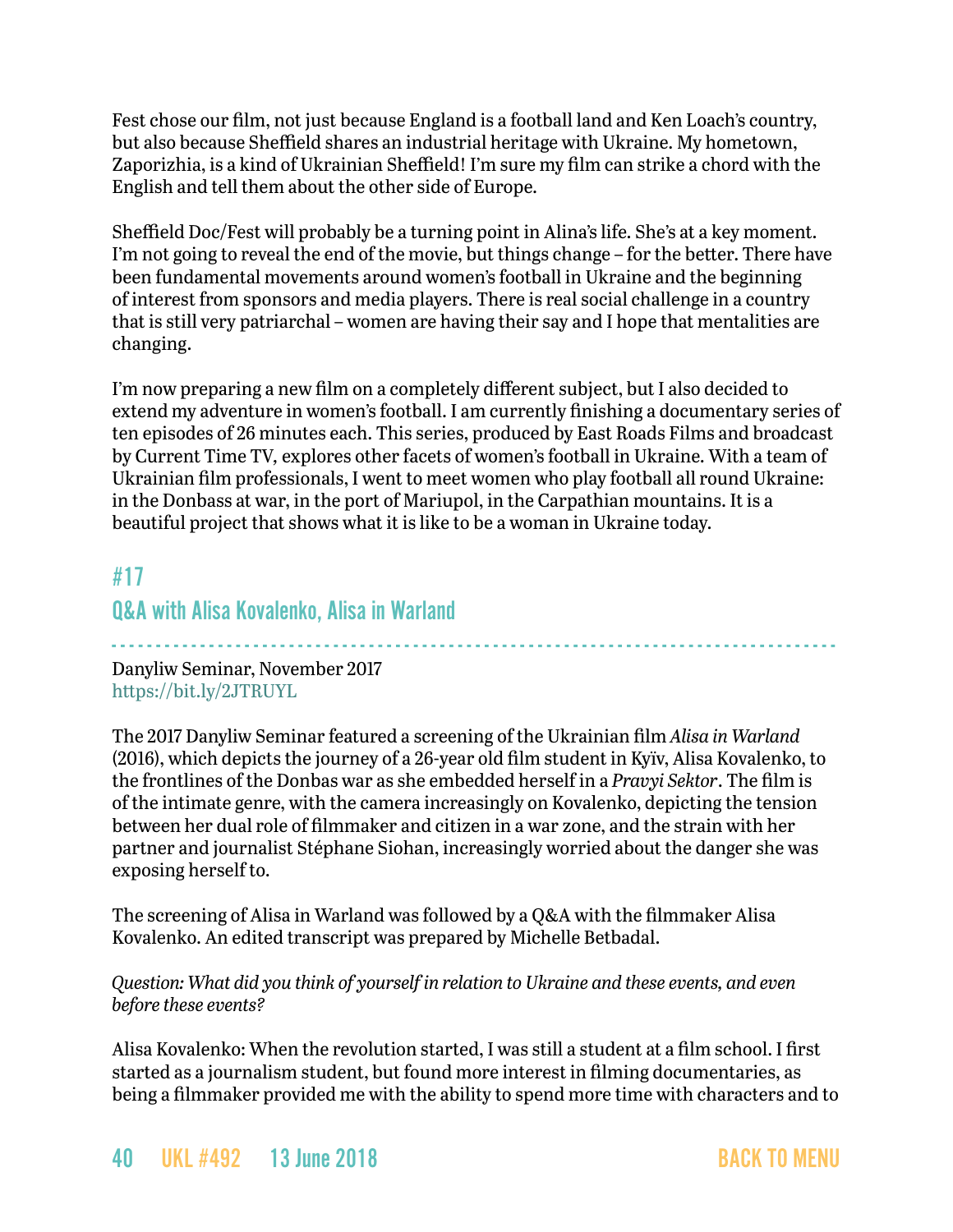look deeper into the events of the time. I am from Eastern Ukraine, but it is clear through this personal film, that I felt the need to stand against the separatist movement. The war was so close to the territory where I am from, which meant to me that it was also my war. I felt obliged to film this important document. It was important to film what happened.

#### *Where are you now [in your personal life, under strain in the film]?*

While I spent time with Pravyi Sektor [she was embedded with a Pravyi Sektor battalion during a significant part of the film –Ed.], I had no idea what would happen afterwards especially in terms of my relationship with Stéphane [Siohan, a French journalist based in Kyïv, who was also attending the Danyliw Seminar -Ed.]. Today, Stéphane and I are still partners, and have a six month-old baby.

#### *How did you decide to go with those soldiers (Pravyi Sektor) in particular?*

I did not want to go with Pravyi Sektor originally, I wanted to go with volunteers. I was on the frontline for the first time. I was a little bit afraid—afraid to see radicalism. But I did not end up seeing radicalism. It is important to understand that the party and military wings [of Pravyi Sektor] are very different. The Ukrainian army was in a bad state at the time. The soldiers kept saying that I am a journalist, but it is funny because they noticed that I never asked anyone any question. I thought it was very important to spend as much time as I could with them. I had no authorization. I was a student at the time, and I asked the university to send a letter, but they declined. I received accreditation when I finished the film. Usually you know where you can and cannot film (in military zones), however I did not get this information.

#### *At times you are filming yourself and at other times your friends are filming you. Could explain why this is?*

My film reflects two projects into one. One is my personal story, and the other is my story being filmed by others. At first, my friend filmed me, but as the film carried on, I began to film myself.

#### *Could you tell us more about these people (Pravyi Sektor)?*

One of them was Jewish, another a businessman, many were students—one actually went back to pass an exam and then came back to fight. There was a professor, one a commander from [a military] school, as well many young boys.

*So the Right Sector and the regular army were different but sometimes worked together?*

I thought it was important to go with them because I wanted to make a film about four guys, but they decided not to go to the front, so I ended up going with this group.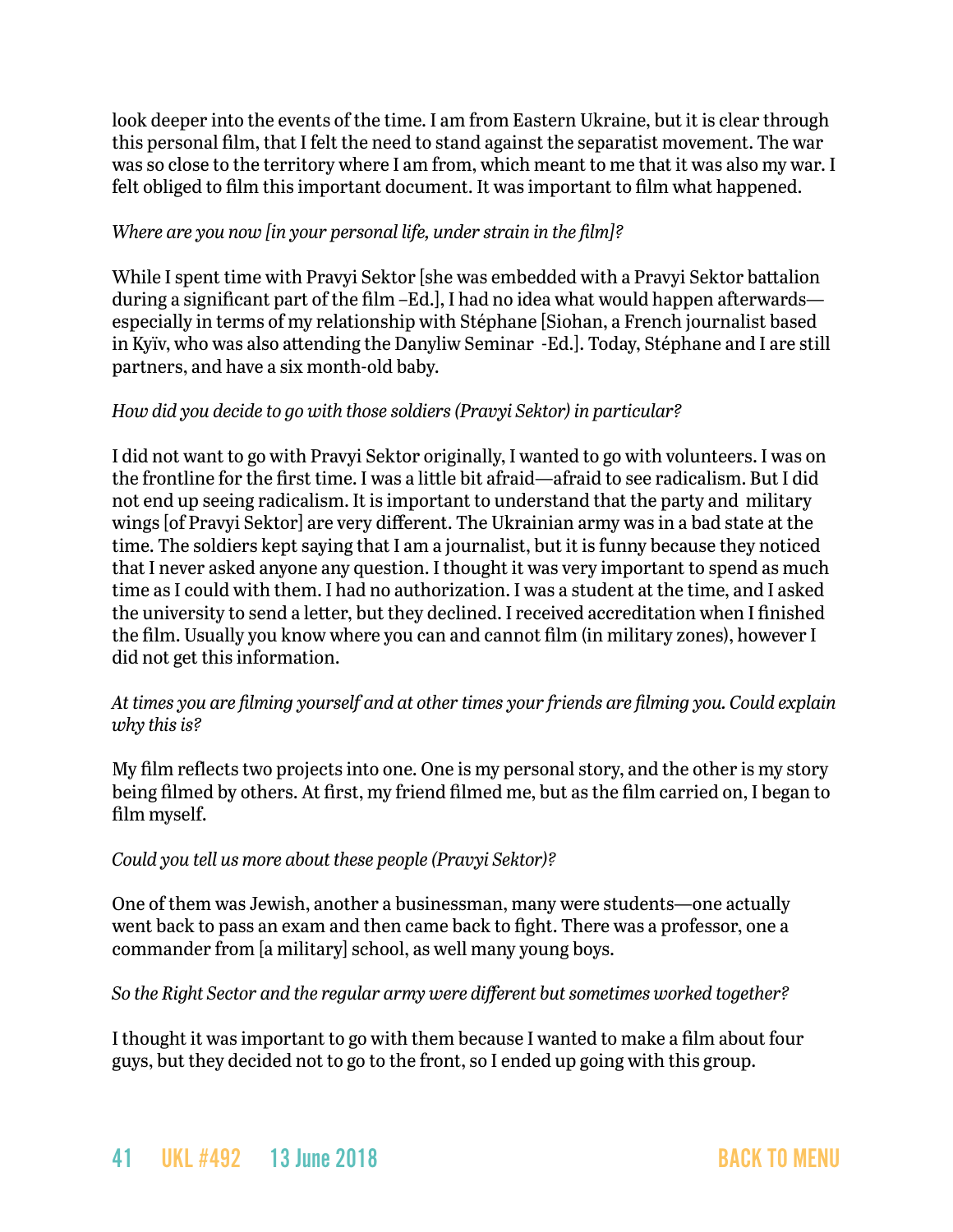#### *From your point of view, where is the limit in the film? Where did you stop being a filmmaker and become a soldier?*

I never became a soldier. There was only one time I shot that gun, because the soldier wanted me to shoot a gun with him [For practice, not in live combat –Ed.]. I cannot be coldhearted when there is a war in mycountry. I got to see incredible human relationships—you are between life and death and everybody can show their inner human nature. The moments when I was happy was when I was with the soldiers. Being in a war is very easy—you fight, you laugh—everything is black and white—there is a sort of illusion about the world.

#### *Question to Stéphane Siohan: What is your vision of the film and of her during these months and how did you convince her to choose you over [staying with] the Right Sector?*

Stéphane Siohan: It was not easy to film for us. It was both a film and a story. When I met her, she was still in university. She knew that she was one of the emerging filmmakers. I had to trust her—she was not just a student going to film the revolution, she was a documentary maker already. I could not precent her from going to the war. I was supposed to stay one week, but I ended up staying three months. Who was I to prevent her? She is not a child, and it is her country. I decided to trust her completely, one hundred percent. I was in a very difficult position because working as a reporter in Eastern Ukraine, I knew what was at stake, and I knew the limits of journalists, and how to keep myself out of danger. As a journalist, you fight to stay alive, but as a filmmaker, you have to stay with the people you are filming—this is the difference between the two. It is difficult to find the limit between giving her freedom and trying to protect her.

*Today, there is a lot of disappointment with what has been achieved, how do you and your colleagues of yours and the soldiers feel about the situation, are you patient? Are you hopeful? Disappointed?*

Alisa Kovalenko: There are no spirits like there were when the war started. There was a spirit in Maidan, we all went with a spirit, and now it is not there anymore. We know we have problems to solve, and we felt we had to do something—we didn't just want to fight.

#### *Could you explain the title (reference to Alice in Wonderland)?*

We were in the editing room, and I recalled that one soldier said to me: "you are in a war zone.". My editor said that this would be a working title, but it just ended up as the title.

#### *What is it like for you to see the film now?*

I am not a journalist anymore. It is painful to watch some parts of the film—I cannot watch it. I went outside [during the screening] to smoke a cigarette. But I still think the film is important… painful…traumatic—you understand what human relationship is like during war.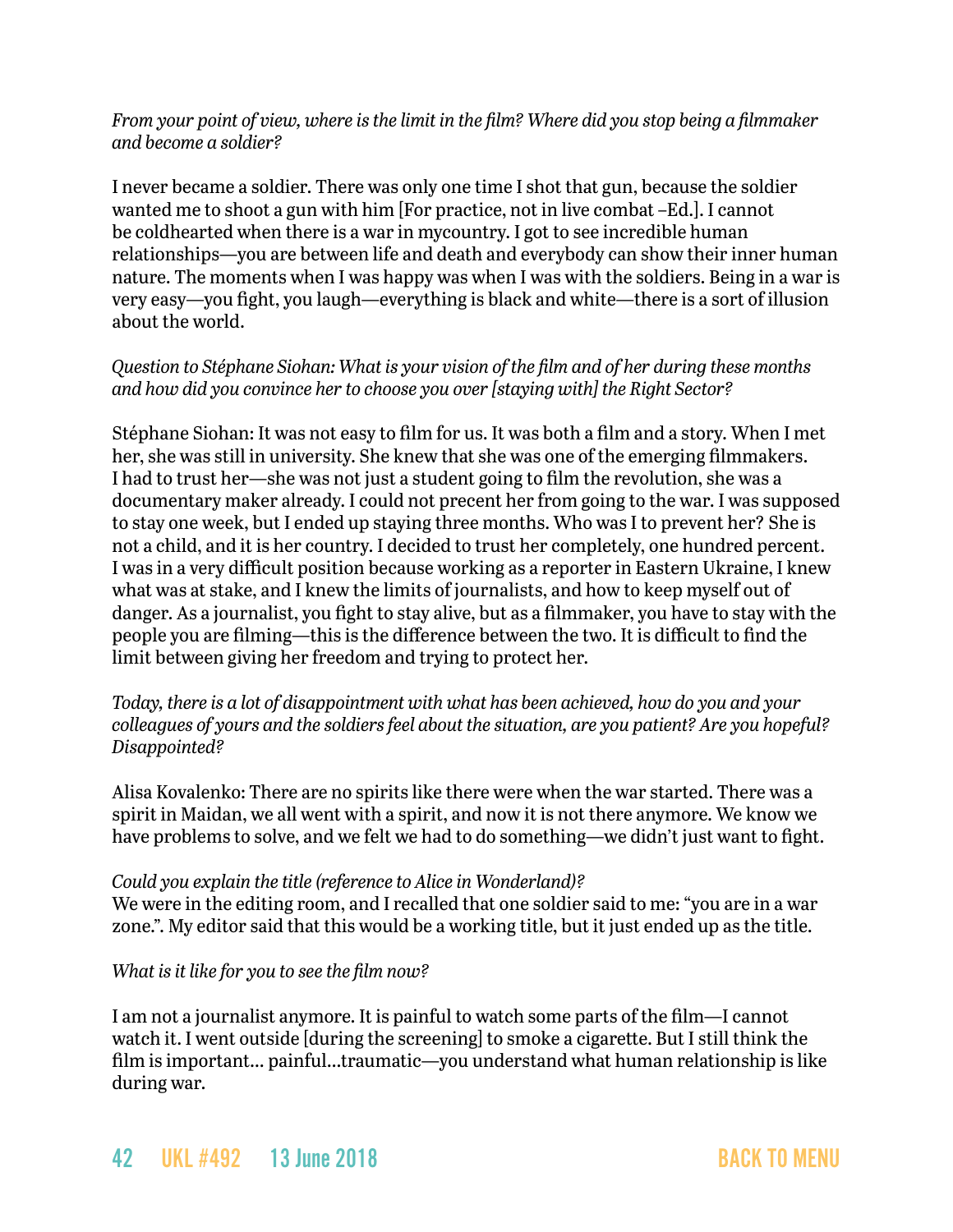#### *What made you stop going to the war zone?*

When the guys who I filmed stopped fighting. The last time was in March 2015. Afterwards, no men were fighting there… I wanted to go and meet them there, but they decided that it was finished.

#### *Did you try to shoot on the separatist side?*

It was impossible for me to film in Donetsk. Honestly, you can be captured there, you become afraid. After captivity you cannot go back. I wanted to and tried to contact them, but it was very dangerous for me. It was impossible to go to the separatist side, even with the desire to go there.

#### *Do you think that the soldiers you were filming even helped to stop the war? Did they accomplish the task at hand?*

It was not my task to analyze it. I am not a journalist. I started the film with my point of view. I was not making a TV documentary, I was not there to validate anything.

#### *Do you think you are offering something helpful as a citizen?*

When we went to war, I didn't feel like it was the solution, and I didn't ask them. What could we do except for war? I did not necessarily support those who fought. I asked myself, what could I do? I could provide food, or I could witness it, or I could provide medical aid.

Stéphane Siohan: I don't believe filmmakers should take a civic position. Journalists work in that way. It helped as a journalist to have deep insight, off and on record, with this film. It helped greatly to understand what the war was about. I refused to report on Pravyi Sektor. When she was finished, I then chose to go there.

#### *Did you come across any foreign fighters?*

Alisa Kovalenko: Yes, they were form Georgia, Armenia, Latvia, Lithuania, Canada, and France.

#### *Where did the supplies come from and from whom?*

It was very complicated with the guards. The army gave shells to Pravyi Sektor. Food—it was different, it was complicated with the food. One would go seek for it—we'd have corn and fish, and made borscht with fish—it was disgusting!

#### *How do you feel now? You say you are a different Alisa now… how?*

I think I already answered this question before. I am more of a pessimist now. I would make it completely different film if I went to war again. I had emotion and hope. It is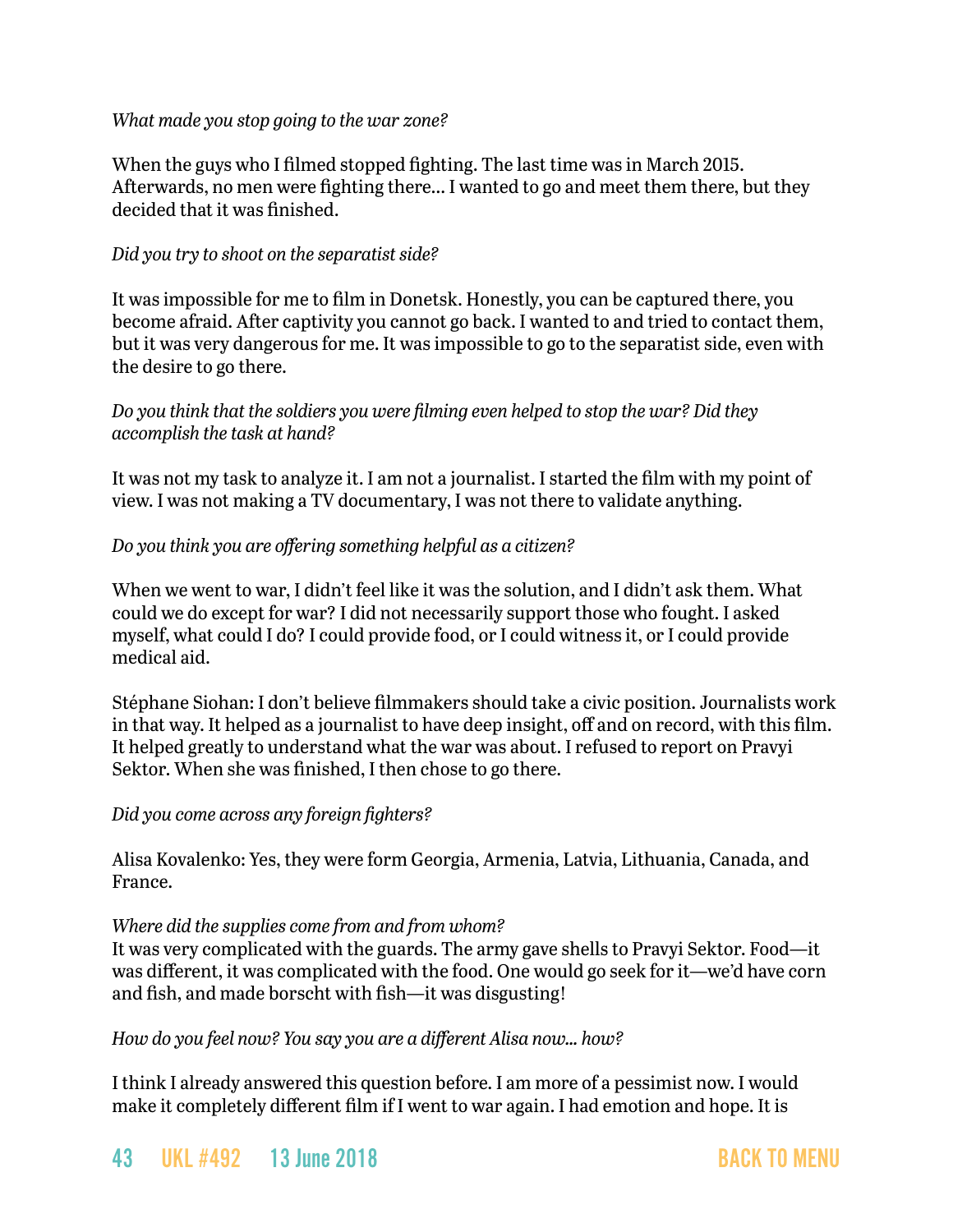not the same for the guys who participated. One cannot always be at such a high level of emotions or we will become crazy. I didn't become a soldier because I did not feel like it.

#### *What is the project you are working on now?*

Alisa: I am working on a social drama about a young girl; one of the best football players in Ukraine. Her mother died at the onset of the film. She has siblings, a younger sister and brother. It is hard to choose between saving the family and football. I have been filming her for almost three years now.

## <span id="page-43-0"></span>#18

## Kira Muratova, Renowned Ukrainian Director, Dies at 83

- - - - - - - - - - - - - - - - - - - - - - - - - - - - - - - - - - - - - - - - - - - - - - - - - - - - - - - - - - - - - - - - - - - - - - - - - - - - - - - - - -

by Nick Holdsworth Hollywood Reporter, 6 June 2018 <https://bit.ly/2MqlgfV>

Her fame transcended the Soviet era, and her works influenced a new generation of Russian and Ukrainian filmmakers.

Kira Muratova, one of the Russian-speaking world's most influential filmmakers, has died. She was 83.

Muratova died in Odessa, Ukraine, where she had lived and worked for many years, her husband, Yevgeny Golubenko, told the Ukrainian news portal Buro. Friends on social media said she had been ill for some time.

A director and screenwriter, Muratova earned plaudits at home and abroad for her fearless work, which included critically acclaimed features such as The Asthenic Syndrome, a dark satire of Soviet society revolving around a student with acute melancholia. It received a special jury prize at the 1990 Berlin Film Festival. Writing on his Facebook page, producer Yura Minzianoff recalled screenings at Moscow's famous VGIK film school of one of her early films, Dolgie Provody (Long Farewells). It was made in 1971 but not honored at Russia's domestic Oscars, the NIKA Awards, until 1988.

"With Kira's passing," he wrote, "an entire epoch ends. I remember how her students cried over Long Farewells."

Born in a part of Soviet Bessarabia that is now Moldavia, Muratova graduated from VGIK in 1959 and went on to work with some of the Soviet Union's most noteworthy actors and entertainers, including Vladimir Vysotsky, theater director Oleg Tabakov and actress, director and screenwriter Renata Litvinova.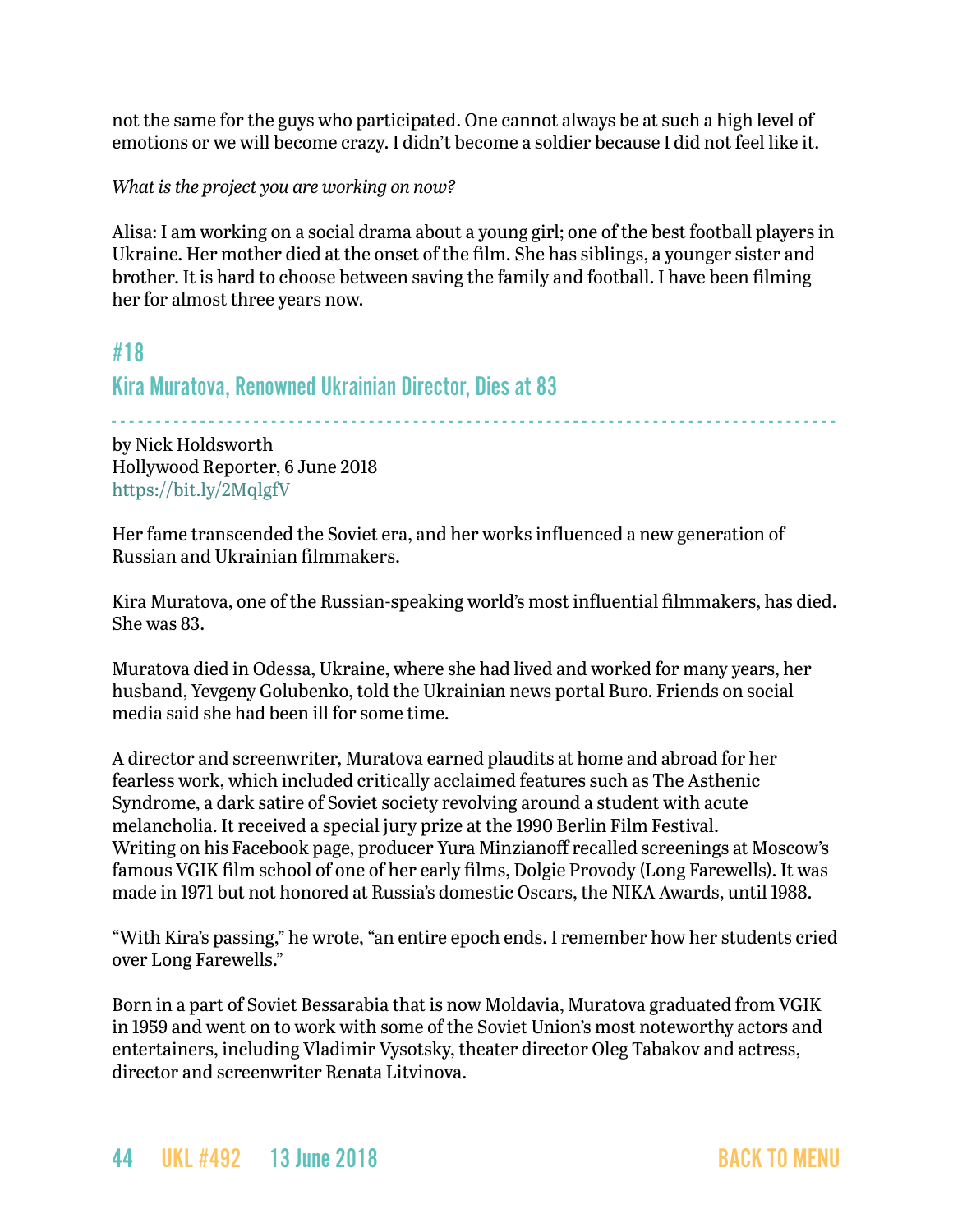Her last film, *Eternal Homecoming* — a love triangle about old school friends who run into each another and find they share a love for the same woman — screened at the Rome Film Festival in 2012.

Muratova's international honors included the American Cinema Foundation's Freedom Award in 2000, an honorary Golden Leopard from the Locarno festival in 1994 and Golden Lilies from Germany's goEast Festival in 2001 for *Second Class Citizens* and in 2005 for *The Tuner*.

"Kira Muratova was probably not so popular with the Russian public, but film critics and people who love and know cinema consider her an outstanding director and author," Russian distributor and sales agent Raisa Fomina told *The Hollywood Reporter.* "She was a rare example of honesty, artistic independence and dedication to her profession for all her life in cinema. She did not make many films during her life, and she had to overcome so many obstacles, which the state and censorship created. But if you saw her films, you will never forget them."

## <span id="page-44-0"></span>#19

Filmmaker Leonid Kanter Commits Suicide

- - - - - - - - - - - - - - - - - - - - - - - - - - - - - - - - - - - - - - - - - - - - - - - - - - - - - - - - - - - - - - - - - - - - - - - - - - - - - - - - - by Yuliana Romanyshyn Kyiv Post, 5 June 2018 <https://bit.ly/2xPAyHw>

Leonid Kanter, a noted Ukrainian filmmaker, committed suicide on June 4, the Kyiv Post has confirmed.

Kanter shot himself in the village of Obyrok, Chernihiv Oblast. Chernihiv police published a report about the suicide of a man without naming him. Police spokesperson Yaroslav Trakalo later confirmed to the Kyiv Post that the man was indeed Kanter. Police found a weapon next to the body: Kanter shot himself in the head, and left a suicide note, police said.

Kanter, a father of three, was one of the founders of the Obyrok art-village, having moved there from Kyiv in 2007. He was an organizer of art and culture festivals, including Mother Africa and Bread — a festival in which participants gathered to make homemade bread.

After Russia launched its war on Ukraine in the Donbas in 2014, Kanter directed two documentaries about Ukrainian soldiers serving in the east. One documentary, "The Ukrainians," tells the story of the volunteer soldiers who defended Donetsk Airport from in 2014 and 2015. The airport was captured by Russian-led forces in early 2015.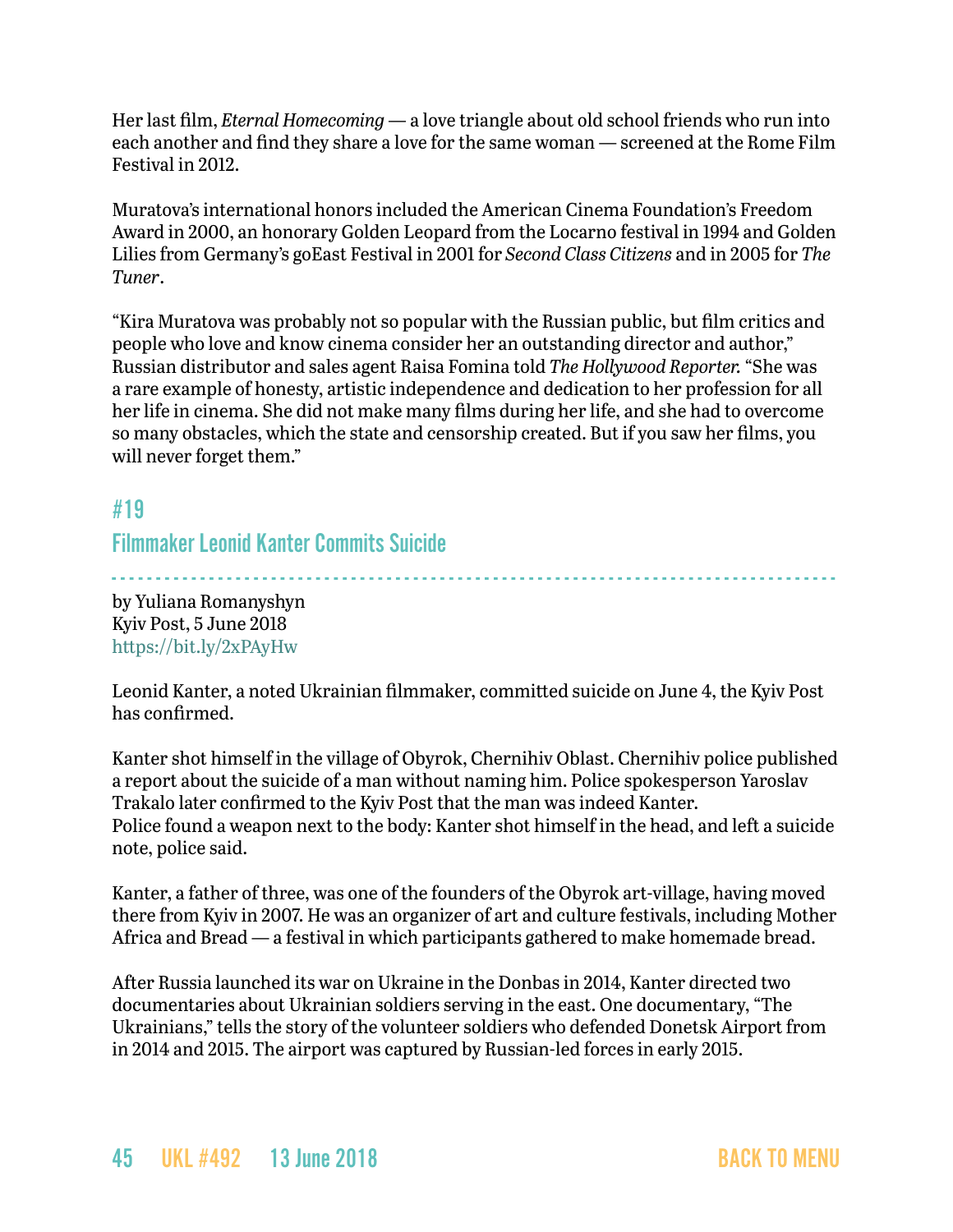His last documentary, co-directed with Ivan Yasniy and entitled "Myth," was about the Ukrainian soldier Vasyl Slipak, who gave up his career as an opera singer with the Paris Opera to serve in the Ukrainian army.

Kanter collected archive videos of Slipak, visited his home town and his relatives, and traced his steps in the Donbas. Kanter later went on tour with the movie, presenting it in a dozen cities in Europe and North America.

- - - - - - - - - - - - - - - - - - - - - - - - - - - - - - - - - - - - - - - - - - - - - - - - - - - - - - - - - - - - - - - - - - - - - - - - - - - - - - - - - -

UKL 492, 13 June 2018

Fair Use Notice: MAY CONTAIN COPYRIGHTED MATERIAL THAT IS REDISTRIBUTED FOR PERSONAL, SCHOLARLY USE ONLY. UKL is a single emission e-mail to a limited number of scholars and professionals in the area of Ukrainian studies for scholarly and educational purposes. UKL is distributed on a completely volunteer basis. The UKL editor believes that the use of copyrighted materials therein constitutes "fair use" of any such material and is governed by appropriate Canadian and International law.

Dominique Arel, Chair of Ukrainian Studies University of Ottawa 559 King Edward Ave. Ottawa ON K1N 6N5 CANADA [darel@uottawa.ca](mailto:darel@uottawa.ca)